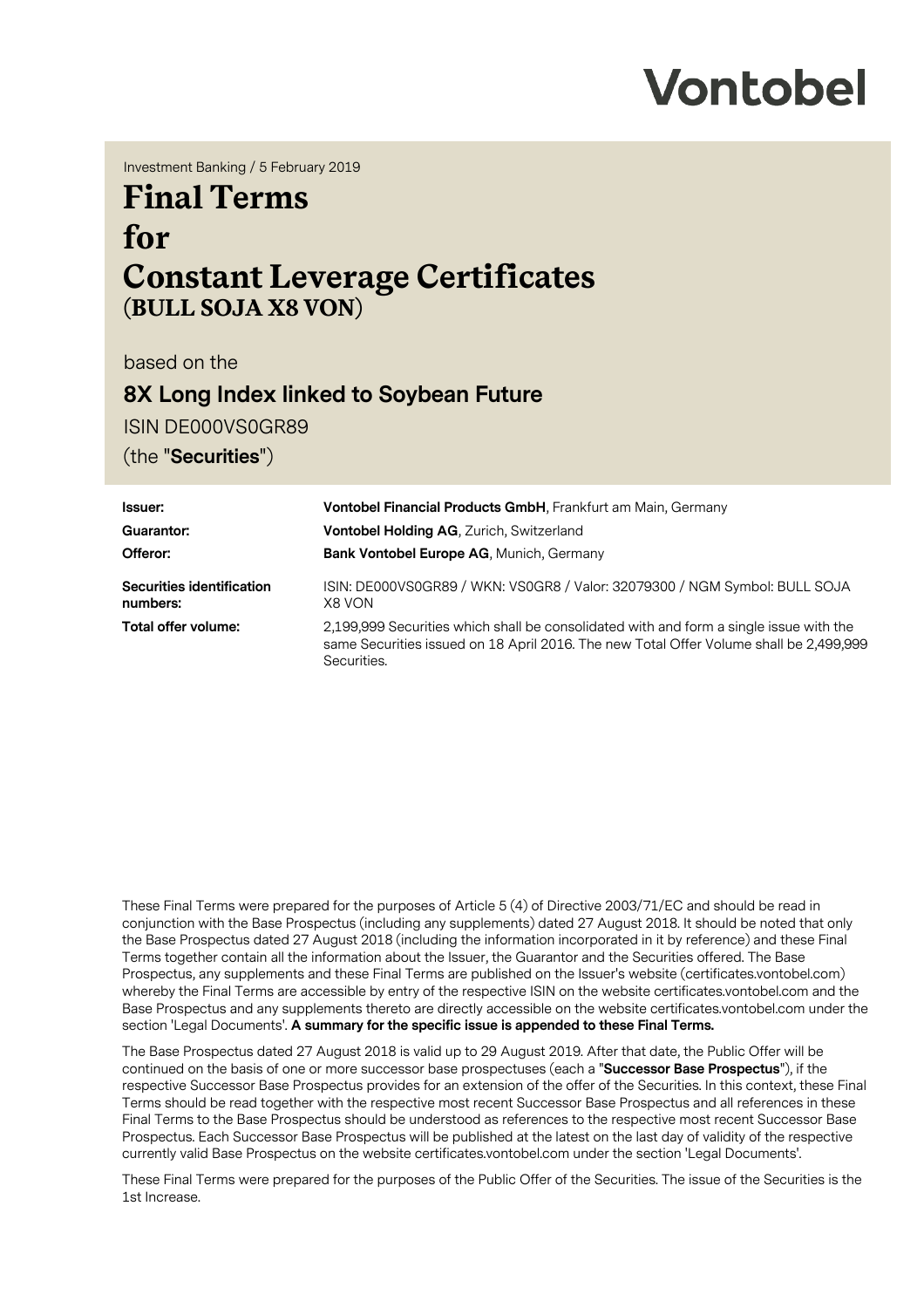## **I. TERMS AND CONDITIONS**

## The Securities are subject to the **Terms and Conditions in the Base Prospectus dated 27 August 2018**.

The following specifications complete the applicable Terms and Conditions as per the particular features of the Securities offered under these Final Terms:

| Section 2 Definitions           |                                                                                                                                                                                                                                                                                                    |                                                                                                                                                                                                                                                                                                                                                                                                                                                                                                                                                                                                                                                                                               |  |
|---------------------------------|----------------------------------------------------------------------------------------------------------------------------------------------------------------------------------------------------------------------------------------------------------------------------------------------------|-----------------------------------------------------------------------------------------------------------------------------------------------------------------------------------------------------------------------------------------------------------------------------------------------------------------------------------------------------------------------------------------------------------------------------------------------------------------------------------------------------------------------------------------------------------------------------------------------------------------------------------------------------------------------------------------------|--|
| Cash Amount                     | The Cash Amount shall correspond to the Reference Price of the Underlying on<br>the Valuation Date multiplied by the Ratio.                                                                                                                                                                        |                                                                                                                                                                                                                                                                                                                                                                                                                                                                                                                                                                                                                                                                                               |  |
| Cash Amount Rounding            | The figures resulting from the calculation of the Cash Amount shall be<br>commercially rounded to two (2) decimal places.                                                                                                                                                                          |                                                                                                                                                                                                                                                                                                                                                                                                                                                                                                                                                                                                                                                                                               |  |
| <b>Currency Conversion</b>      | If the Settlement Currency is different from the Currency of the Underlying, all<br>payable amounts under the Securities shall be converted into the Settlement<br>Currency at the Conversion Rate.                                                                                                |                                                                                                                                                                                                                                                                                                                                                                                                                                                                                                                                                                                                                                                                                               |  |
|                                 |                                                                                                                                                                                                                                                                                                    | "Conversion Rate" shall mean the relevant conversion rate as determined by<br>Bloomberg Index Services Limited for the Valuation Date and as published on<br>the website http://www.bloomberg.com/markets/currencies/fx-fixings around<br>2:00 pm (local time Frankfurt am Main) (BFIX).<br>If such a Conversion Rate is not determined or published or if the method of<br>calculating the Conversion Rate changes materially or the time of the regular<br>publication is changed by more than 30 minutes, the Calculation Agent shall<br>specify the Conversion Rate applicable at the time of determination of the<br>Reference Price on the Valuation Date in its reasonable discretion. |  |
|                                 |                                                                                                                                                                                                                                                                                                    |                                                                                                                                                                                                                                                                                                                                                                                                                                                                                                                                                                                                                                                                                               |  |
| <b>Exercise Agent</b>           | shall mean                                                                                                                                                                                                                                                                                         | Bank Vontobel AG<br>for the attention of Corporate Actions<br>Gotthardstrasse 43<br>8002 Zurich<br>Switzerland<br>Telephone:<br>+41 (0) 58 283 74 90<br>+41 (0) 58 283 51 60<br>Fax:                                                                                                                                                                                                                                                                                                                                                                                                                                                                                                          |  |
| <b>Exercise Cut-Off Date</b>    |                                                                                                                                                                                                                                                                                                    | shall mean each tenth (10th) Business Day before an Exercise Date.                                                                                                                                                                                                                                                                                                                                                                                                                                                                                                                                                                                                                            |  |
| <b>Exercise Dates</b>           | May 2016.                                                                                                                                                                                                                                                                                          | shall mean the last Business Day in each calender month, commencing as of 31                                                                                                                                                                                                                                                                                                                                                                                                                                                                                                                                                                                                                  |  |
| Exercise Time                   | is 18:00 a.m. (local time Stockholm)                                                                                                                                                                                                                                                               |                                                                                                                                                                                                                                                                                                                                                                                                                                                                                                                                                                                                                                                                                               |  |
| Guarantor                       |                                                                                                                                                                                                                                                                                                    | Vontobel Holding AG, Zurich (the Swiss Guarantor)                                                                                                                                                                                                                                                                                                                                                                                                                                                                                                                                                                                                                                             |  |
| Governing Law                   |                                                                                                                                                                                                                                                                                                    | The Securities shall be governed by German Law.                                                                                                                                                                                                                                                                                                                                                                                                                                                                                                                                                                                                                                               |  |
| <b>Issue Date</b>               | shall be 6 February 2019.                                                                                                                                                                                                                                                                          |                                                                                                                                                                                                                                                                                                                                                                                                                                                                                                                                                                                                                                                                                               |  |
| <b>Issue Size</b>               | (up to) 2,199,999 Securities which shall be consolidated and form a single issue<br>pursuant to § 13 of the General Conditions with the Securities issued on 18<br>April 2016 (ISIN DE000VS0GR89 / WKN VS0GR8 / Valor 32079300). The new<br>Total Issue Size shall amount to 2,499,999 Securities. |                                                                                                                                                                                                                                                                                                                                                                                                                                                                                                                                                                                                                                                                                               |  |
| <b>Maturity Date</b>            | shall be the ninth (9th) Business Day following the Valuation Date.                                                                                                                                                                                                                                |                                                                                                                                                                                                                                                                                                                                                                                                                                                                                                                                                                                                                                                                                               |  |
| Minimum Exercise Number         | 1 Security                                                                                                                                                                                                                                                                                         |                                                                                                                                                                                                                                                                                                                                                                                                                                                                                                                                                                                                                                                                                               |  |
| Ratio                           |                                                                                                                                                                                                                                                                                                    | The Ratio shall be expressed as a number and shall amount to 0.01.                                                                                                                                                                                                                                                                                                                                                                                                                                                                                                                                                                                                                            |  |
| Reference Price                 | The Reference Price shall be the relevant price of the Underlying for the<br>purpose of determining and calculating the Cash Amount and shall correspond<br>to the index closing value determined and published by the Index Calculation<br>Agent on the Valuation Date.                           |                                                                                                                                                                                                                                                                                                                                                                                                                                                                                                                                                                                                                                                                                               |  |
| Registry Type                   | <b>Swedish Registered Securities</b>                                                                                                                                                                                                                                                               |                                                                                                                                                                                                                                                                                                                                                                                                                                                                                                                                                                                                                                                                                               |  |
| Settlement Currency             | of the Securities shall mean SEK.                                                                                                                                                                                                                                                                  |                                                                                                                                                                                                                                                                                                                                                                                                                                                                                                                                                                                                                                                                                               |  |
| <b>Termination Cut-Off Date</b> |                                                                                                                                                                                                                                                                                                    | shall be ten (10) Business Days prior to the relevant Termination Date.                                                                                                                                                                                                                                                                                                                                                                                                                                                                                                                                                                                                                       |  |
| <b>Termination Date</b>         | May 2016.                                                                                                                                                                                                                                                                                          | shall mean the last Business Day in each calender month, commencing as of 31                                                                                                                                                                                                                                                                                                                                                                                                                                                                                                                                                                                                                  |  |
| Underlying                      | 8X Long Index linked to Soybean Future<br>CH0317945977<br>ISIN Underlying:                                                                                                                                                                                                                         |                                                                                                                                                                                                                                                                                                                                                                                                                                                                                                                                                                                                                                                                                               |  |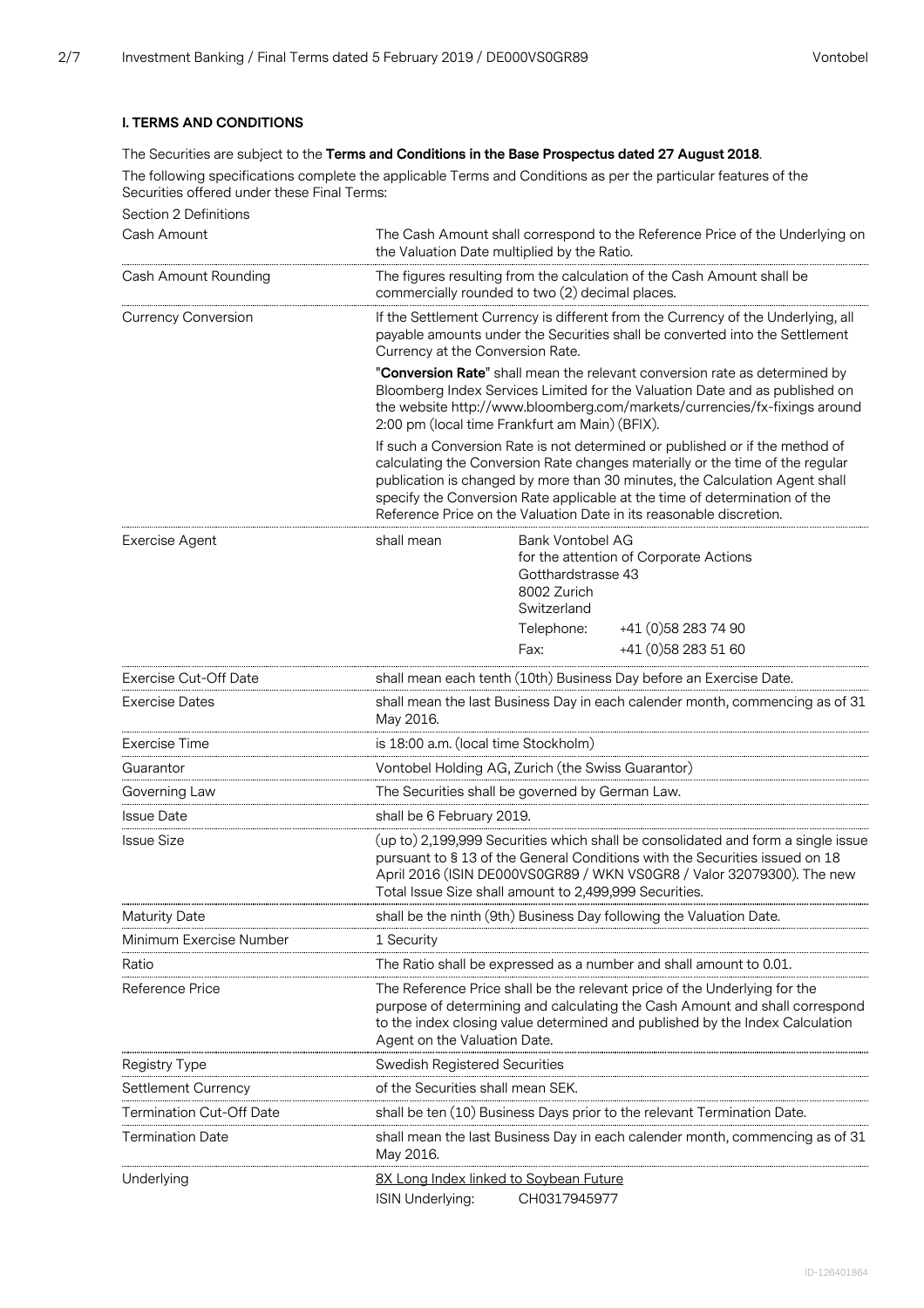|                 | Currency of the<br>USD<br>Underlying:                                                                                                 |
|-----------------|---------------------------------------------------------------------------------------------------------------------------------------|
| Valuation Date: | shall mean                                                                                                                            |
|                 | (a) in case of valid exercise by the Security Holder pursuant to section 4 of<br>the Terms and Conditions the relevant Exercise Date; |
|                 | (b) in case of Ordinary Termination by the Issuer pursuant to section 5 of the<br>Terms and Conditions the Ordinary Termination Date. |
|                 | If the Valuation Date is not an Index Day, the Valuation Date shall be<br>postponed to the next following Index Day.                  |

## **II. INDEX DESCRIPTION**

| Index Name:              | 8X Long Index linked to Soybean Future (the "Factor Index")    |
|--------------------------|----------------------------------------------------------------|
| Reference Instrument     | Soybean Future                                                 |
| Index Calculation Agent: | Bank Vontobel AG, Gotthardstrasse 43, 8002 Zürich, Switzerland |
| Information Page:        | https://indices.vontobel.com                                   |

The composition and calculation of the *Factor Index* specified above is described in the following. The *Index Calculation Agent* will make an index guide available on the *Information Page* for each *Factor Index*, containing this description together with the stipulations in the Final Terms. The index guide constitutes the basis for calculating and publishing the *Factor Index*.

## **A) INDEX DESCRIPTION**

The *Factor Index* reflects price movements in the *Reference Instrument* with a leverage factor of 8. An increase in the price of the Reference Instrument since the most recent calculation of an Index Closing Value results in a positive change in the Factor Index as compared to the previous price of the Factor Index and vice versa. The Factor Index therefore replicates a "long" strategy.

The *Factor Index* consists of a leverage component and a financing component.

#### *Leverage component*

The leverage component tracks an investment in the *Reference Instrument*, whereby movements in the price of the *Reference Instrument* are multiplied by the *Leverage* (Factor). This leverage effect occurs with either positive or negative movements in the price of the *Reference Instrument*, having a disproportionate effect on the value of the *Factor Index*. For example (leaving aside the financing component):

- 1. An increase in the price of the *Reference Instrument* (as compared to the most recent *Valuation Price* of the *Reference Instrument*) by 2% results in an increase in the in the Factor Index by 8 x 2%;
- 2. A decrease in the price of the *Reference Instrument* (as compared to the most recent *Valuation Price* of the *Reference Instrument*) by 2% results in a decrease in the *Factor Index* by 8 x 2%;

#### *Financing component*

The financing component reflects the income and costs that would be incurred in the event of a corresponding investment in the *Reference Instrument.*

Since an investment in futures does not involve the purchase of the reference asset underlying the future but simply consists of entering into a corresponding position in a futures contract, no expenditure is incurred for the acquisition of the reference asset underlying the future. Instead, the only requirement is to make a margin payment based on the position entered into in accordance with the rules and regulations of the *Reference Exchange*. The financing costs for the margin payment are reflected in the financing component.

The financing component also reflects the income that would be earned from a risk-free investment in line with the strategy of the leverage component and at the relevant *Interest Rate.*

Additionally, a fee charged by the *Index Calculation Agent* for the calculation and administration of the *Factor Index* is added (*Index Fee*).

Financing component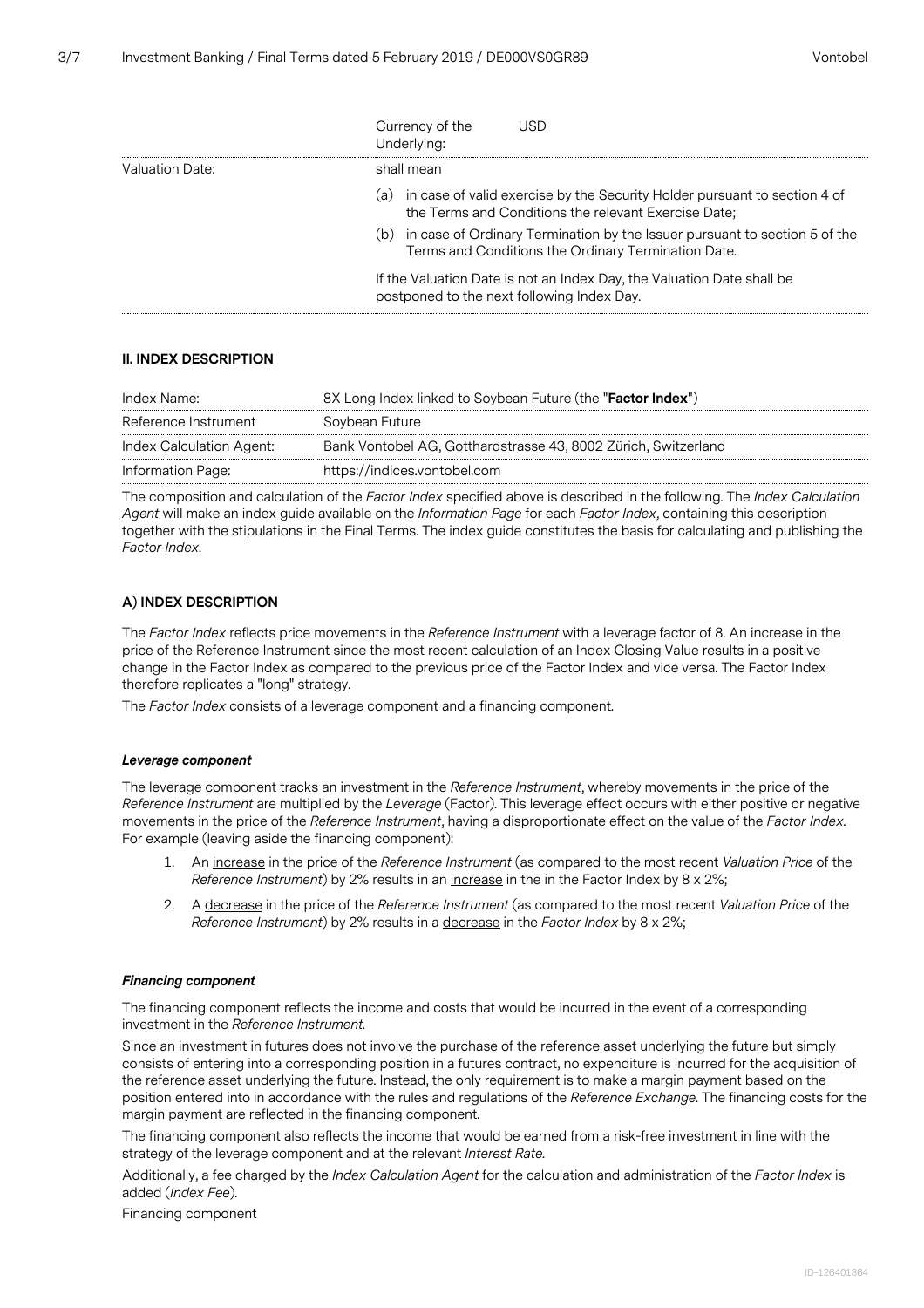If the costs of the margin payment and the *Index Fee* exceed the interest income based on the applicable *Interest Rate* on a particular day, the value of the *Factor Index* on that day is reduced.

#### **B) INDEX DEFINITIONS**

The definitions below shall apply for the purposes of this index description:

"**Adjustment Date**" means the first *Index Calculation Day* of each calendar month.

"**Extraordinary Adjustment Event**" means any of the following events as they relate to the *Reference Instrument*:

- (a) changes in the conditions on which the *Reference Instrument* is based or the principal features of the contract on the *Reference Exchange*;
- (b) other changes relating to the *Reference Instrument* by or on the *Reference Exchange*.

"**Valuation Price**" of the *Current Reference Instrument* for an *Index Calculation Day* means – subject to an *Extraordinary Adjustment* of the index calculation pursuant to section D) – the settlement price of the *Current Reference Instrument* determined and published on the *Reference Exchange*. For the sake of clarity: following a Rollover (see below), the *Valuation Price* of the new *Current Reference Instrument* is applicable for the continuing calculation of the *Factor Index* in accordance with section C).

If an *Index Calculation Day* is not a *Trading Day*, the *Valuation Price* for the immediately preceding *Index Calculation Day* shall continue to apply (adjusted where necessary, in the reasonable discretion of the *Index Calculation Agent*, if and to the extent that a *Rollover* has taken place since the preceding *Index Calculation Day*). If no *Valuation Price* for the *Current Reference Instrument* is determined or published on a *Trading Day*, the *Index Calculation Agent* shall determine the *Valuation Price* of the *Current Reference Instrument* for that day on the basis of the most recent prices set for the *Current Reference Instrument* in its due discretion.

"**Financing Spread**" represents (in the form of a premium over the relevant *Interest Rate*) the costs of the margin payment which may be incurred for investments in the *Reference Instrument* in line with the strategy replicated by the *Factor Index*.

The *Financing Spread* on the *Index Start Date* corresponds to the *Initial Financing Spread*. The *Index Calculation Agent* then adjusts the "**Current Financing Spread**" in its due discretion on each *Adjustment Date* to reflect current market conditions and publishes it in accordance with section E) of this index description. The adjusted *Financing Spread* shall apply immediately as from the relevant *Adjustment Date*.

"**Initial Financing Spread**" means 2.00% per annum.

"**Trading Day**" means every day on which the *Current Reference Instrument* is traded on the *Reference Exchange*.

"**Leverage**" means 8. It describes the impact that a change in the price of the *Current Reference Instrument* has on the relevant *Factor Index*.

"**Index Calculation Agent**" means Bank Vontobel AG, Gotthardstrasse 43, 8002 Zurich, Switzerland.

"**Index Calculation Day**" means every day from Monday to Friday.

"**Index Fee**" means 1.00% per annum. The *Index Fee* is charged each calendar day, beginning as of the *Index Start Date*. It is calculated on the basis of a 360-day year and the most recently calculated *Index Closing Value*.

"**Index Closing Value**" is calculated for each *Index Calculation Day* by the *Index Calculation Agent* in accordance with section C) 1) of this index description on the basis of the *Valuation Price* of the *Current Reference Instrument* for this *Index Calculation Day* and published in accordance with section E) of this index description.

"**Index Start Date**" means 18 April 2016.

"**Index Start Value**" means 1,000 index points and represents the *Index Closing Value* on *Index Calculation Day* T=0 for the purposes of calculating the index in accordance with C).

"**Index Currency**" means USD.

"**Information Page**" means https://indices.vontobel.com.

"**Information Page**" means https://indices.vontobel.com. January, March, May, July, August, September, November.

"**Reference Instrument Price**" means at any time during the trading period on the *Reference Exchange* the price of the *Current Reference Instrument* on the *Reference Exchange*, as determined by the *Index Calculation Agent*.

"**Reference Exchange**" means CBOT (CME Globex).

"**Reference Instrument**" means Soybean Future.

| Currency: | USD          |
|-----------|--------------|
| ISIN:     | US12492A1079 |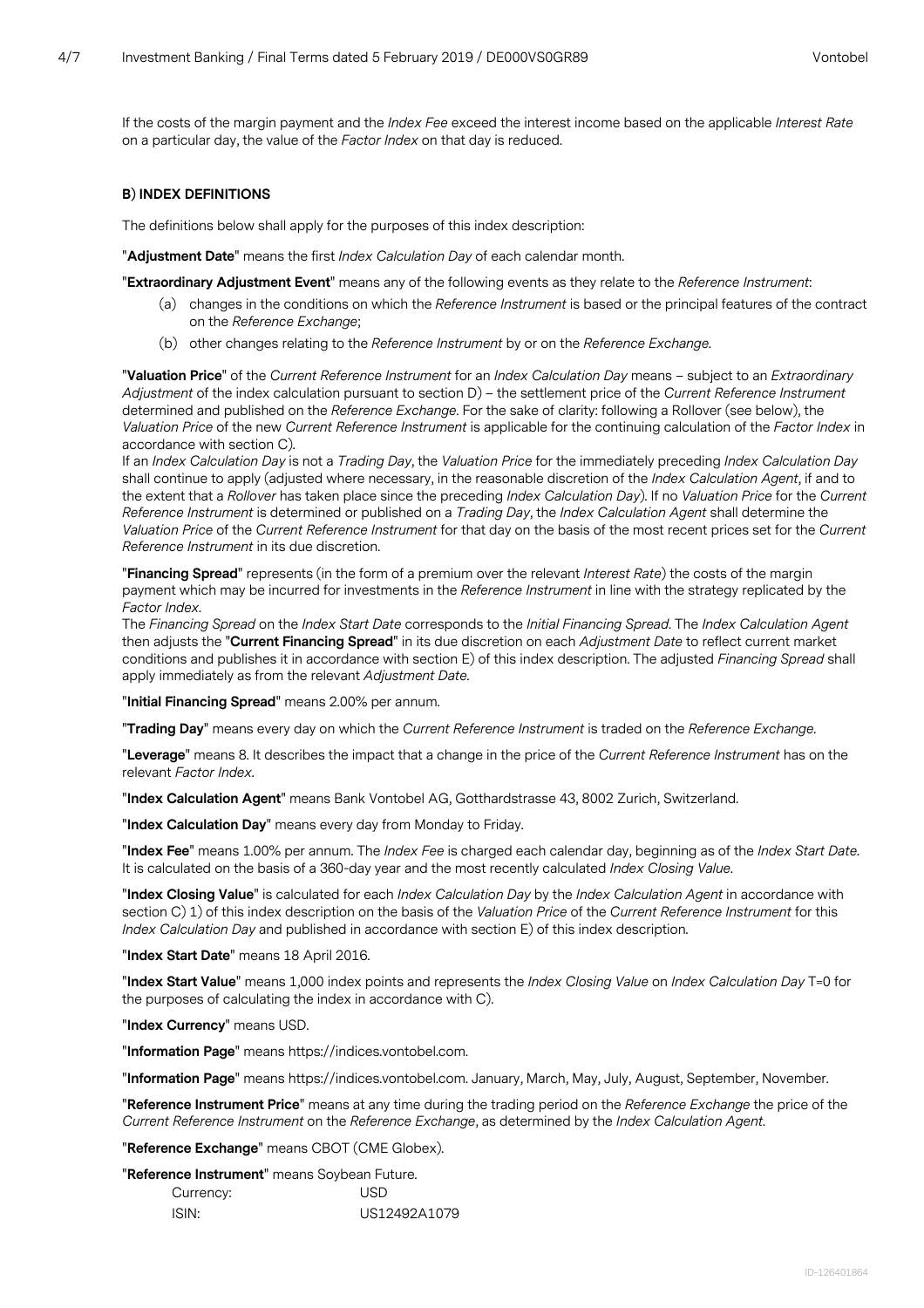Bloomberg Symbol: S 1 Comdty

"**Current Reference Instrument**" means the *Initial Reference Instrument* from the *Index Start Date* until the first *Rollover Date*. Once the *Index Closing Value* on the first *Rollover Date* has been calculated and determined, this *Reference Instrument* loses its validity and is replaced by the *Reference Instrument* contract for the *Contract Months* specified above next falling due on the *Reference Exchange*. On each subsequent *Rollover Date*, following the calculation and determination of the *Index Closing Value*, the *Current Reference Instrument* is replaced in turn by the *Reference Instrument* contract falling due on the *Reference Exchange* in the next following *Contract Month* (respectively a "**Rollover**").

Each *Rollover* is published by the *Index Calculation Agent* in accordance with section E).

"**Initial Reference Instrument**" means Soybean Future Mar 2019 (S H9 Comdty)

"**Rollover Date**" is determined in each case by the *Index Calculation Agent* in its reasonable discretion and falls within a period of ten *Trading Days* prior to the last trading day of the *Current Reference Instrument* on the *Reference Exchange*. In the event that the first notice day of the *Current Reference Instrument* falls prior to its last trading day on the *Reference Exchange*, the period for the Rollover Date shall begin ten Trading Days before the first notice day and shall end with the last Trading Day of the Current Reference Instrument.

"**Barrier**" means 10%. It indicates the maximum permitted negative change in price of the Reference Instrument compared with its most recent Valuation Price before an Intraday Index Adjustment takes place.

## "**Interest Rate**" means USD LIBOR O/N (overnight).

LIBOR stands for London InterBank Offered Rate. LIBOR is an average interest rate based on information submitted by the contributing banks. The panel banks indicate the interest rates at which they are able to refinance their own interbank activities in the relevant currency for the relevant term on an unsecured basis. To calculate the reference interest rate, the highest and lowest quartiles of these interest rates are eliminated, and the remaining interest rates are averaged. LIBOR is calculated for 7 different terms and 5 different currencies. The LIBOR interest rates (ICE Libor) are administered by ICE Benchmark Administration Limited (IBA) and determined each business day at 11 a.m. (London time). LIBOR O/N (overnight) stands for terms of 1 day.

If the Interest Rate is neither set nor published on an Index Calculation Day, the Interest Rate applied on the immediately preceding Index Calculation Day is used to calculate the Index in accordance with section C).

If the Interest Rate has neither been set nor published for ten consecutive Index Calculation Days, the Index Calculation Agent has the right and obligation to stipulate in its reasonable discretion an alternative relevant Interest Rate which has functions comparable to the previous Interest Rate.

## **C) INDEX CALCULATION**

The *Factor Index* shall be calculated for the first time on the *Index Start Date*. The initial level of the *Index* on the *Index Start Date* corresponds to the *Index Start Value*. The respective current index level is calculated by the *Index Calculation Agent* on a continuous basis during the trading period of the *Reference Instrument* on the *Reference Exchange* on each *Index Calculation Day*, rounded to two decimal places and published in accordance with section E). One index point corresponds to one unit of the *Index Currency*.

## *C) 1) Index Formula*

The *Factor Index* is calculated for each time t during an *Index Calculation Day* T in accordance with the following formula:

*IDX<sup>t</sup>* <sup>=</sup> *IDXT*− 1 <sup>⋅</sup>{1 + *<sup>L</sup>* <sup>⋅</sup>( *Rt <sup>R</sup>T*− 1 − 1) ︸ *leveragecomponent* <sup>−</sup> ( *IRT*− 1 <sup>−</sup> *FS<sup>T</sup>* <sup>−</sup> *IG* ) ⋅ *d* ︸ 360}

*financingcomponent*

where:

| T:<br>$IDX_i$ : | current Index Calculation Day<br>Index Value at time t on Index Calculation Day T             |
|-----------------|-----------------------------------------------------------------------------------------------|
| $IDX_{T_i}$ :   | Index Closing Value on Index Calculation Day T-1 which immediately precedes the current Index |
|                 | Calculation Day                                                                               |
| Ŀ.              | Leverage (Factor): 8                                                                          |
| $R_t$ :         | Reference Instrument Price at time t                                                          |
| $RTT$ :         | Valuation Price on Index Calculation Day T-1                                                  |
| $IR_{T}$ :      | Interest Rate on Index Calculation Day T-1                                                    |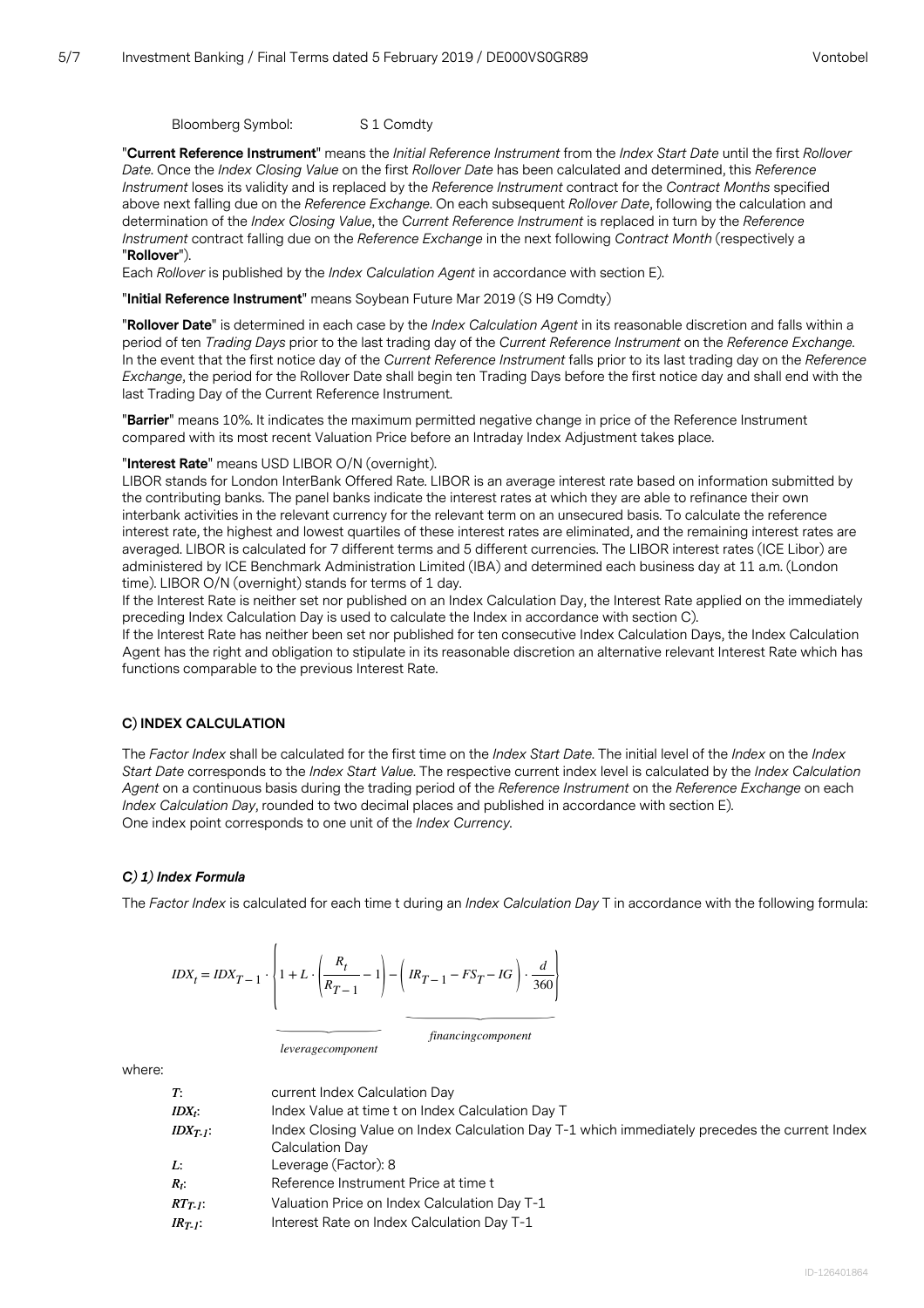| FST:               | Financing Spread on Index Calculation Day T                      |
|--------------------|------------------------------------------------------------------|
| IG:                | Index Fee                                                        |
| $\boldsymbol{d}$ : | Number of calendar days between Index Calculation Days T-1 and T |

## *Intraday Index Adjustment*

If at time s on *Index Calculation Day* T the *Reference Instrument Price*falls below the most recent *Valuation Price* of the *Current Reference Instrument* by more than 10% (*Barrier*), an "**Intraday Index Adjustment**" takes place, simulating a new day:

 $s = T$ , i.e. IDX<sub>T-1</sub> (new) = IDX<sub>s</sub>  $R_{T-1}$  (new) =  $R_{T-1}$  (old) x 0.90

 $d = 0$ 

A new *Valuation Price* valid after time s (RT-1 (new)) is calculated by multiplying the previous *Valuation Price* (RT-1 (old)) by 0.90.

The financing component remains unchanged. No additional costs are incurred for the newly simulated day.

## **D) EXTRAORDINARY ADJUSTMENT OF THE INDEX CALCULATION**

In the event of an *Extraordinary Adjustment Event* occurring in relation to the *Reference Instrument* or the *Current Reference Instrument*, respectively, the *Index Calculation Agent* will adjust the index calculation on the *Reference Date* (as defined below). In doing so, the *Index Calculation Agent* will – to the extent - endeavour to calculate the *leverage component* as if no *Extraordinary Adjustment Event* had occurred.

The *Index Calculation Agent* will generally adjust the index calculation by correcting in its due discretion the relevant *Valuation Price* of the *Current Reference Instrument* on *Index Calculation Day* T-1 on the *Reference Date*, in order to factor into the index calculation the adjustments relating to the *(Current) Reference Instrument* made on the *Reference Exchange*.

The *Index Calculation Agent* may adjust the index calculation in some other manner if it deems this necessary in its due discretion in order to reflect differences between this Factor Index and the *Reference Instrument* traded on the *Reference Exchange*. Adjustments of this nature may relate in particular to the replacement of the *Reference Instrument* by another comparable *Reference Instrument* on another *Reference Exchange* and, where relevant, to the designation of a different *Reference Exchange* and a different *Reference Instrument Price*.

The list of *Extraordinary Adjustment Events* cited in section B) is not exhaustive. The deciding factor is whether the *Reference Exchange* deems an adjustment of the contract size, the *Reference Instrument* or the designation of the relevant exchange determining the price of the reference item of the *Reference Instrument* to be necessary. In cases of doubt about the application of the adjustment rules, the *Index Calculation Agent* shall decide such questions in its reasonable discretion. The rules and regulations of the *Reference Exchange* shall apply in addition to the provisions set out above.

"**Reference Date**" within the meaning of this index description means the first *Index Calculation Day* on which the relevant *Reference Instruments* are traded on the *Reference Exchange* after taking the adjustment into account.

Adjustments relating to the Factor Index and all other measures taken under this section will be published by the Index Calculation Agent in accordance with section E).

## **E) NOTICES**

All notices pertaining to the *Factor Index* will be published on the *Information Page*. Such notices shall be deemed to have been given on the date on which they are first published.

Notices are made for informational purposes only and do not represent a precondition for legal effectiveness.

## *Information regarding Benchmarks pursuant to Article 29 Para. 2 of the Benchmark Regulation*

The amount of the claim under the Securities will be calculated under consideration of 8X Long Index linked to Soybean Future (for the purpose of these Final Terms the "**Benchmark**"). The Benchmark is provided by Bank Vontobel AG (the "**Administrator**"). As at the date of these Final Terms, the Administrator is not included in the register of administrators and benchmarks established and maintained by the European Securities and Markets Authority ("**ESMA**") pursuant to Article 36 of the Regulation (EU) 2016/1011 (the "**Benchmark Regulation**").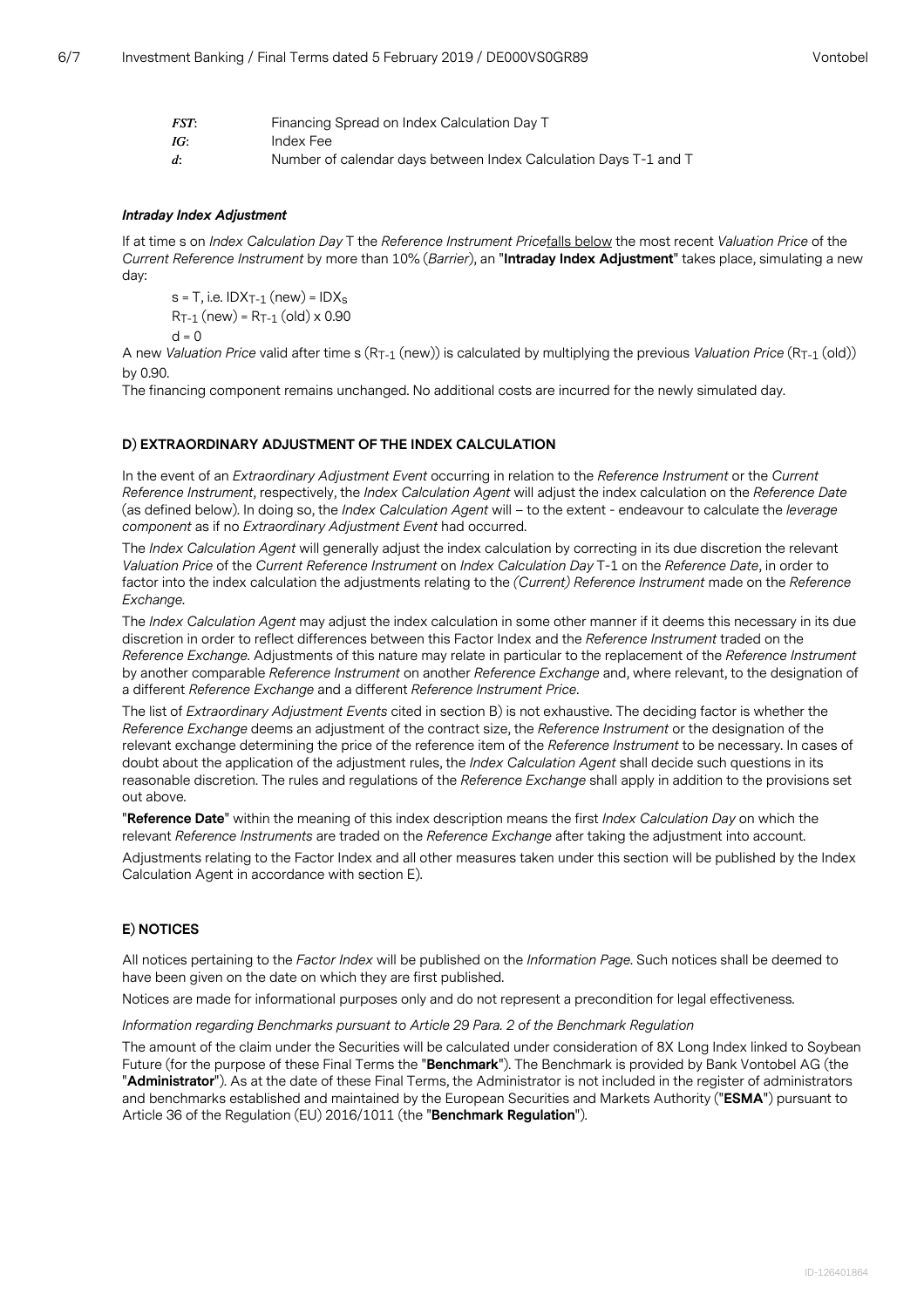#### **III. FURTHER INFORMATION ON THE OFFER OF THE SECURITIES**

## *1. Stock exchange listing and trading arrangements*

| Stock exchange listing: | Application is made for the Securities to be included in the regulated unofficial market<br>of Nordic Growth Market (Nordic MTF Sweden).<br>Expected first trading date: 6 February 2019 |
|-------------------------|------------------------------------------------------------------------------------------------------------------------------------------------------------------------------------------|
| Market Maker:           | Bank Vontobel Europe AG, Alter Hof 5, 80331 Munich, Germany                                                                                                                              |

## *2. Terms of the offer*

The Issue Price and the Value Date of the Securities and the start as well as the expected end of the Public Offer are specified below.

| Issue Price:  | <b>SFK 114</b>                    |                                                                                                                                                                                                                                                                                                                                                                                                                                     |
|---------------|-----------------------------------|-------------------------------------------------------------------------------------------------------------------------------------------------------------------------------------------------------------------------------------------------------------------------------------------------------------------------------------------------------------------------------------------------------------------------------------|
| Value Date:   | 6 February 2019                   |                                                                                                                                                                                                                                                                                                                                                                                                                                     |
| Public Offer: | in Sweden:                        | 5 February 2019                                                                                                                                                                                                                                                                                                                                                                                                                     |
|               | (Wertpapierprospektgesetz - WpPG) | The Public Offer will end with the term of the Securities or $-$ in case that a base<br>prospectus which follows the Base Prospectus has not been published on the website<br>certificates.vontobel.com under the section 'Legal Documents' until the last date of the<br>validity of the Base Prospectus - with expiration of the validity of the Base Prospectus<br>pursuant to section 9 of the German Securities Prospectus Act |

## *3. Costs and charges*

There are no additional charges or commissions levied for the purchaser.

## *4. Publication of information after completion of the issue*

With the exception of the notices specified in the Terms and Conditions, the Issuer does not intend to publish any information after the issue has been completed.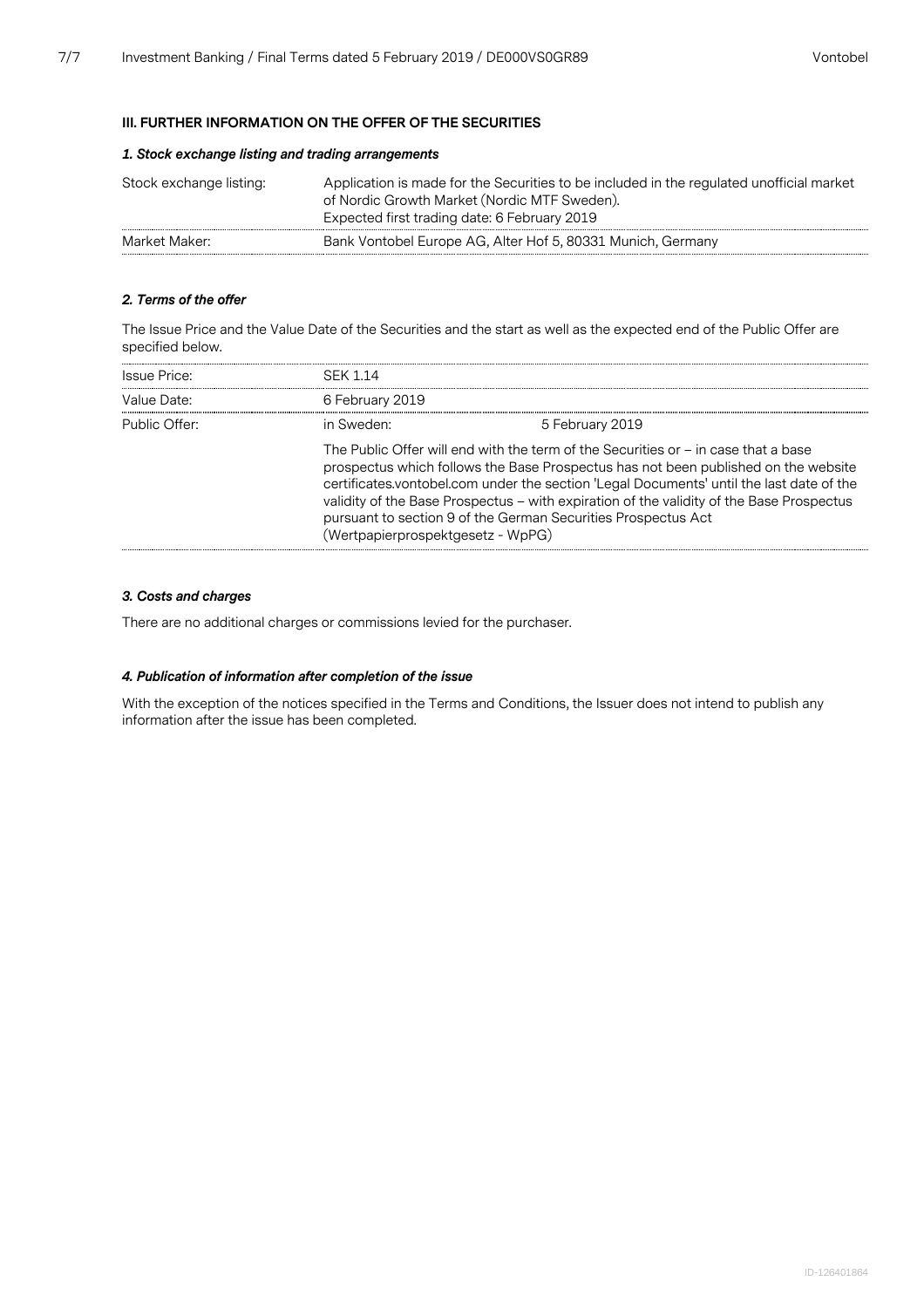## **APPENDIX - ISSUE-SPECIFIC SUMMARY**

**Summaries are made up of disclosure requirements known as "Elements". These Elements are numbered in Sections A – E (A.1 – E.7).**

**This summary contains all the Elements required to be included in a summary for this type of securities and Issuer. Because some Elements are not required to be addressed, there may be gaps in the numbering sequence of the Elements.**

**Even though an Element may be required to be inserted in the summary because of the type of securities and Issuer, it is possible that no relevant information can be given regarding the Element. In this case a short description of the Element is included in the summary with the mention of "not applicable".**

|  |  | Section A - Introduction and warnings |
|--|--|---------------------------------------|
|--|--|---------------------------------------|

| A.1 | Warnings                                                                                                                                                       | The summary should be read as introduction to the base prospectus dated<br>27 August 2018 as supplemented from time to time (the "Base Prospectus").                                                                                                                                                                                                                                                                                                                                                                                                                                                                                                                 |
|-----|----------------------------------------------------------------------------------------------------------------------------------------------------------------|----------------------------------------------------------------------------------------------------------------------------------------------------------------------------------------------------------------------------------------------------------------------------------------------------------------------------------------------------------------------------------------------------------------------------------------------------------------------------------------------------------------------------------------------------------------------------------------------------------------------------------------------------------------------|
|     |                                                                                                                                                                | Any decision to invest in the securities (the "Securities") should be based on a<br>consideration of the Base Prospectus as a whole, including the information<br>incorporated by reference together with any supplements and the Final Terms<br>published in connection with the issue of the Securities.                                                                                                                                                                                                                                                                                                                                                           |
|     |                                                                                                                                                                | In the event that claims relating to the information contained in the Base Prospectus<br>are brought before a court, the plaintiff investor might, under the national legislation of<br>the states of the European Economic Area, have to bear the costs of translating the<br>Base Prospectus before the legal proceedings are initiated.                                                                                                                                                                                                                                                                                                                           |
|     |                                                                                                                                                                | Vontobel Financial Products GmbH (the "Issuer") and Bank Vontobel Europe AG (the<br>"Offeror") and Vontobel Holding AG (the "Swiss Guarantor") have assumed<br>responsibility for this summary including any translation thereof. However, Vontobel<br>Holding AG has assumed responsibility only with respect to the information relating to<br>itself and to the guarantee under Swiss law.                                                                                                                                                                                                                                                                        |
|     |                                                                                                                                                                | Those persons which have assumed responsibility for this summary including any<br>translation thereof, or persons responsible for the issue, can be held liable, but only in<br>the event that the summary is misleading, inaccurate or inconsistent when read<br>together with the other parts of the Base Prospectus, or if, when read together with the<br>other parts of the Base Prospectus, it does not provide all the key information required.                                                                                                                                                                                                              |
| A.2 | Consent to the use of<br>the prospectus                                                                                                                        | The Issuer and the Offeror consent to the use of the Base Prospectus for a public offer<br>of the Securities in Sweden ("Public Offer") (general consent). The Issuer reserves the<br>right to withdraw its consent to the use of the Base Prospectus with respect to certain<br>distributors and/or all financial intermediaries.                                                                                                                                                                                                                                                                                                                                   |
|     | Offer period for resale<br>by financial<br>intermediaries                                                                                                      | The subsequent resale and final placing of the Securities by financial intermediaries<br>may take place during the Offer Period. "Offer Period" means the period beginning on<br>5 February 2019 and ending with the term of the Securities (see C.15) or - in case that<br>a base prospectus which follows the Base Prospectus has not been published on the<br>website certificates.vontobel.com under the section 'Legal Documents' until the last<br>date of the validity of the Base Prospectus - with expiration of the validity of the Base<br>Prospectus pursuant to section 9 of the German Securities Prospectus Act<br>(Wertpapierprospektgesetz, "WpPG") |
|     | Conditions to which<br>consent is linked                                                                                                                       | This consent by the Issuer and the Offeror is subject to the conditions (i) that the Base<br>Prospectus and the Final Terms are provided to potential investors only together with<br>all supplements published up to the time of such provision and (ii) that, in making use<br>of the Base Prospectus and the Final Terms, the financial intermediary ensures that it<br>complies with the applicable selling restrictions as well as all applicable rules and<br>regulations in the respective jurisdiction.                                                                                                                                                      |
|     | Statement that<br>information about the<br>terms and conditions of<br>the offer made by a<br>financial intermediary<br>must be made available<br>by the latter | If the offer for the purchase of the Securities is made by a financial intermediary, the<br>information about the terms and conditions of the offer must be made available by<br>the respective financial intermediary at the time the offer is made.                                                                                                                                                                                                                                                                                                                                                                                                                |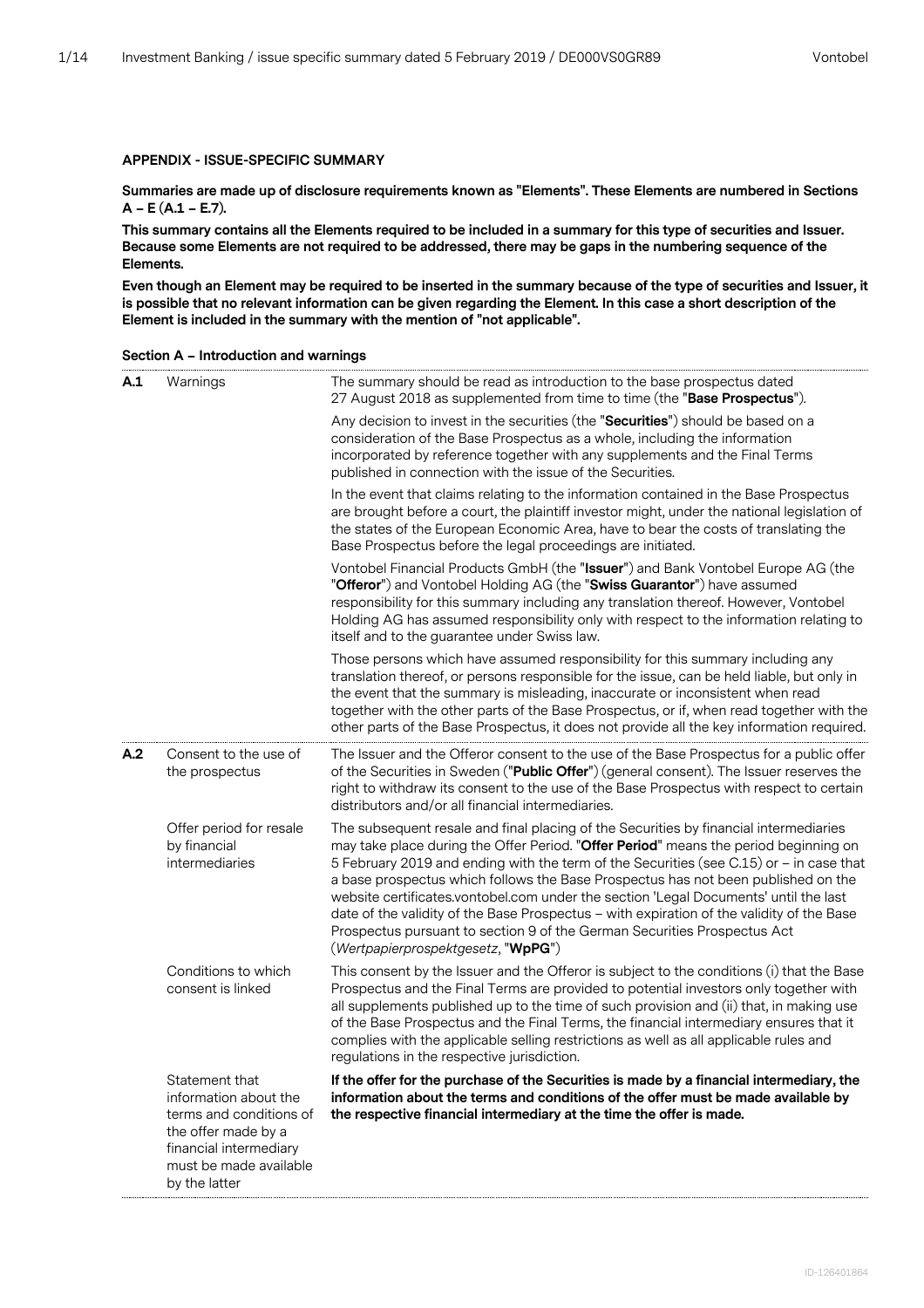| B.1         | Legal and commercial<br>name                                                        | The legal and commercial name of the Issuer is Vontobel Financial Products GmbH.                                                                                                                                                                                                                                                                                                                                                                                                                                                                                          |                     |                                                                   |
|-------------|-------------------------------------------------------------------------------------|---------------------------------------------------------------------------------------------------------------------------------------------------------------------------------------------------------------------------------------------------------------------------------------------------------------------------------------------------------------------------------------------------------------------------------------------------------------------------------------------------------------------------------------------------------------------------|---------------------|-------------------------------------------------------------------|
| B.2         | Domicile, legal form,<br>applicable legislation<br>and country of<br>incorporation  | The domicile of the Issuer is Frankfurt am Main, Germany. Its business address is:<br>Bockenheimer Landstraße 24, 60323 Frankfurt am Main, Germany.<br>The Issuer is a limited liability company (Gesellschaft mit beschränkter Haftung)<br>incorporated under German law in Germany and is registered with the commercial<br>register of the local court (Amtsgericht) at Frankfurt am Main under the register<br>number HRB 58515.                                                                                                                                      |                     |                                                                   |
| B.4b        | Known trends                                                                        | The Issuer's business is in particular affected by the economic development, especially<br>in Germany and Europe, as well as by the overall conditions in the financial markets. In<br>addition, the political environment also affects the Issuer's business. Furthermore,<br>possible regulatory changes may have a negative impact on the demand or the cost<br>side for the Issuer.                                                                                                                                                                                   |                     |                                                                   |
| B.5         | Group structure and<br>position of the Issuer<br>within the group                   | The Issuer has no subsidiaries. All of the shares in the Issuer are held by Vontobel<br>Holding AG, the parent company of the Vontobel group (the "Vontobel Group").<br>Established in 1924 and headquartered in Zurich, the Vontobel Group is a Swiss<br>private banking group with international activities. The Vontobel Group provides global<br>financial services on the basis of the Swiss private banking tradition. The business<br>units on which the Vontobel Group is focused are (i) Private Banking, (ii) Asset<br>Management and (iii) Investment Banking. |                     |                                                                   |
| <b>B.9</b>  | Profit forecasts or<br>estimates                                                    | - not applicable -<br>A profit forecast or estimate has not been included.                                                                                                                                                                                                                                                                                                                                                                                                                                                                                                |                     |                                                                   |
| <b>B.10</b> | Qualifications in the<br>audit report on the<br>historical financial<br>information | - not applicable -<br>There are no such qualifications.                                                                                                                                                                                                                                                                                                                                                                                                                                                                                                                   |                     |                                                                   |
| <b>B.12</b> | Selected key historical<br>financial information                                    | The following selected financial information has been taken from the Issuer's audited<br>financial statements for the financial years 2016 and 2017 which were prepared in<br>accordance with the provisions of the German Commercial Code (Handelsgesetzbuch)<br>and the German Law on Limited Liability Companies (Gesetz betreffend die<br>Gesellschaften mit beschränkter Haftung).                                                                                                                                                                                   |                     |                                                                   |
|             |                                                                                     | <b>Balance sheet</b>                                                                                                                                                                                                                                                                                                                                                                                                                                                                                                                                                      | (EUR)               | 31 DECEMBER 2016 31 DECEMBER 2017<br>(EUR)                        |
|             |                                                                                     | Receivables from affiliated companies<br>(current assets)                                                                                                                                                                                                                                                                                                                                                                                                                                                                                                                 | 1,351,901,297       | 1,775,739,225                                                     |
|             |                                                                                     | Bank balances (current assets)                                                                                                                                                                                                                                                                                                                                                                                                                                                                                                                                            | 2,634,324           | 2,794,745                                                         |
|             |                                                                                     | Issuance liabilities (liabilities)                                                                                                                                                                                                                                                                                                                                                                                                                                                                                                                                        | 1,351,709,919       | 1,775,673,062                                                     |
|             |                                                                                     | Capital reserves (equity)                                                                                                                                                                                                                                                                                                                                                                                                                                                                                                                                                 | 2,000,000           | 2,000,000                                                         |
|             |                                                                                     | Total assets                                                                                                                                                                                                                                                                                                                                                                                                                                                                                                                                                              | 1,368,192,787       | 1,792,365,993                                                     |
|             |                                                                                     | Income statement                                                                                                                                                                                                                                                                                                                                                                                                                                                                                                                                                          | <b>1 JANUARY TO</b> |                                                                   |
|             |                                                                                     |                                                                                                                                                                                                                                                                                                                                                                                                                                                                                                                                                                           | (EUR)               | <b>1 JANUARY TO</b><br>31 DECEMBER 2016 31 DECEMBER 2017<br>(EUR) |
|             |                                                                                     | Realised and unrealised gains and losses<br>from the issuance business                                                                                                                                                                                                                                                                                                                                                                                                                                                                                                    | 66,703,677          | -169,920,453                                                      |
|             |                                                                                     | Realised and unrealised gains and losses<br>from hedging transactions                                                                                                                                                                                                                                                                                                                                                                                                                                                                                                     | $-62,150,137$       | 175,348,590                                                       |
|             |                                                                                     | Other operating expenses                                                                                                                                                                                                                                                                                                                                                                                                                                                                                                                                                  | 3,451,117           | 4,412,343                                                         |

## **Section B - Issuer and Guarantor**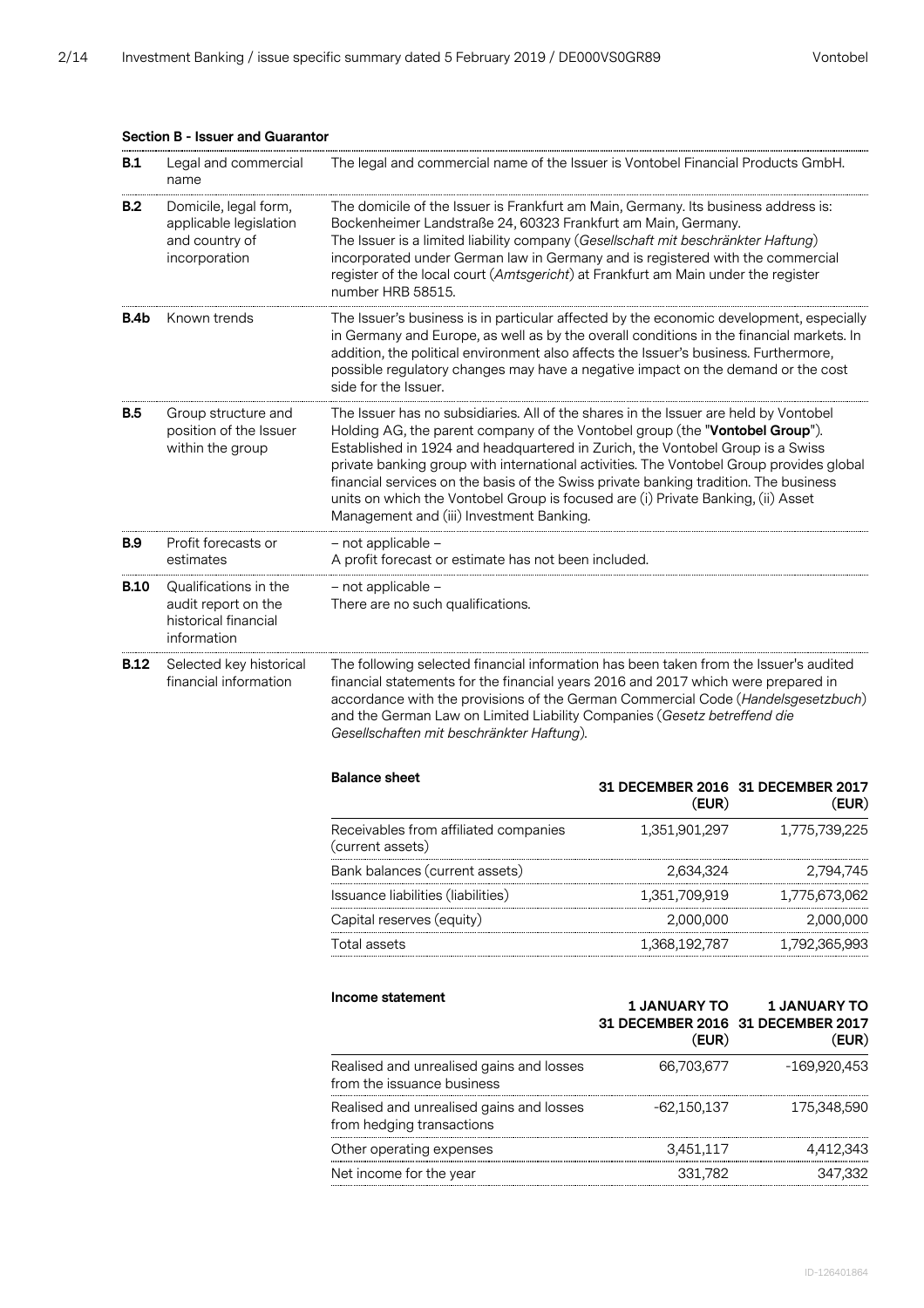| Statement about the<br>Issuer's prospects<br>2017). |                                                                                                                         | There have been no material adverse changes in the prospects of the Issuer since the<br>reporting date for the most recent audited annual financial statements (31 December                                                                                                                                                                                                                                                                                                                                                                                                                                                                                                                                         |
|-----------------------------------------------------|-------------------------------------------------------------------------------------------------------------------------|---------------------------------------------------------------------------------------------------------------------------------------------------------------------------------------------------------------------------------------------------------------------------------------------------------------------------------------------------------------------------------------------------------------------------------------------------------------------------------------------------------------------------------------------------------------------------------------------------------------------------------------------------------------------------------------------------------------------|
|                                                     | Statement about                                                                                                         | - not applicable -                                                                                                                                                                                                                                                                                                                                                                                                                                                                                                                                                                                                                                                                                                  |
|                                                     | changes in the Issuer's<br>position                                                                                     | No significant changes have occurred in the financial or trading position of the Issuer<br>since the reporting date for the audited financial statements (31 December 2017).                                                                                                                                                                                                                                                                                                                                                                                                                                                                                                                                        |
| <b>B.13</b>                                         | Recent events                                                                                                           | - not applicable -                                                                                                                                                                                                                                                                                                                                                                                                                                                                                                                                                                                                                                                                                                  |
|                                                     | particular to the Issuer<br>which are to a material<br>extent relevant to the<br>evaluation of the<br>Issuer's solvency | There have been no recent events particular to the Issuer which are to a material<br>extent relevant to the evaluation of the Issuer's solvency.                                                                                                                                                                                                                                                                                                                                                                                                                                                                                                                                                                    |
| <b>B.14</b>                                         | Group structure and<br>position of the Issuer<br>within the group/                                                      | With respect to the organizational structure, see B.5 above.                                                                                                                                                                                                                                                                                                                                                                                                                                                                                                                                                                                                                                                        |
|                                                     | Dependence of the                                                                                                       | - not applicable -                                                                                                                                                                                                                                                                                                                                                                                                                                                                                                                                                                                                                                                                                                  |
|                                                     | Issuer on other entities<br>within the group                                                                            | The Issuer has no subsidiaries. Since all of the shares in the Issuer are held by<br>Vontobel Holding AG, the parent company of the Von-tobel Group, the Issuer is,<br>however, dependent on Vontobel Holding AG.                                                                                                                                                                                                                                                                                                                                                                                                                                                                                                   |
| <b>B.15</b>                                         | Description of the<br>Issuer's principal<br>activities                                                                  | The Issuer's principal activity is to issue securities and derivative securities and to carry<br>out financial transactions and auxiliary transactions of financial transactions. Activities<br>that require authorisation under the German Banking Act (Gesetz über das<br>Kreditwesen) are excluded. The Issuer may furthermore conduct all business activities<br>that are directly or indirectly related to its main purpose and also carry out all activities<br>that could directly or indirectly serve to promote the main purpose of the Issuer. The<br>Issuer may also set up, acquire, or dispose of subsidiaries or branches in Germany and<br>other countries, or acquire interests in other companies. |
| <b>B.16</b>                                         | Interests in and control<br>of the Issuer                                                                               | All of the shares in the Issuer are held by Vontobel Holding AG, the parent company of<br>the Vontobel Group. There is no control agreement and no profit and loss transfer<br>agreement between the Issuer and Vontobel Holding AG.                                                                                                                                                                                                                                                                                                                                                                                                                                                                                |
|                                                     |                                                                                                                         | The major shareholders of Vontobel Holding AG (Vontobel Foundation, Vontrust AG,<br>Advontes AG, Pellegrinus Holding AG, and an extended pool) are parties to a pooling<br>agreement. As of 31 December 2017, 50.7% of all shares of Vontobel Holding AG<br>issued are bound by the pooling agreement.                                                                                                                                                                                                                                                                                                                                                                                                              |
| <b>B.18</b>                                         | Description of the<br>nature and scope of the<br>guarantee                                                              | The due payment by the Issuer of all amounts payable in accordance with the terms<br>and conditions (the "Terms and Conditions") of the Securities issued under the Base<br>Prospectus is guaranteed by the Guarantor (the "Guarantee").                                                                                                                                                                                                                                                                                                                                                                                                                                                                            |
|                                                     |                                                                                                                         | The Guarantee represents an independent, unsecured and unsubordinated obligation<br>of the Guarantor.                                                                                                                                                                                                                                                                                                                                                                                                                                                                                                                                                                                                               |
|                                                     |                                                                                                                         | Upon first demand by the respective security holders (the "Security Holders") and their<br>written confirmation that an amount under the Securities has not been paid when due<br>by the Issuer, Vontobel Holding AG as the Guarantor will pay to them immediately all<br>amounts required to fulfil the intent and purpose of the Guarantee.                                                                                                                                                                                                                                                                                                                                                                       |
|                                                     |                                                                                                                         | The intent and purpose of the Guarantee is to ensure that, under all factual or legal<br>circumstances and irrespective of motivations, defences, or objections on the grounds<br>of which payments may fail to be made by the Issuer, and irrespective of the<br>effectiveness and enforceability of the obligations of the Issuer under the Securities,<br>the Security Holders receive the amounts payable on the redemption date and in the<br>manner specified in the Terms and Conditions.                                                                                                                                                                                                                    |
|                                                     |                                                                                                                         | The Guarantee represents an independent guarantee under Swiss law. All rights and<br>obligations arising from the Guarantee are subject in all respects to Swiss law. The<br>courts of law of the Canton of Zurich have exclusive jurisdiction over all actions and<br>legal disputes relating to the Guarantee. The place of jurisdiction is Zurich 1.                                                                                                                                                                                                                                                                                                                                                             |
| <b>B.19</b><br>with<br>B.1                          | Legal and com-mercial<br>name of the Guarantor                                                                          | The Swiss Guarantor's legal and commercial name is Vontobel Holding AG.                                                                                                                                                                                                                                                                                                                                                                                                                                                                                                                                                                                                                                             |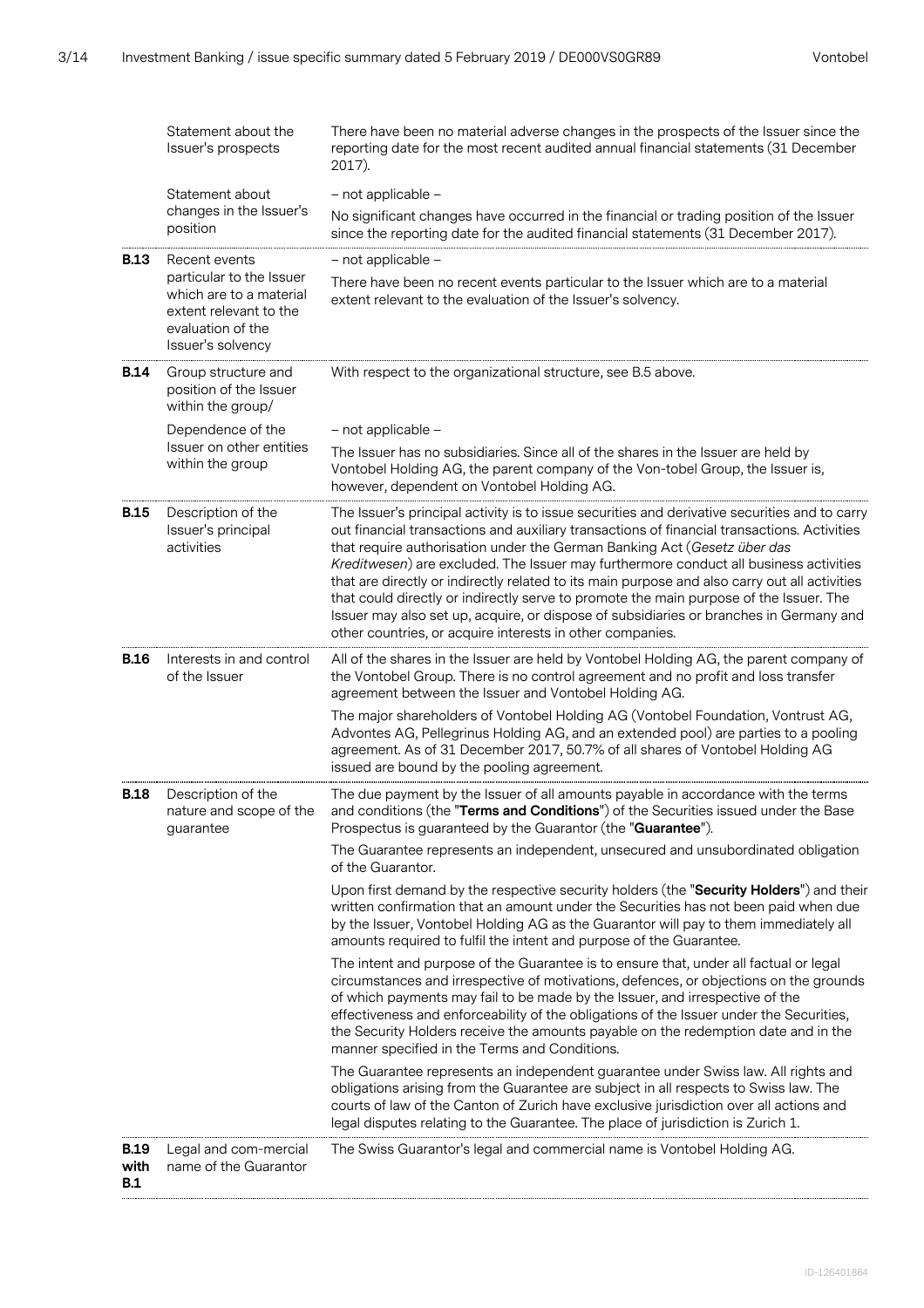| <b>B.19</b><br>with                | Domicile, legal form,<br>applicable legislation                           | The Swiss Guarantor is domiciled in Zurich. Its business address is: Gotthardstrasse<br>43, 8002 Zurich, Switzerland.                                                                                                                                                                                                                                                                                                                                                                                                                                                                                                                                                                                         |  |  |
|------------------------------------|---------------------------------------------------------------------------|---------------------------------------------------------------------------------------------------------------------------------------------------------------------------------------------------------------------------------------------------------------------------------------------------------------------------------------------------------------------------------------------------------------------------------------------------------------------------------------------------------------------------------------------------------------------------------------------------------------------------------------------------------------------------------------------------------------|--|--|
| B.2                                | and country of incor-<br>poration of the<br>Guarantor                     | The Swiss Guarantor is a stock corporation (Aktiengesellschaft) under Swiss law listed<br>on the SIX Swiss Exchange AG and was incorporated in Switzerland. The Swiss<br>Guarantor is entered in the commercial register of the Canton of Zurich under register<br>number CH-020.3.928.014-4.                                                                                                                                                                                                                                                                                                                                                                                                                 |  |  |
| <b>B.19</b><br>with<br>B.4b        | Known trends                                                              | The prospects of Vontobel Holding AG are influenced in context of the continuing<br>business operations of the companies of Vontobel-Group, by changes in the<br>environment (markets, regulations), as well as by market, liquidity, credit and<br>operational risks usually assumed with the launch of new activities (new products and<br>services, new markets) and by reputational risks. In addition to the various market<br>factors such as interest rates, credit spreads, exchange rates, prices of shares, prices<br>of commodities and corresponding volatilities, the current monetary and interest rate<br>policies of central banks are particularly to be mentioned as key influence factors. |  |  |
| <b>B.19</b><br>with<br><b>B.5</b>  | Group structure and<br>position of the<br>Guarantor within the<br>group   | The Swiss Guarantor is the parent company of the Vontobel Group which consists of<br>banks, capital markets companies and other Swiss and foreign companies. The Swiss<br>Guarantor holds all of the shares in the Issuer.                                                                                                                                                                                                                                                                                                                                                                                                                                                                                    |  |  |
| <b>B.19</b>                        | Profit forecasts or<br>estimates of the<br>Guarantor                      | - not applicable -                                                                                                                                                                                                                                                                                                                                                                                                                                                                                                                                                                                                                                                                                            |  |  |
| with<br><b>B.9</b>                 |                                                                           | A profit forecast or estimate has not been included.                                                                                                                                                                                                                                                                                                                                                                                                                                                                                                                                                                                                                                                          |  |  |
| <b>B.19</b>                        | Qualifications in the                                                     | - not applicable -                                                                                                                                                                                                                                                                                                                                                                                                                                                                                                                                                                                                                                                                                            |  |  |
| with<br><b>B.10</b>                | audit report on<br>historical financial infor-<br>mation of the Guarantor | There are no such qualifications.                                                                                                                                                                                                                                                                                                                                                                                                                                                                                                                                                                                                                                                                             |  |  |
| <b>B.19</b><br>with<br><b>B.12</b> | Selected key his-torical<br>financial information of<br>the Guarantor     | The following selected financial information has been taken from the Swiss<br>Guarantor's audited consolidated annual financial statements for the financial years<br>2016 and 2017 which have been prepared in accordance with International Financial<br>Reporting Standards (IFRS).                                                                                                                                                                                                                                                                                                                                                                                                                        |  |  |

| Income statement                                |         | 31 DECEMBER 2016 31 DECEMBER 2017<br>(CHF MILLION) (CHF MILLION) |  |
|-------------------------------------------------|---------|------------------------------------------------------------------|--|
| Total operating income                          | 1,081.1 | 1,060.3                                                          |  |
| thereof                                         |         |                                                                  |  |
| net interest income                             | 677     | 68.7                                                             |  |
| fee and commission income                       | 648.7   | 692.9                                                            |  |
| trading income                                  | 250.0   | 288.8                                                            |  |
| other income                                    | 114.7   | 9.9                                                              |  |
| Operating expense                               | 759.8   | 801 O                                                            |  |
| thereof                                         |         |                                                                  |  |
| personnel expense                               | 484.8   | 532.6                                                            |  |
| general expense                                 | 189.7   | 205.0                                                            |  |
| depreciation, amortization                      | 62.3    | 61.0                                                             |  |
| valuation adjustments, provisions<br>and losses | 23.0    | 2.4                                                              |  |
| Group net profit                                | 264.4   | 209.0                                                            |  |

| <b>Balance sheet</b>                                   | (CHF MILLION) | 31 DECEMBER 2016 31 DECEMBER 2017<br>(CHF MILLION) |
|--------------------------------------------------------|---------------|----------------------------------------------------|
| Total assets                                           | 19.393.9      | 22,903.7                                           |
| Shareholders' equity (excluding minority<br>interests) | 1.514.1       | 1.620.5                                            |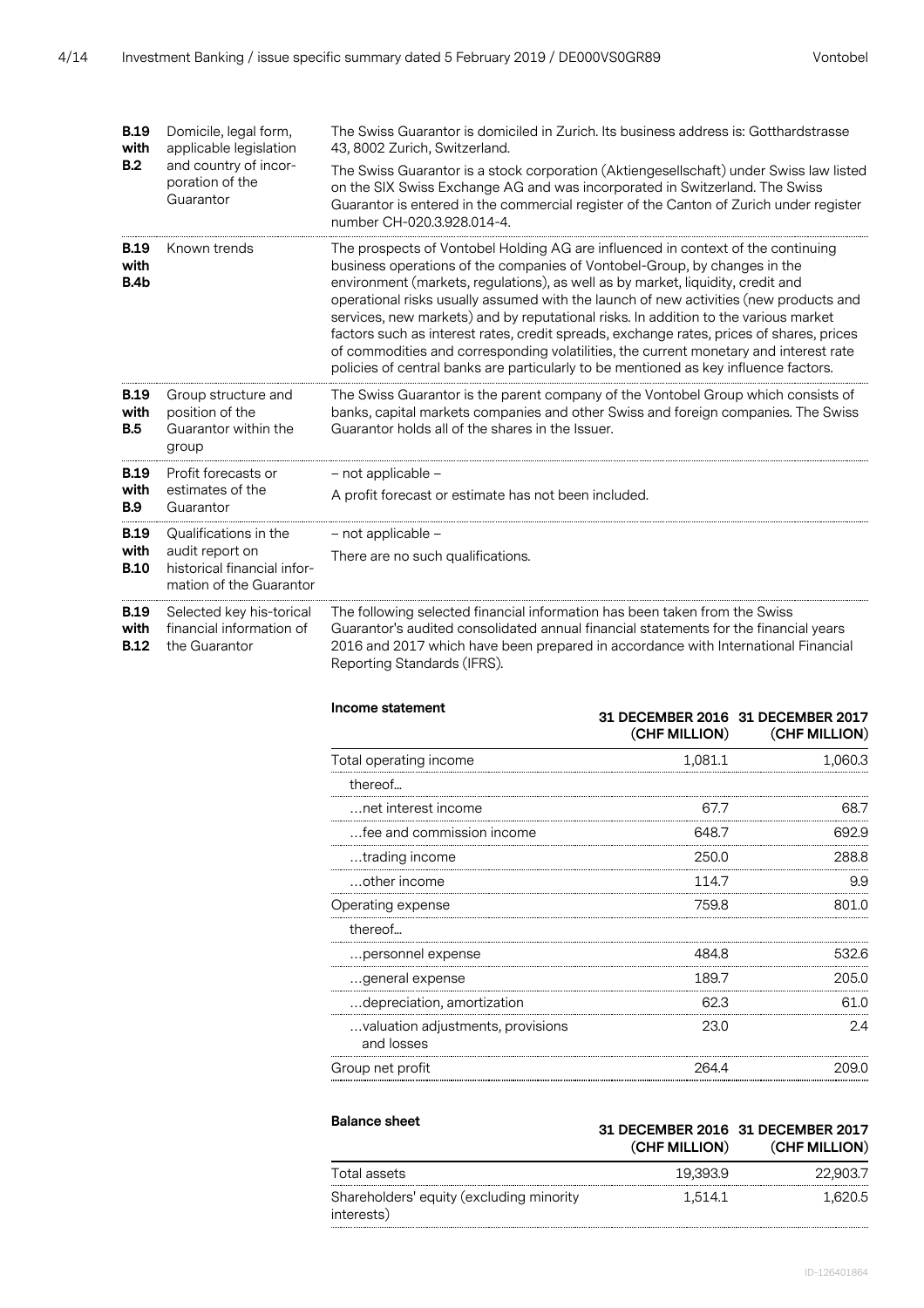|    | Due to customers                                                                                                                                                                                                                                                                                                                                                              | 9,058.5                                                | 9,758.2                                                |
|----|-------------------------------------------------------------------------------------------------------------------------------------------------------------------------------------------------------------------------------------------------------------------------------------------------------------------------------------------------------------------------------|--------------------------------------------------------|--------------------------------------------------------|
|    | <b>BIS capital ratios</b> <sup>1)</sup>                                                                                                                                                                                                                                                                                                                                       | 31 DECEMBER 2016 31 DECEMBER 2017                      |                                                        |
|    | CET 1 capital ratio (%) %2)2)                                                                                                                                                                                                                                                                                                                                                 | 19.0                                                   | 18.4                                                   |
|    | Tier 1 capital ratio %3)3)                                                                                                                                                                                                                                                                                                                                                    | 19.0                                                   | 18.4                                                   |
|    | Total capital ratio (%) %                                                                                                                                                                                                                                                                                                                                                     | 19.0                                                   | 18.4                                                   |
|    | Risk ratio <sup>4)</sup>                                                                                                                                                                                                                                                                                                                                                      |                                                        | 31 DECEMBER 2016 31 DECEMBER 2017                      |
|    | Average Value at Risk (market risk) (CHF<br>million)                                                                                                                                                                                                                                                                                                                          | 2.7                                                    | 2.7                                                    |
| 1) | The Bank for International Settlements (BIS) is the oldest international organisation in the area of finance.<br>It manages parts of the international foreign exchange reserves and is thus de facto regarded as the<br>bank of the world's central banks. The BIS is based in Basel (Switzerland). It publishes capital adequacy<br>requirements and related equity ratios. |                                                        |                                                        |
|    | 2) At present, the Vontobel Group's equity consists exclusively of Common Equity Tier 1 capital.                                                                                                                                                                                                                                                                              |                                                        |                                                        |
| 3) | Tier 1 capital is also referred to as core capital. It is a component of a bank's capital and consists<br>primarily of paid-in capital (share capital) and retained earnings (revenue reserves, liability reserve, fund<br>for general banking risks).                                                                                                                        |                                                        |                                                        |
|    | 4) Average Value at Risk 12 months for positions in the Financial Products division of the Investment<br>Banking business unit. Historical simulation Value at Risk; 99% con-fidence level; 1-day holding period;<br>4-year historical observation period.                                                                                                                    |                                                        |                                                        |
|    | The following selected financial information has been taken from the unaudited<br>consolidated interim financial information as of 30 June 2018 which has been<br>prepared in accordance with International Financial Reporting Standards (IFRS).                                                                                                                             |                                                        |                                                        |
|    | Income statement                                                                                                                                                                                                                                                                                                                                                              | <b>6 MONTH ENDING</b><br>30 JUNE 2017<br>(CHF MILLION) | <b>6 MONTH ENDING</b><br>30 JUNE 2018<br>(CHF MILLION) |
|    | Total operating income                                                                                                                                                                                                                                                                                                                                                        | 517.5                                                  | 583.3                                                  |
|    | thereof                                                                                                                                                                                                                                                                                                                                                                       |                                                        |                                                        |
|    | .net interest income                                                                                                                                                                                                                                                                                                                                                          | 34.7                                                   | 37.2                                                   |
|    | …fee and commission income                                                                                                                                                                                                                                                                                                                                                    | 333.6                                                  | 378.5                                                  |
|    | trading income                                                                                                                                                                                                                                                                                                                                                                | 143.5                                                  | 166.3                                                  |
|    | other income                                                                                                                                                                                                                                                                                                                                                                  | 5.7                                                    | 1.3                                                    |
|    | Operating expense                                                                                                                                                                                                                                                                                                                                                             | 395.0                                                  | 422.4                                                  |
|    | thereof                                                                                                                                                                                                                                                                                                                                                                       |                                                        |                                                        |
|    | nersonnel expense                                                                                                                                                                                                                                                                                                                                                             | 262 1                                                  | 276.6                                                  |

| thereof                                         |       |       |
|-------------------------------------------------|-------|-------|
| personnel expense                               | 262.1 | 276 R |
| general expense                                 | 101 R | 111 3 |
| depreciation, amortization                      |       |       |
| valuation adjustments, provisions<br>and losses |       |       |
| Group net profit                                | 101.5 |       |

| <b>Balance sheet</b>                                   | 30 JUNE 2017<br>(CHF MILLION) | <b>30 JUNE 2018</b><br>(CHF MILLION) |
|--------------------------------------------------------|-------------------------------|--------------------------------------|
| Total assets                                           | 21,166.1                      | 23.981.9                             |
| Shareholders' equity (excluding minority<br>interests) | 1.515.7                       | 1.678.8                              |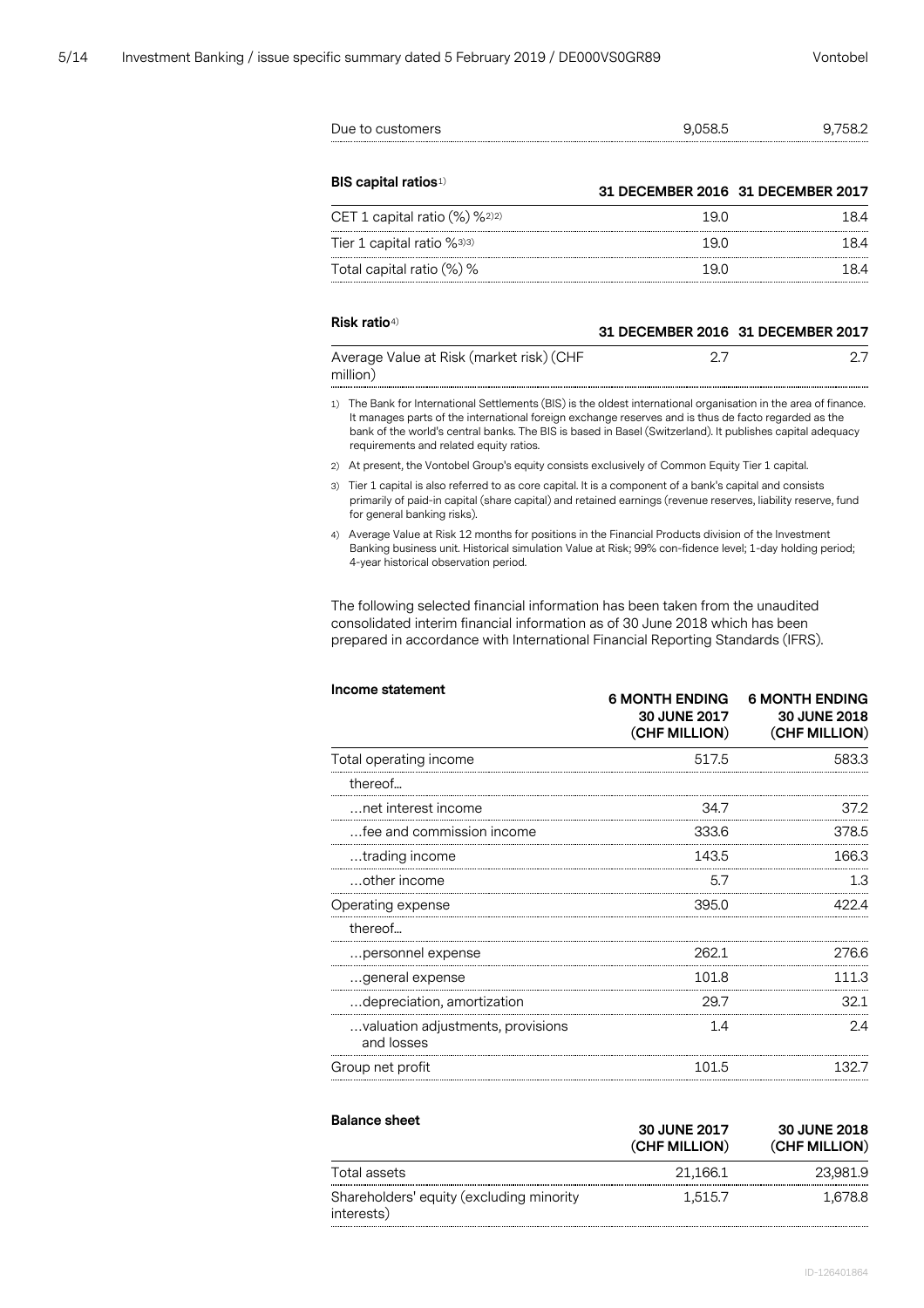**B.19 with B.13**

**B.19 with B.14**

**B.19 with B.15**

**B.19 with B.16**

|                                                                                                                                  | Due to customers                                                                                                                                                                                                                                                                                                                                                                 | 9,638.0             | 9,789.3             |  |  |
|----------------------------------------------------------------------------------------------------------------------------------|----------------------------------------------------------------------------------------------------------------------------------------------------------------------------------------------------------------------------------------------------------------------------------------------------------------------------------------------------------------------------------|---------------------|---------------------|--|--|
|                                                                                                                                  | <b>BIS capital ratios</b> <sup>1)</sup>                                                                                                                                                                                                                                                                                                                                          | 30 JUNE 2017        | <b>30 JUNE 2018</b> |  |  |
|                                                                                                                                  | CET 1 capital ratio (%) <sup>2)</sup>                                                                                                                                                                                                                                                                                                                                            | 19.3                | 19.1                |  |  |
|                                                                                                                                  | Tier 1 capital ratio (%)3)                                                                                                                                                                                                                                                                                                                                                       | 19.3                | 26.4                |  |  |
|                                                                                                                                  | Risk ratio <sup>4)</sup>                                                                                                                                                                                                                                                                                                                                                         | <b>30 JUNE 2017</b> | <b>30 JUNE 2018</b> |  |  |
|                                                                                                                                  | Average Value at Risk (market risk) (CHF<br>million)                                                                                                                                                                                                                                                                                                                             | 2.5                 | 4.6                 |  |  |
|                                                                                                                                  | 1) The Bank for International Settlements (BIS) is the oldest international organisation in the area of finance.<br>It manages parts of the international foreign exchange reserves and is thus de facto regarded as the<br>bank of the world's central banks. The BIS is based in Basel (Switzerland). It publishes capital adequacy<br>requirements and related equity ratios. |                     |                     |  |  |
|                                                                                                                                  | 2) At present, the Vontobel Group's equity consists exclusively of Common Equity Tier 1 capital.                                                                                                                                                                                                                                                                                 |                     |                     |  |  |
|                                                                                                                                  | 3) Tier 1 capital is also referred to as core capital. It is a component of a bank's capital and consists<br>primarily of paid-in capital (share capital) and retained earnings (revenue reserves, liability reserve, fund<br>for general banking risks).                                                                                                                        |                     |                     |  |  |
|                                                                                                                                  | 4) Average Value at Risk (6 months) for positions in the Financial Products division of the Investment<br>Banking business unit. Historical simulation of Value at Risk; 99% confidence level; 1-day holding period;<br>4-year historical observation period.                                                                                                                    |                     |                     |  |  |
| Statement about the<br>Guarantor's prospects                                                                                     | There have been no material adverse changes in the prospects of the Swiss Guarantor<br>since the reporting date for the most recent audited annual financial statements (31<br>December 2017).                                                                                                                                                                                   |                     |                     |  |  |
| Statement about                                                                                                                  | - not applicable -                                                                                                                                                                                                                                                                                                                                                               |                     |                     |  |  |
| changes in the<br>Guarantor's position                                                                                           | No significant changes have occurred in the financial or trading position of the Swiss<br>Guarantor since the reporting date for the unaudited interim financial statements (30<br>June 2018).                                                                                                                                                                                   |                     |                     |  |  |
| Recent events                                                                                                                    | - not applicable -                                                                                                                                                                                                                                                                                                                                                               |                     |                     |  |  |
| particular to the<br>Guarantor which are to<br>a material extent<br>relevant to the<br>evaluation of the<br>Guarantor's solvency | There have been no recent events particular to the Swiss Guarantor which are to a<br>material extent relevant to the evaluation of the Swiss Guarantor's solvency.                                                                                                                                                                                                               |                     |                     |  |  |
| Group structure and<br>position of the<br>Guarantor within the<br>group/                                                         | The Swiss Guarantor is the parent company of the Vontobel Group. With respect to<br>other aspects of the organisational structure, see B.19 with B.5 above.                                                                                                                                                                                                                      |                     |                     |  |  |
| dependence of the<br>Guarantor on other<br>entities within the group                                                             | The business activities of the Swiss Guarantor are therefore affected in particular by<br>the situation and activities of the operating (consolidated) Vontobel companies.                                                                                                                                                                                                       |                     |                     |  |  |
| Description of the<br>principal activities of<br>the Guarantor                                                                   | Pursuant to Article 2 of the Articles of Association, the object of Vontobel Holding AG<br>is to invest in companies of all types in Switzerland and abroad. The Swiss Guarantor<br>may acquire, encumber and sell property in Switzerland and abroad. It may also<br>transact any business that may serve to realise its business objective.                                    |                     |                     |  |  |
|                                                                                                                                  | The Vontobel Group is a Swiss private banking group with international activities<br>headquartered in Zurich. It specialises in asset management for private and<br>institutional clients and partners and carries out its activities in three business units,<br>Private Banking, Investment Banking and Asset Management.                                                      |                     |                     |  |  |
| Interests in and control<br>of the Guarantor                                                                                     | The major shareholders of Vontobel Holding AG (Vontobel Foundation, Vontrust AG,<br>Advontes AG, Pellegrinus Holding AG, and an extended pool) are parties to a pooling<br>agreement. As of 31 December 2017, 50.7% of all shares of Vontobel Holding AG<br>issued are bound by the pooling agreement.                                                                           |                     |                     |  |  |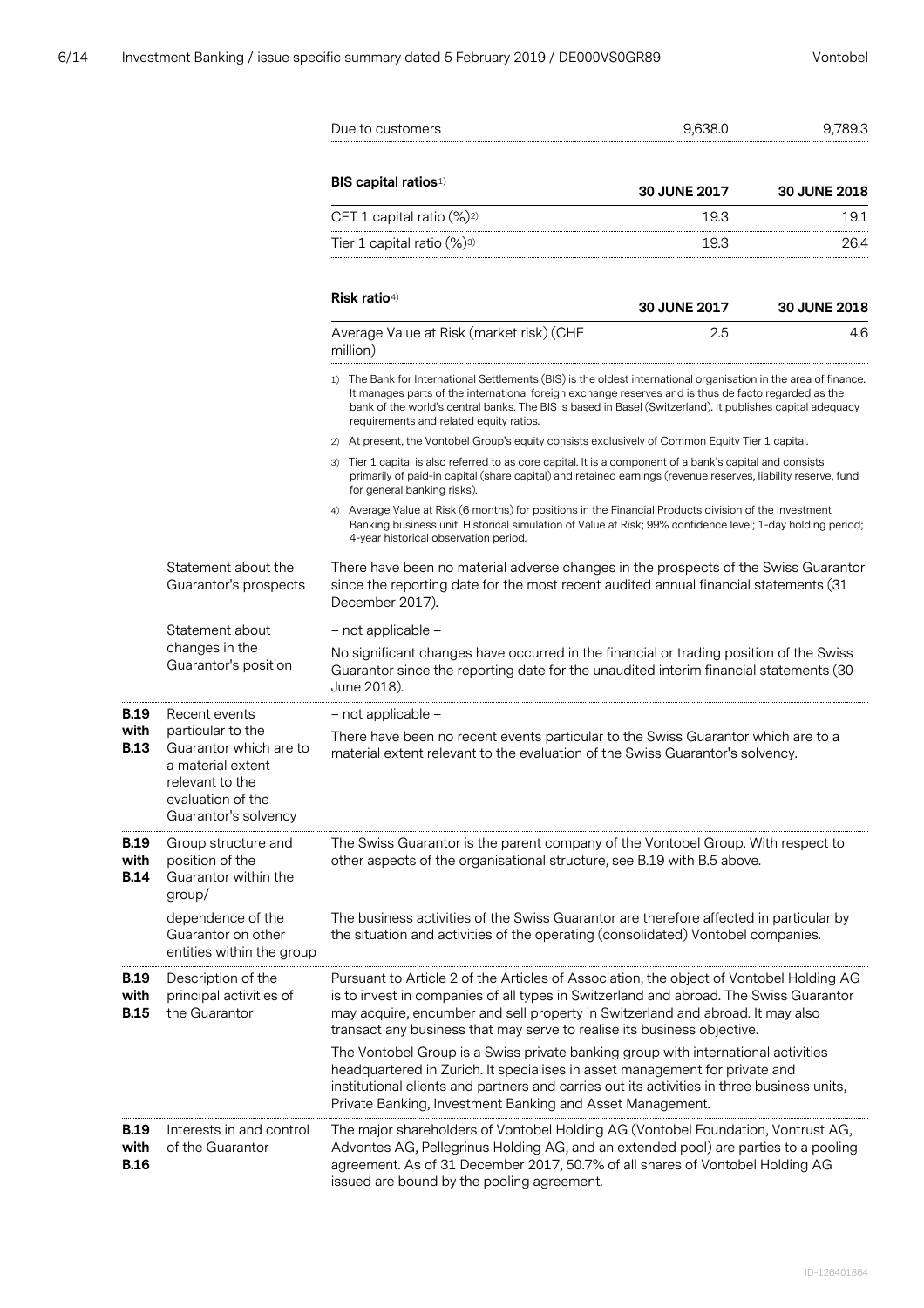## **Section C – Securities**

| C.1                                                                                                                                                                                                                            | Type and class of the<br>securities, securities                                       | The Securities are tradable.                                                                                                                                                                                                                                                                                                                                                                                                                                                                             |                                                                                                                                                                                                                                                                                                                                                                                                                                                            |  |
|--------------------------------------------------------------------------------------------------------------------------------------------------------------------------------------------------------------------------------|---------------------------------------------------------------------------------------|----------------------------------------------------------------------------------------------------------------------------------------------------------------------------------------------------------------------------------------------------------------------------------------------------------------------------------------------------------------------------------------------------------------------------------------------------------------------------------------------------------|------------------------------------------------------------------------------------------------------------------------------------------------------------------------------------------------------------------------------------------------------------------------------------------------------------------------------------------------------------------------------------------------------------------------------------------------------------|--|
| identification numbers                                                                                                                                                                                                         |                                                                                       | <b>Form of the Securities</b>                                                                                                                                                                                                                                                                                                                                                                                                                                                                            |                                                                                                                                                                                                                                                                                                                                                                                                                                                            |  |
|                                                                                                                                                                                                                                |                                                                                       | The Securities will be in dematerialised form and will only be evidenced by book<br>entries in the system of the Central Securities Depository (as defined below) for<br>registration of securities and settlement of securities transactions in accordance with<br>Chapter 4 of the Swedish Financial Instruments Accounts Act (lag (1998:1479) om<br>värdepapperscentraler och kontoföring av finansiella instrument) (the "SFIA Act") to<br>the effect that there will be no certificated securities. |                                                                                                                                                                                                                                                                                                                                                                                                                                                            |  |
|                                                                                                                                                                                                                                |                                                                                       | <b>Central Securities Depository</b>                                                                                                                                                                                                                                                                                                                                                                                                                                                                     |                                                                                                                                                                                                                                                                                                                                                                                                                                                            |  |
|                                                                                                                                                                                                                                |                                                                                       |                                                                                                                                                                                                                                                                                                                                                                                                                                                                                                          | Euroclear Sweden AB, Klarabergsviadukten 63, Box 191, SE-101 23 Stockholm,                                                                                                                                                                                                                                                                                                                                                                                 |  |
|                                                                                                                                                                                                                                |                                                                                       | Sweden                                                                                                                                                                                                                                                                                                                                                                                                                                                                                                   |                                                                                                                                                                                                                                                                                                                                                                                                                                                            |  |
|                                                                                                                                                                                                                                |                                                                                       | Securities identification numbers                                                                                                                                                                                                                                                                                                                                                                                                                                                                        |                                                                                                                                                                                                                                                                                                                                                                                                                                                            |  |
|                                                                                                                                                                                                                                |                                                                                       | ISIN:                                                                                                                                                                                                                                                                                                                                                                                                                                                                                                    | DE000VS0GR89                                                                                                                                                                                                                                                                                                                                                                                                                                               |  |
|                                                                                                                                                                                                                                |                                                                                       | WKN:                                                                                                                                                                                                                                                                                                                                                                                                                                                                                                     | VS0GR8                                                                                                                                                                                                                                                                                                                                                                                                                                                     |  |
|                                                                                                                                                                                                                                |                                                                                       | Valor:<br>NGM Symbol:                                                                                                                                                                                                                                                                                                                                                                                                                                                                                    | 32079300<br><b>BULL SOJA X8 VON</b>                                                                                                                                                                                                                                                                                                                                                                                                                        |  |
|                                                                                                                                                                                                                                |                                                                                       |                                                                                                                                                                                                                                                                                                                                                                                                                                                                                                          |                                                                                                                                                                                                                                                                                                                                                                                                                                                            |  |
| C.2                                                                                                                                                                                                                            | Currency of the issue                                                                 |                                                                                                                                                                                                                                                                                                                                                                                                                                                                                                          | The currency of the Securities is SEK (the "Settlement Currency").                                                                                                                                                                                                                                                                                                                                                                                         |  |
| C.5                                                                                                                                                                                                                            | Description of any                                                                    | - not applicable -                                                                                                                                                                                                                                                                                                                                                                                                                                                                                       |                                                                                                                                                                                                                                                                                                                                                                                                                                                            |  |
|                                                                                                                                                                                                                                | restrictions on the<br>transferability of the<br>securities                           | Security is transferred.                                                                                                                                                                                                                                                                                                                                                                                                                                                                                 | Each Security is freely transferable in accordance with applicable law and any rules<br>and procedures for the time being of any clearing system through whose books such                                                                                                                                                                                                                                                                                  |  |
| C.8                                                                                                                                                                                                                            | Description of the rights                                                             | Redemption on exercise or termination                                                                                                                                                                                                                                                                                                                                                                                                                                                                    |                                                                                                                                                                                                                                                                                                                                                                                                                                                            |  |
|                                                                                                                                                                                                                                | attached to the<br>securities including<br>ranking and limitations<br>to those rights | in C.15.                                                                                                                                                                                                                                                                                                                                                                                                                                                                                                 | The Securities grant the Security Holder the right to require the Issuer to redeem the<br>Securities on exercise or termination by the payment of a Cash Amount, as described                                                                                                                                                                                                                                                                              |  |
|                                                                                                                                                                                                                                |                                                                                       | <b>Governing law</b>                                                                                                                                                                                                                                                                                                                                                                                                                                                                                     |                                                                                                                                                                                                                                                                                                                                                                                                                                                            |  |
|                                                                                                                                                                                                                                |                                                                                       |                                                                                                                                                                                                                                                                                                                                                                                                                                                                                                          | The form and content of the Securities as well as all rights and obligations of the Issuer<br>and of the Security Holders are determined in accordance with German law, except<br>that the registration of Swedish Registered Securities is governed by Swedish law.                                                                                                                                                                                       |  |
|                                                                                                                                                                                                                                |                                                                                       | from it are determined in accordance with Swiss law.                                                                                                                                                                                                                                                                                                                                                                                                                                                     | The form and content of the Swiss Guarantee and all rights and obligations arising                                                                                                                                                                                                                                                                                                                                                                         |  |
|                                                                                                                                                                                                                                |                                                                                       | <b>Ranking of the Securities</b>                                                                                                                                                                                                                                                                                                                                                                                                                                                                         |                                                                                                                                                                                                                                                                                                                                                                                                                                                            |  |
|                                                                                                                                                                                                                                |                                                                                       |                                                                                                                                                                                                                                                                                                                                                                                                                                                                                                          | The obligations arising from the Securities constitute direct and unsecured obligations<br>of the Issuer that rank pari passu in relation to one another and in relation to all other<br>unsecured and unsubordinated obligations of the Issuer, with the exception of<br>obligations that have priority due to mandatory statutory requirements.                                                                                                          |  |
|                                                                                                                                                                                                                                |                                                                                       | Limitations to the rights                                                                                                                                                                                                                                                                                                                                                                                                                                                                                |                                                                                                                                                                                                                                                                                                                                                                                                                                                            |  |
|                                                                                                                                                                                                                                |                                                                                       | termination amount may be zero (0).                                                                                                                                                                                                                                                                                                                                                                                                                                                                      | In accordance with the Terms and Conditions, the Issuer may make adjustments upon<br>the occurrence of defined events in order to reflect relevant changes or events relating<br>to the respective Underlying (as defined in Element C.20 below), or may terminate the<br>Securities extraordinarily. In the case of an extraordinary termination, all investors'<br>rights as described above cease to exist and there is the risk that the extraordinary |  |
|                                                                                                                                                                                                                                |                                                                                       | for the purposes of valuing the Securities.                                                                                                                                                                                                                                                                                                                                                                                                                                                              | In the event that a market disruption occurs, there may be a delay in valuing the<br>Security in relation to the Underlying, and this may affect the value of the Securities<br>and/or delay the payment of the Cash Amount. In such cases, the Issuer may, in its<br>reasonable discretion, determine a rate, level or price for the Underlying that is relevant                                                                                          |  |
| The Issuer has the right to terminate all of the Securities ordinarily by the payment of<br>the ordinary termination amount (which is calculated in the same way as the Cash<br>Amount) and to end the term of the Securities. |                                                                                       |                                                                                                                                                                                                                                                                                                                                                                                                                                                                                                          |                                                                                                                                                                                                                                                                                                                                                                                                                                                            |  |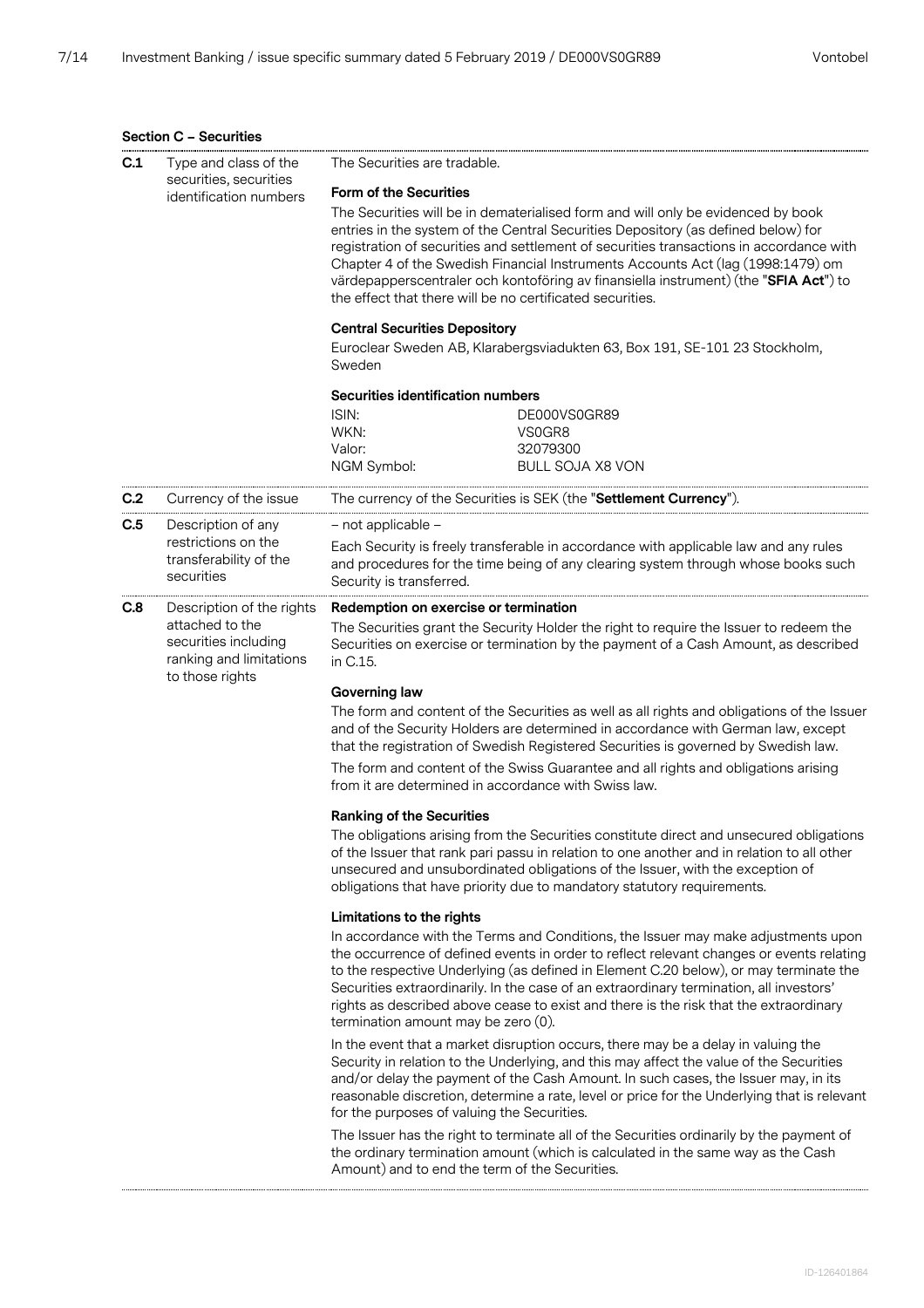| C.11 | Admission to trading on                                                                                          | - not applicable -                                  |                                                                                                                                                                                                                                                                                                                                                                                                                                                                                                                                                                                                                                                                                                                                                                                                                                                                                                       |  |
|------|------------------------------------------------------------------------------------------------------------------|-----------------------------------------------------|-------------------------------------------------------------------------------------------------------------------------------------------------------------------------------------------------------------------------------------------------------------------------------------------------------------------------------------------------------------------------------------------------------------------------------------------------------------------------------------------------------------------------------------------------------------------------------------------------------------------------------------------------------------------------------------------------------------------------------------------------------------------------------------------------------------------------------------------------------------------------------------------------------|--|
|      | a regulated market or<br>other equivalent<br>markets                                                             | markets is not intended.                            | An admission of the Securities to trading on a regulated market or other equivalent                                                                                                                                                                                                                                                                                                                                                                                                                                                                                                                                                                                                                                                                                                                                                                                                                   |  |
|      |                                                                                                                  | unofficial market of the following exchanges:       | Application will be made for the Securities to be only included in the regulated                                                                                                                                                                                                                                                                                                                                                                                                                                                                                                                                                                                                                                                                                                                                                                                                                      |  |
|      |                                                                                                                  | Exchange:                                           | Market segment:                                                                                                                                                                                                                                                                                                                                                                                                                                                                                                                                                                                                                                                                                                                                                                                                                                                                                       |  |
|      |                                                                                                                  | Nordic Growth Market                                | Nordic MTF Sweden                                                                                                                                                                                                                                                                                                                                                                                                                                                                                                                                                                                                                                                                                                                                                                                                                                                                                     |  |
|      |                                                                                                                  | 6 February 2019.                                    | The date on which the Securities are expected to be included in trading is                                                                                                                                                                                                                                                                                                                                                                                                                                                                                                                                                                                                                                                                                                                                                                                                                            |  |
| C.15 | Description of how the<br>value of the investment<br>is affected by the value<br>of the underlying<br>instrument |                                                     | On the basis of the Securities, investors can participate in the performance of a<br>particular underlying without having to purchase the respective underlying (the "Factor<br>Index") or the financial instrument to which it is linked (the "Reference Instrument")<br>directly. Each Constant Leverage Certificate has a specifically created Factor Index as<br>its underlying. The Factor Index implements the leverage (the factor), i.e. it<br>disproportionately reflects the performance of the Reference Instrument on a daily<br>basis by multiplying the change in its value by a constant factor. The Reference<br>Instrument is a future or interest rate future, for more detailed information see C.20.<br>Because of various features of the Securities, an investment in the Securities is not<br>comparable to a direct investment in the underlying or the Reference Instrument. |  |
|      |                                                                                                                  | component and a financing component.                | The principal characteristic of Constant Leverage Certificates is that, after allowing for<br>the ratio, they reproduce the performance of the underlying, i.e. the Factor Index, on a<br>one-to-one basis. The Factor Index is composed, calculated and published by Bank<br>Vontobel AG, Zurich, a company affiliated to the Issuer. It consists of a leverage                                                                                                                                                                                                                                                                                                                                                                                                                                                                                                                                      |  |
|      |                                                                                                                  |                                                     | The leverage component tracks an investment in the Reference Instrument, whereby<br>movements in the price of the Reference Instrument are multiplied by the leverage (the<br>"Factor"). The Factor is specified at the start of a new Factor Index and always remains<br>unchanged for the entire calculation period of the Factor Index. Factor Indices<br>therefore replicate a theoretical investment in a Reference Instrument, but movements<br>in the price of the Reference Instrument are multiplied by the Factor. This leverage<br>effect has a disproportionate effect on the value of the Factor Index in the case of both<br>positive and negative movements in the Reference Instrument.                                                                                                                                                                                               |  |
|      |                                                                                                                  | component reduces the value of the Factor Index.    | An investment in futures does not involve the purchase of the reference asset<br>underlying the future but simply consists of entering into a corresponding position in a<br>futures contract Instead, a payment must be made as a collateral for the position<br>entered into (margin payment). The financing costs for such margin payment are<br>reflected in the financing component. The financing component also reflects the<br>income that would be earned from a risk-free investment in line with the strategy of the<br>leverage component and at the relevant rate of interest. Additionally, a ee is charged<br>by the index calculation agent for the calculation and administration of the Factor<br>Index (index fee). If the costs of the margin payment and the index fee exceed the<br>interest income based on the relevant rate of interest on a particular day, the financing   |  |
|      |                                                                                                                  | C.19) under consideration of the Ratio.             | The Cash Amount for the Constant Leverage Certificates is dependent on the<br>performance of the Underlying and corresponds to the Reference Price (as defined in                                                                                                                                                                                                                                                                                                                                                                                                                                                                                                                                                                                                                                                                                                                                     |  |
|      |                                                                                                                  | Underlying:<br>Ratio:                               | 8X Long Index linked to Soybean Future<br>(for further details, see C.20)<br>0.01                                                                                                                                                                                                                                                                                                                                                                                                                                                                                                                                                                                                                                                                                                                                                                                                                     |  |
|      |                                                                                                                  | See also the issue-specific information under C.16. |                                                                                                                                                                                                                                                                                                                                                                                                                                                                                                                                                                                                                                                                                                                                                                                                                                                                                                       |  |
| C.16 | Expiration or maturity<br>date                                                                                   | ordinarily terminates the Securities.               | Constant Leverage Certificates do not have a fixed term and therefore do not grant<br>the Security Holder the right to demand payment of the Cash Amount on a particular<br>date, specified in advance at the time of issue, based on a particular price of the<br>Underlying. The calculation and (subsequent) payment of the Cash Amount takes<br>place when the Security Holder exercises the Securities effectively or when the Issuer                                                                                                                                                                                                                                                                                                                                                                                                                                                            |  |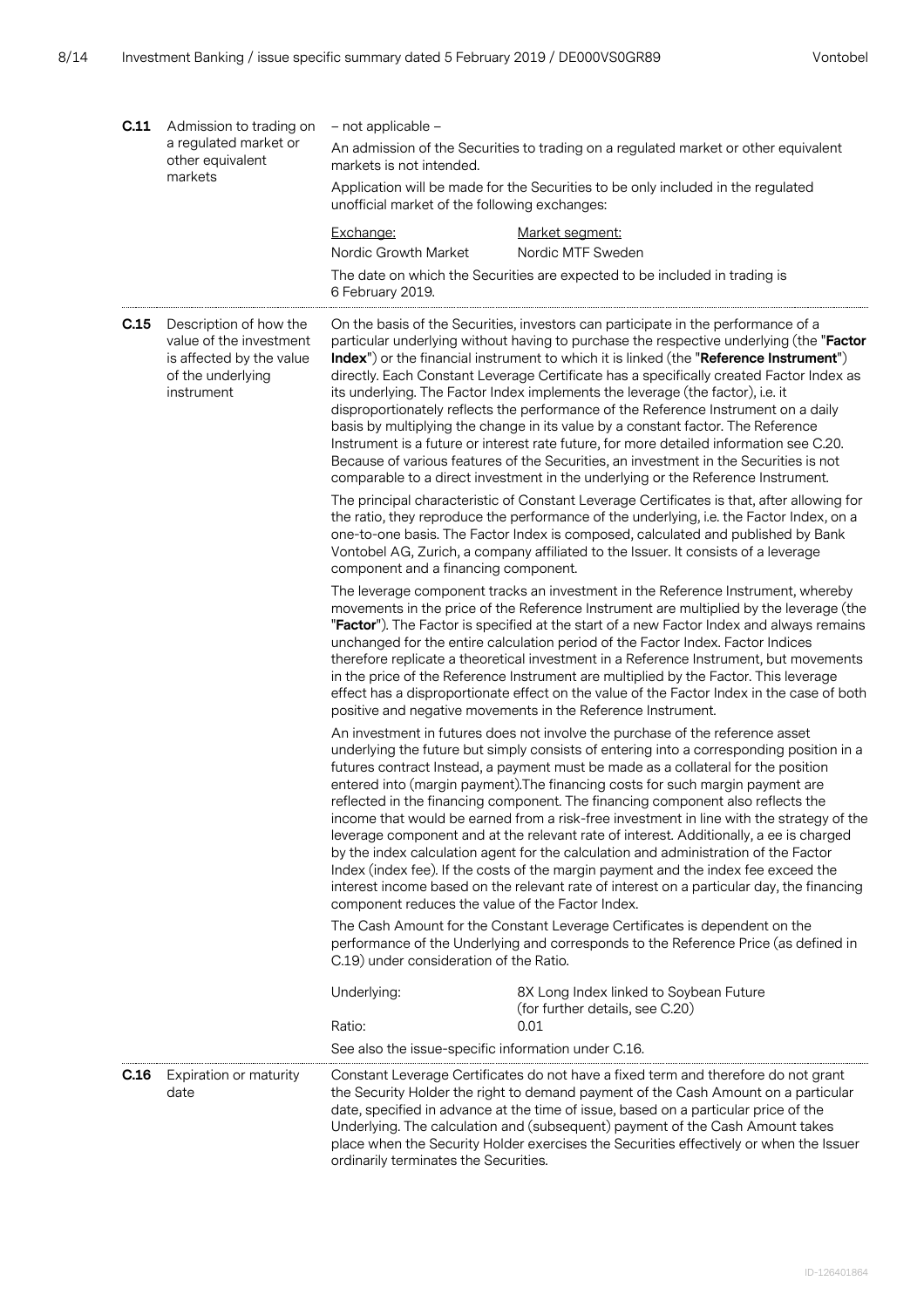|      |                                                                  | Valuation Date:                                                                                                                                     | (a) in case of a valid exercise by the Security Holder,<br>the respective exercise date;<br>(b) in case of an Ordinary Termination by the Issuer,<br>the ordinary termination date.                                                                                                                                                                         |  |  |
|------|------------------------------------------------------------------|-----------------------------------------------------------------------------------------------------------------------------------------------------|-------------------------------------------------------------------------------------------------------------------------------------------------------------------------------------------------------------------------------------------------------------------------------------------------------------------------------------------------------------|--|--|
|      |                                                                  | Maturity Date:                                                                                                                                      | ninth (9th) business day following the Valuation Date.                                                                                                                                                                                                                                                                                                      |  |  |
| C.17 | Description of the<br>settlement procedure                       |                                                                                                                                                     | Amounts due are calculated by the Calculation Agent and made available to the<br>Central Securities Depository by the Issuer on the Maturity Date via the Paying Agents<br>for onward transfer to the respective custodian banks for the purpose of crediting the<br>Security Holders. The Issuer shall thereupon be released from all payment obligations. |  |  |
|      |                                                                  | If a due payment is required to be made on a day that is not a Business Day, the<br>payment may be postponed until the next following Business Day. |                                                                                                                                                                                                                                                                                                                                                             |  |  |
|      |                                                                  | Calculation Agent:                                                                                                                                  | Bank Vontobel AG, Gotthardstrasse 43, 8002 Zurich,<br>Switzerland                                                                                                                                                                                                                                                                                           |  |  |
|      |                                                                  | Paying Agents:                                                                                                                                      | Bank Vontobel AG, Gotthardstrasse 43, 8002 Zurich,<br>Switzerland                                                                                                                                                                                                                                                                                           |  |  |
|      |                                                                  |                                                                                                                                                     | Bank Vontobel Europe AG, Alter Hof 5, 80331 Munich,<br>Germany; and                                                                                                                                                                                                                                                                                         |  |  |
|      |                                                                  |                                                                                                                                                     | Svenska Handelsbanken AB (publ), SE-106 70<br>Stockholm, Sweden                                                                                                                                                                                                                                                                                             |  |  |
| C.18 | Description of<br>redemption for<br>derivative securities        | to C.17.                                                                                                                                            | The Securities are redeemed by the payment of the Cash Amount. Further details of<br>the timing of redemption and how the amount is calculated can be found under C.15                                                                                                                                                                                      |  |  |
|      |                                                                  |                                                                                                                                                     | The Cash Amount is converted into the Settlement Currency of the Securities on the<br>Valuation Date in accordance with the relevant conversion rate.                                                                                                                                                                                                       |  |  |
| C.19 | Exercise price/ final<br>reference price of the                  | the Valuation Date.                                                                                                                                 | The amount of the Cash Amount depends on the Reference Price of the Underlying on                                                                                                                                                                                                                                                                           |  |  |
|      | underlying                                                       |                                                                                                                                                     | Reference Price is the closing price of the Underlying on the Valuation Date, as<br>calculated and published in accordance with the index description.                                                                                                                                                                                                      |  |  |
| C.20 | Description of the<br>underlying and where<br>information on the | calculation agent.                                                                                                                                  | The underlying to which the Securities are linked is the 8X Long Index linked to<br>Soybean Future (the "Underlying") which is composed and calculated by the index                                                                                                                                                                                         |  |  |
|      | underlying can be found                                          | 8X Long Index linked to Soybean Future<br>ISIN Underlying:<br>Reference Instrument::<br>Index calculation agent:                                    | CH0317945977<br>Soybean Future<br>Bank Vontobel AG, Gotthardstrasse 43, 8002 Zurich,<br>Switzerland                                                                                                                                                                                                                                                         |  |  |
|      |                                                                  | https://indices.vontobel.com/ and on Reuters <.CH0317945977>.                                                                                       | Further information about the Underlying is available on the internet at                                                                                                                                                                                                                                                                                    |  |  |

| Section D - Risks |  |  |
|-------------------|--|--|
|-------------------|--|--|

| D.2 | Key information on the<br>key risks relating to the<br>Issuer and the<br>Guarantor | Insolvency risk of the Issuer<br>The investors are exposed to the risk of the insolvency and therefore the illiquidity of<br>the Issuer. There is therefore a general risk that the Issuer will be unable to fulfil all or<br>some of its obligations arising from the Securities. In this event there is a threat of<br>financial loss up to and including a total loss, irrespective of the performance of the<br>Underlying. |
|-----|------------------------------------------------------------------------------------|---------------------------------------------------------------------------------------------------------------------------------------------------------------------------------------------------------------------------------------------------------------------------------------------------------------------------------------------------------------------------------------------------------------------------------|
|     |                                                                                    | The Securities are not covered by a deposit protection scheme. Furthermore, the<br>Issuer is also not a member of a deposit protection fund or similar protection system,<br>which would reimburse the Security Holders' claims in full or in part if the Issuer<br>became insolvent.                                                                                                                                           |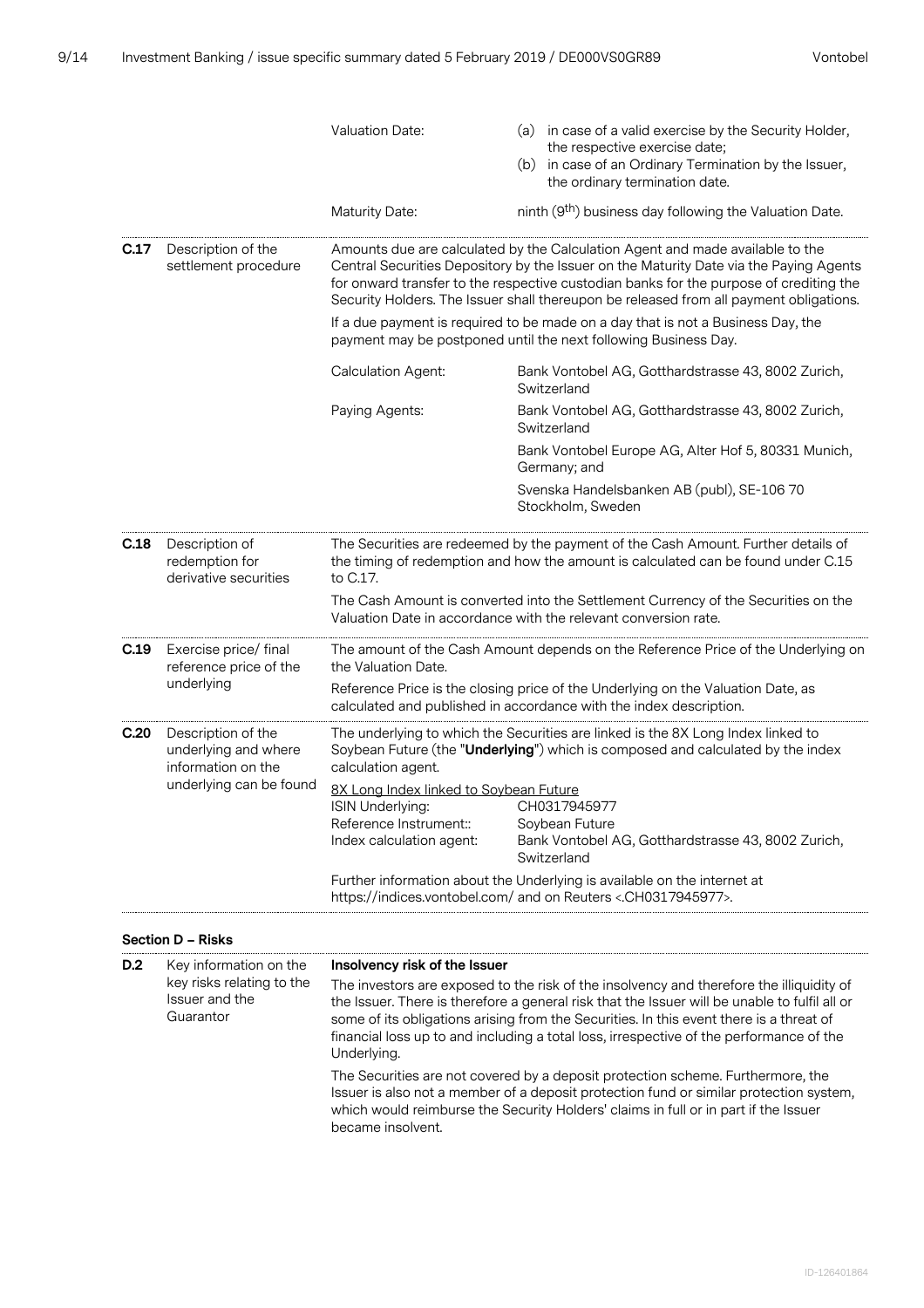For this reason, investors should take into consideration the creditworthiness of the Issuer when making their investment decisions. The Issuer's liable share capital amounts to only EUR 50,000. A purchase of the Securities therefore exposes the investor to a significantly higher credit risk than in the case of an issuer with a higher level of capital resources.

The Issuer enters into OTC hedging transactions (hedging transactions negotiated individually between two parties) exclusively with other companies within the Vontobel Group. As a result of this lack of diversification, the Issuer is exposed to cluster risk with respect to the possible insolvency of its counterparties, which would not be the case with a more widely diversified selection of contractual partners. Illiquidity or insolvency on the part of companies affiliated to the Issuer could therefore result directly in the illiquidity of the Issuer.

## **Market risk of the Issuer**

A difficult macroeconomic situation may lead to a lower issue size and have a negative impact on the Issuer's results of operations. In this regard, the general market performance of securities depends in particular on the performance of the capital markets, which is in turn influenced by the general situation of the global economy and the economic and political framework in the respective countries (known as market risk).

#### **Insolvency risk of the Guarantor**

The investor bears the risk of the insolvency of the Guarantor. There is a general risk that the Guarantor will be unable to fulfil all or some of the obligations arising under the guarantee undertaking. For this reason, investors should take into consideration not only the creditworthiness of the Issuer, but also the creditworthiness of the Guarantor when making their investment decisions.

The Swiss Guarantor is not a member of a deposit protection fund or similar protection system, which would reimburse the Security Holders' claims in full or in part if the Swiss Guarantor became insolvent.

#### **Risks associated with potential reorganization and settlement procedures**

German and Swiss laws and regulations, respectively, grant the respective competent authority extensive powers and discretionary powers in the case of reorganization and settlement procedures of banks and parent companies of financial groups established under the respective national laws, such as Vontobel Holding AG, Zurich, Switzerland (the Swiss Guarantor) and Bank Vontobel Europe AG, Munich, Germany (the German Guarantor).

In the case such procedures are initiated, this may have a negative impact on the market price of the Securities and may result in the non-payment or only partial payment of the amounts due under the Guarantee.

#### **Business risks relating to the Guarantor**

The Guarantor's business is influenced by the prevailing market conditions and the impact they have on the operating (consolidated) Vontobel companies. The factors influencing the Guarantor's business may be caused by general market risks arising as a result of unfavourable movements in market prices, such as interest rates, exchange rates, share prices, commodity prices and the related volatilities, and have an adverse effect on the valuation of the underlyings and/or derivative financial products.

The Guarantor's financial condition may also be impacted by liquidity bottlenecks that may be caused, for example, by cash outflows when loan commitments are drawn down or when it is not possible to renew deposits, with the result that the Guarantor might be temporarily unable to meet short-term financing requirements.

**D.3 D.6** Key information on the key risks relating to the securities/ Risk of total loss

## **Risk of loss due to dependence on the performance of the Underlying**

The Securities are financial instruments whose value is derived from the value of another reference object, the "**Underlying**". The Underlying is a Factor Index whose performance is largely dependent in turn on the performance of another financial instrument, the Reference Instrument. In the case of Securities linked to Factor Indices of the long type, a decrease of the Reference Instrument is disadvantageous for the investor.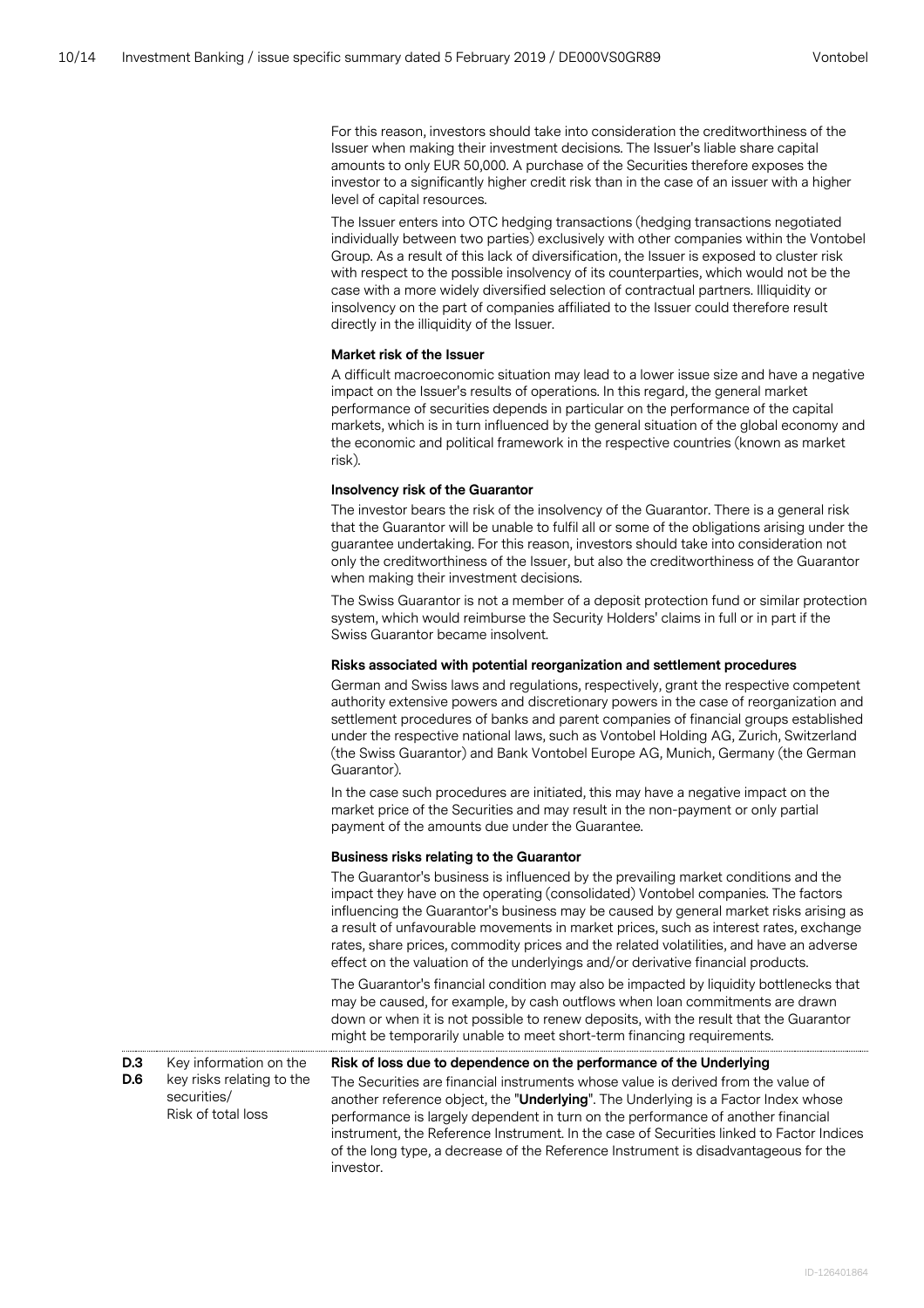Investors should also bear in mind that the Underlying is designed in such a way that the performance of the Reference Instrument is incorporated in the calculation of the Underlying together with a **leverage effect**. A change in the Reference Instrument results in a disproportionate change in the price of the Underlying and therefore also in the price of the Securities. Consequently, these Securities entail disproportionate risks of loss if the Reference Instrument and therefore also the Underlying moves in a direction that is unfavourable from the point of view of the investor. As a result of the particular method of calculating the Factor Index, sideways movements in the Reference Instrument can also result in significant decrease of the price of the Factor Index and therefore also of the Security.

There is no guarantee that the performance of the Underlying or its Reference Instrument will match the investor's expectations. If the Reference Instrument of the Underlying moves in a direction that is disadvantageous for the investor, there is a risk of loss up to and including a total loss.

#### **Market price risks**

The price of a Security depends primarily on the price of the respective Underlying to which it is linked and replicates its performance. All of the positive and negative factors affecting an Underlying (especially those relating to the relevant Reference Instrument and the risks entailed in an investment in such a Reference Instrument) are therefore also reflected in principle in the price of a Security.

The price of the Securities may perform negatively. This may be caused – as described above – by the price of the Underlying to which the Security is linked moving in the unfavourable direction or by other factors affecting the price (such as the volatility, a deterioration in the Issuer's credit rating and the performance of the economy as a whole).

#### **Option risks with respect to the Securities**

The Securities are derivative financial instruments incorporating an option right which may therefore have many features in common with options. Transactions with options may involve a high level of risk. An investment in the Securities may be subject to very pronounced fluctuations in value and in some circumstances the embedded option will be completely worthless on expiry. In this event, the investor may lose the entire amount invested in the Securities.

#### **Volatility risk**

An investment in Securities with Underlyings (linked to Reference Instruments) with a high volatility is fundamentally more risky than an investment in Securities or Underlyings with low volatility since it entails greater potential for incurring losses.

#### **Risks relating to historical performance**

The performance of an Underlying, of its Reference Instrument or of a Security in the past is not an indicator of its performance in the future.

#### **Risks relating to financing the purchase of the Security with debt**

Since the Securities do not provide any current income (such as interest or dividends), investors must not assume that they will be able to use such current income to service any loan interest falling due during the term of the Securities.

#### **Transactions designed to exclude or limit risk**

Investors may not be able to hedge adequately against the risks associated with the Securities.

#### **Inflation risk**

Inflation has a negative effect on the real value of assets held and on the return generated in real terms.

#### **Risks due to the economic cycle**

Losses from a fall in prices may arise because investors do not take the cyclical performance of the economy with its corresponding upward and downward phases into account, or do not do so correctly, when making their investment decisions and consequently make investments, or hold or sell Securities, at phases of the economic cycle that are unfavourable from their point of view.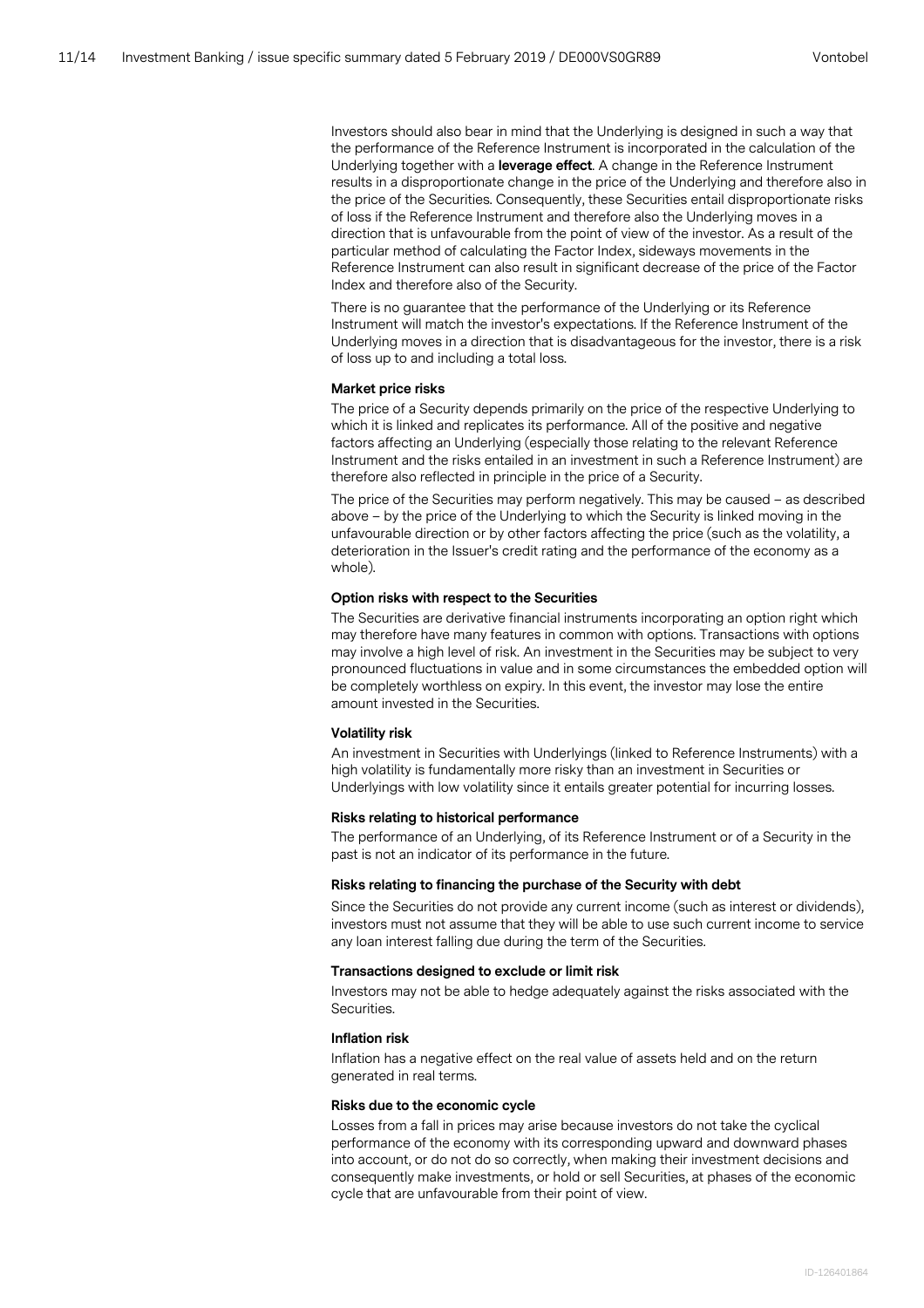#### **Psychological market risk**

Factors of a psychological nature may also have a significant influence on the price of the Underlyings and therefore on the performance of the Securities. If, through such effect, the price of the Underlying or of its Reference Instrument is affected to the contrary of the market expectations of the investor, the investor may suffer a loss.

#### **Risks relating to trading in the Securities, liquidity risk**

The Market Maker (as defined in E.4) undertakes to provide bid and offer prices for the Securities pertaining to an issue subject to regular market conditions.

In the event of extraordinary market conditions or extremely volatile markets, the Market Maker will not provide any bid and offer prices. However, even in the case of regular market conditions, the Market Maker does not assume any legal responsibility towards the Securities Holders to provide such prices and/or that such prices provided by the Market Maker are reasonable.

Thus, potential investors must not assume that it will be possible to sell the Securities during their term and must in any case be prepared to hold the Securities until the next Exercise Date to redeem the Securities in accordance with the Terms and Conditions (by submitting an exercise notice).

## **Risks relating to the price determination of the Securities and the effect of transaction costs and commissions**

The Issue Price (as defined in E.3) and the selling price for the Securities quoted in the secondary market may include a premium over the original mathematical value of the Securities (so-called fair value) that is not apparent to the investor. This margin and the actuarial value of the Securities is determined by the Issuer and/or Market Maker at its own discretion on the basis of internal pricing models and a number of other factors. These factors include inter alia the following parameters: actuarial value of the Securities, price and volatility of the Underlying, supply and demand with regard to the Securities, costs for risk hedging, premium for risk assumption, costs for structuring and distribution of the Securities, commissions, if any, as well as licence fees or management fees, if any.

For the aforesaid reasons, the prices provided by the Market Maker may deviate from the actuarial value of the Securities and/or the price to be expected from a commercial perspective.

#### **Risk relating to the taxation of the Securities**

The payment of taxes, levies, fees, deductions or other amounts incurred in connection with the Securities is the responsibility of the respective Security Holder and not of the Issuer. All payments made by the Issuer may be subject to taxes, levies, fees, deductions or other payments required to be made, paid, withheld or deducted.

## **Risks relating to the effect of hedging transactions by companies of the Vontobel Group**

Hedging and trading transactions performed by the Issuer and by companies of the Vontobel Group in a Reference Instrument of a Factor Index may have a negative impact on the value of the Securities.

#### **Risks in connection with adjustments, market disruptions, ex-traordinary termination and settlement**

The Issuer or the Index Calculation Agent may make adjustments in order to reflect relevant changes or events relating to the Underlying or its Reference Instrument. The possibility cannot be excluded in this context that an adjustment may prove to be disadvantageous for the investor. The Issuer may also be entitled to terminate the Securities extraordinarily. In the case of an extraordinary termination, all investors' redemption rights cease to exist and there is the risk that the extraordinary termination amount may be zero (0). In the least favourable case, a total loss of the capital invested may occur.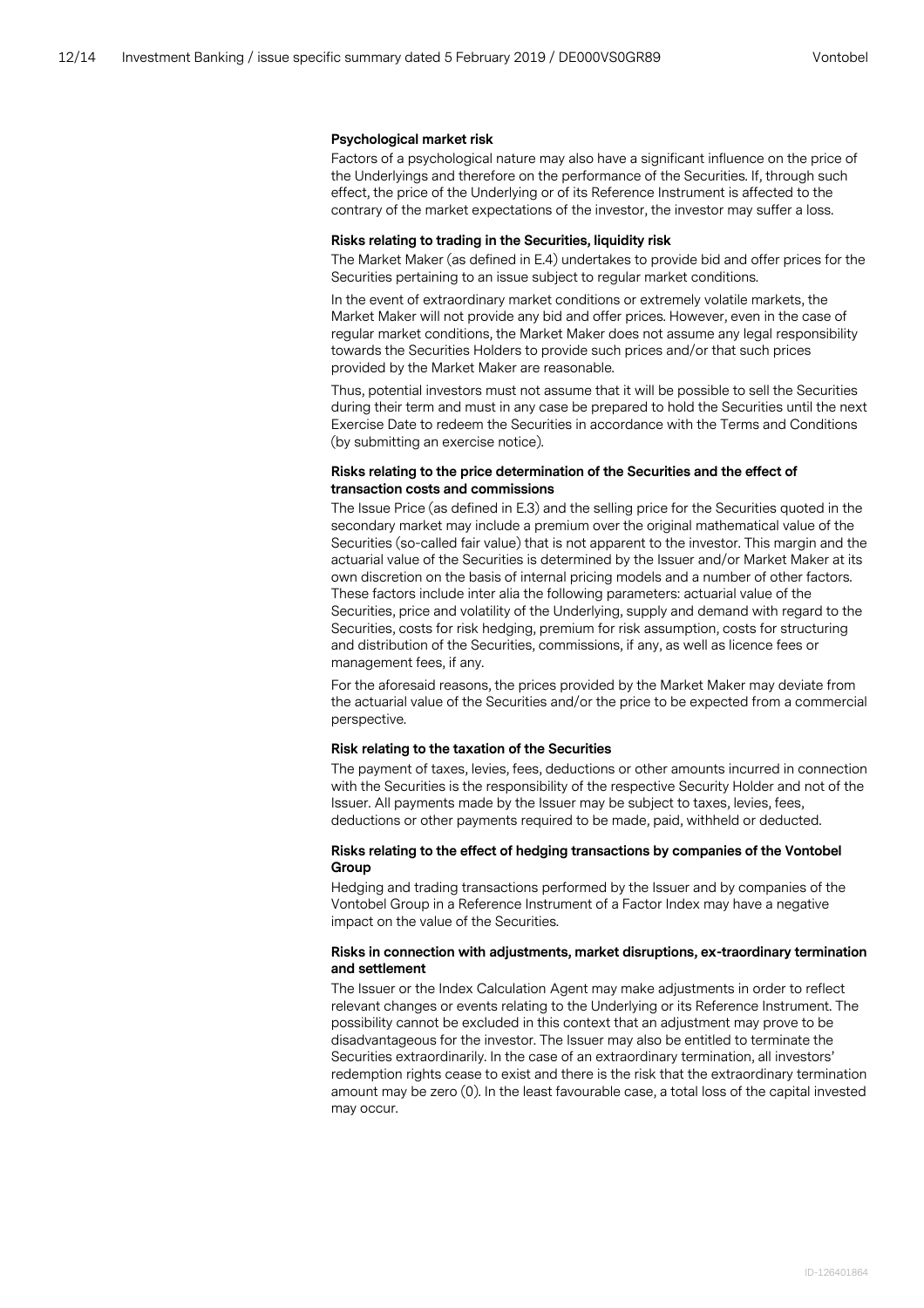## **Risk of termination by the Issuer**

The Issuer has an ordinary right of termination, and the investor therefore faces the risk that the Issuer may terminate and redeem the Securities at a time at which the investor would not otherwise have sold or exercised the Securities. This may result in the investor not achieving the desired return and may entail a loss up to and including a total loss.

In this event, the Security Holders bear the risk that their expectations with respect to an increase in the value of the Securities can no longer be met due to their termination. In such cases investors may no longer be able to reinvest or may only be able to reinvest on less favourable terms and conditions.

The Issuer also has an extraordinary termination right involving the same risks for investors as in the case of ordinary termination.

#### **Risks with respect to potential conflicts of interest**

Conflicts of interest may exist among the companies of the Vontobel Group (in particular with respect to their function as index calculation agent) and third parties to the detriment of the investor which may affect the value of the Securities. The principal possible conflicts of interest are set out under E.4.

#### **Information risk**

There is a possibility that investors may make incorrect decisions because of missing, incomplete or incorrect information, which may be outside the Issuer's control.

#### **Currency risk**

Potential investors should be aware that an investment in the Securities is associated with exchange rate risks since the rate of exchange between the currency of the Underlying and the Settlement Currency of the Securities may move in a direction that is to their disadvantage.

If the Settlement Currency of the Securities is different from the domestic currency of the investor or the currency in which an investor wishes to receive payments, potential investors bear exchange rate risks.

#### **Risks relating to the calculation and design of the Underlying**

In addition to the leverage effect described above, costs (e.g. securities lending costs) and fees (e.g. an index fee) may be incurred, depending on the structure of the Factor Index and of the underlying Reference Instrument, that also have the effect of reducing the value of the Factor Index and therefore the price of the Underlying.

#### **Risk of total loss**

**Section E – Offer**

The Securities are particularly risky investment instruments, which combine features of derivatives transactions with those of leveraged products. The Securities are therefore associated with disproportionate risks of loss (risk of total loss). If a loss arises, it will consist of the price paid for the Security and the costs incurred, such as custodian fees or brokerage and/or stock exchange commissions. This risk of loss exists irrespective of the financial condition of the Issuer and of the Guarantor.

**There is no provision for regular distributions**, payments of interest **or a minimum repayment amount. The loss of capital may be substantial with the result that in certain circumstances investors may suffer a total loss of their investment.**

|                  | <b>JCLUSTLE - OIICI</b>                                    |                                                                                                                                                                                                                                                                                                                                    |                                                                                                                            |                 |
|------------------|------------------------------------------------------------|------------------------------------------------------------------------------------------------------------------------------------------------------------------------------------------------------------------------------------------------------------------------------------------------------------------------------------|----------------------------------------------------------------------------------------------------------------------------|-----------------|
| E.2 <sub>b</sub> | Reasons for the offer<br>and use of proceeds               | The Issuer is free to use the proceeds from the issue of the Securities. The use of such<br>proceeds is solely for the purpose of making profits and / or hedging certain risks of<br>the Issuer. In no event shall the Issuer be obliged to invest the proceeds from the<br>Securities into the underlying asset or other assets. |                                                                                                                            |                 |
| E.3              | Description of the terms<br>and conditions of the<br>offer | <b>Issue Price:</b><br>Issue Date:<br>Value Date:<br>Offer Size:<br>Minimum Trading Lot:<br>Public Offer:                                                                                                                                                                                                                          | <b>SFK 1.14</b><br>6 February 2019<br>6 February 2019<br>2,199,999 Securities<br>1 Security<br>in Sweden starting<br>from: | 5 February 2019 |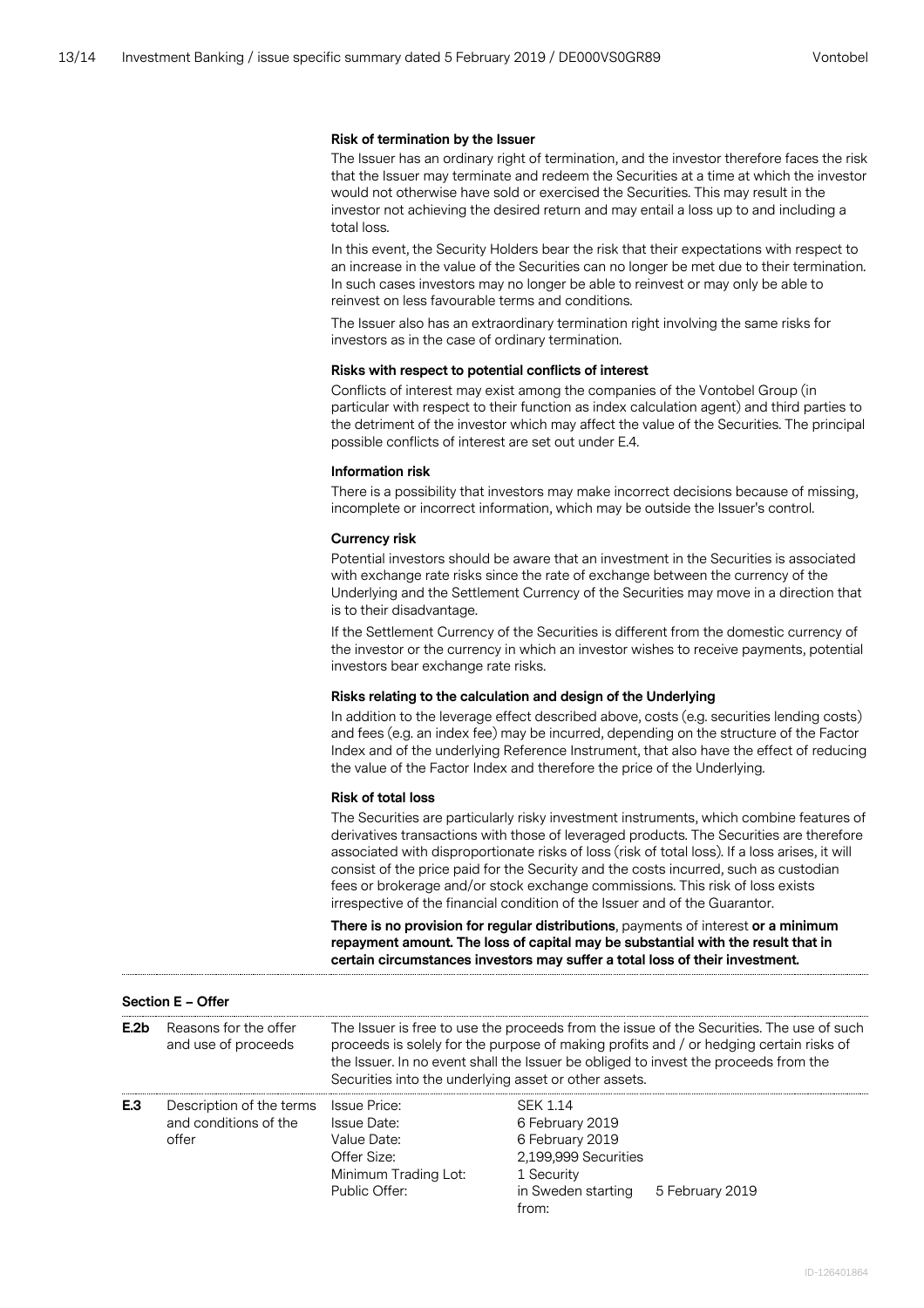|     |                                                                            | The Issue Price of the Securities was determined by the Market Maker.                                                                                                                                                                                                                                                                                                                                                                                                                                                                                                                                                 |
|-----|----------------------------------------------------------------------------|-----------------------------------------------------------------------------------------------------------------------------------------------------------------------------------------------------------------------------------------------------------------------------------------------------------------------------------------------------------------------------------------------------------------------------------------------------------------------------------------------------------------------------------------------------------------------------------------------------------------------|
| E.4 | Interests that are<br>material to the issue/<br>offer (including conflicts | Conflicts of interest may exist among the companies of the Vontobel Group that may<br>have an adverse effect on the value of the Underlying and therefore the value of the<br>Securities.                                                                                                                                                                                                                                                                                                                                                                                                                             |
|     | of interest)                                                               | Trading transactions relating to the Reference Instrument                                                                                                                                                                                                                                                                                                                                                                                                                                                                                                                                                             |
|     |                                                                            | During the term of the Securities, the companies of the Vontobel Group may be<br>involved in trading transactions, for their own account or for a customer's account, that<br>directly or indirectly relate to the Reference Instrument. The companies of the Vontobel<br>Group may also become counterparties in hedging transactions relating to the Issuer's<br>obligations arising from the Securities. Such trading or hedging transactions may have<br>a negative impact on the value of the Reference Instrument and thus have a negative<br>impact on the Underlying and thus on the value of the Securities. |
|     |                                                                            | <b>Exercise of other functions by companies of the Vontobel Group</b><br>The Underlying of the Securities is a proprietary index composed and calculated by<br>Bank Vontobel AG, Zurich, a company affiliated to the Issuer as Index Calculation<br>Agent. The index calculation agent consequently has a direct influence on the<br>Underlying and therefore - due to the dependence of the Securities on the<br>performance of the Underlying - also on the value of the Securities.                                                                                                                                |
|     |                                                                            | The Issuer and other companies of the Vontobel Group may also exercise other<br>functions in relation to the Securities, e.g. as calculation agent and/or as market maker.<br>Such function may enable the Issuer and/or other companies of the Vontobel Group to<br>determine the composition of the Underlying or to calculate its value. These functions<br>may also lead to conflicts of interest, both among the respective companies of the<br>Vontobel Group and between these companies and the investors, in determining the<br>prices of the Securities and in making other associated determinations.      |
|     |                                                                            | <b>Activity as Market Maker for the Securities</b><br>Bank Vontobel Europe AG will act as market maker (the "Market Maker") for the<br>Securities. Through such liquidity providing activities, the Market Maker - supported by<br>other companies of the Vontobel Group - will determine the price of the Securities on<br>the basis of internal pricing models and a number of other factors.                                                                                                                                                                                                                       |
|     |                                                                            | As a result, the prices set by the Market Maker may differ significantly from the fair<br>value of the Securities or the value they would be expected to have in economic terms<br>at a particular point in time. In addition, the Market Maker may at any time revise the<br>method it uses to determine the prices quoted, e.g. by widening or narrowing the<br>spreads between bid and offer prices.                                                                                                                                                                                                               |
|     |                                                                            | Payment of commissions, own interests of third parties<br>In connection with the placing and/or the Public Offer of the Securities, the Issuer or<br>other companies of the Vontobel Group may pay commissions to third parties. It is<br>possible that these third parties may pursue their own interests in the course of<br>making an investment decision or investment recommendation.                                                                                                                                                                                                                            |
| E.7 | Estimated expenses<br>charged to the investor<br>by the Issuer or the      | The investor may subscribe the Securities at the Issue Price or purchase the Securities<br>at the purchase price. Neither the Issuer nor the Offeror will charge the purchaser any<br>costs over and above the Issue Price or the purchase price.                                                                                                                                                                                                                                                                                                                                                                     |
|     | Offeror                                                                    | Information on any transaction costs may be obtained from the relevant distributor.                                                                                                                                                                                                                                                                                                                                                                                                                                                                                                                                   |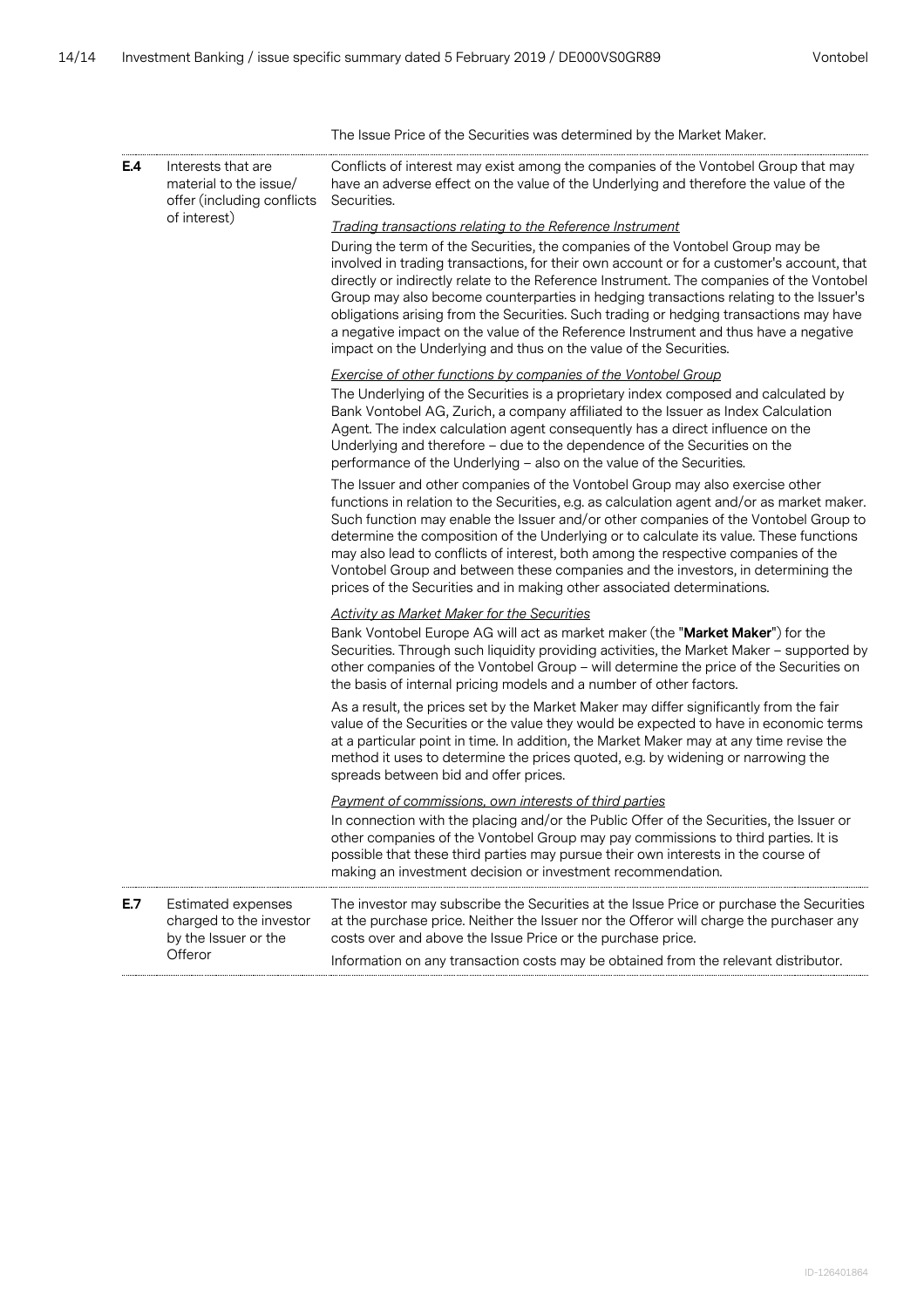## **BILAGA - EMISSIONSSPECIFIK SAMMANFATTNING**

**Sammanfattningar består av informationskrav som kallas "Element". Elementen är numrerade i avsnitten A–E (A.1–E.7).**

**Den här sammanfattningen innehåller alla Element som ska ingå i en sammanfattning för dessa sorters värdepapper och Emittent. Eftersom det inte krävs att vissa Element behandlas kan det förekomma luckor i numreringen av Elementen.**

**Även om det krävs att ett Element ska ingå i sammanfattningen på grund av den aktuella typen av värdepapper eller Emittent, är det möjligt att ingen relevant information finns att ge om det specifika Elementet. I så fall ges en kort beskrivning av Elementet i sammanfattningen, med angivelsen "ej tillämpligt".**

| A.1 | Varningar                                                                                                                                                    | Sammanfattningen ska läsas som en introduktion till grundprospektet daterat den<br>27 augusti 2018 som då och då kompletteras till ("Grundprospektet").                                                                                                                                                                                                                                                                                                                                                                                                                                                                                                  |
|-----|--------------------------------------------------------------------------------------------------------------------------------------------------------------|----------------------------------------------------------------------------------------------------------------------------------------------------------------------------------------------------------------------------------------------------------------------------------------------------------------------------------------------------------------------------------------------------------------------------------------------------------------------------------------------------------------------------------------------------------------------------------------------------------------------------------------------------------|
|     |                                                                                                                                                              | Varje beslut att investera i Värdepapperen ("Värdepapperen") ska baseras på en be-<br>dömning av Grundprospektet i sin helhet, inklusive den information som införlivats ge-<br>nom hänvisning samt eventuella bilagor och de Slutliga Villkor som publiceras i sam-<br>band med emissionen av Värdepapperen.                                                                                                                                                                                                                                                                                                                                            |
|     |                                                                                                                                                              | Om krav med anknytning till information som ingår i detta Grundprospekt hamnar inför<br>domstol, kan käranden enligt den nationella lagstiftningen i medlemsstaterna inom Eu-<br>ropeiska ekonomiska samarbetsområdet åläggas att bekosta översättningen av<br>Grundprospektet innan rättsprocessen inleds.                                                                                                                                                                                                                                                                                                                                              |
|     |                                                                                                                                                              | Vontobel Financial Products GmbH ("Emittenten") och Bank Vontobel Europe AG<br>("Anbudsgivaren") och Vontobel Holding AG (den "Schweiziska Garantigivaren") har<br>påtagit sig ansvaret för sammanfattningen, inklusive varje översättning av densamma.<br>Däremot har Vontobel Holding AG enbart påtagit sig ansvar vad beträffar informatio-<br>nen om sig själv och garantin i enlighet med schweizisk rätt.                                                                                                                                                                                                                                          |
|     |                                                                                                                                                              | De personer som har påtagit sig ansvar för sammanfattningen, inklusive översättning-<br>en av den, eller de personer som ansvarar för emissionen, kan bli skadeståndsansvari-<br>ga, men endast om sammanfattningen är vilseledande, felaktig eller inkonsekvent när<br>den läses tillsammans med Grundprospektets andra delar, eller om den när den läses<br>tillsammans med Grundprospektets andra delar inte ger all den viktiga information<br>som behövs.                                                                                                                                                                                           |
| A.2 | Samtycke till att<br>använda prospektet                                                                                                                      | Emittenten och Anbudsgivaren samtycker till att använda Grundprospektet för ett of-<br>fentligt erbjudande som gäller Värdepapperen i Sverige ("Offentligt erbjudande") (all-<br>mänt samtycke). Emittenten förbehåller sig rätten för att återkalla sitt samtycke till vis-<br>sa distributörers och/eller andra finansiella mellanhänders användning av Grundpro-<br>spektet.                                                                                                                                                                                                                                                                          |
|     | Erbjudandeperiod för<br>återförsäljning av<br>finansiella mellanhänder                                                                                       | Finansiella mellanhänders efterföljande återförsäljning och slutlig placering av Värde-<br>papperen får ske under Erbjudandeperioden. "Erbjudandeperioden" avser perioden<br>som inleds den 5 februari 2019 och som avslutas med Värdepapperens löptid (se<br>C.15) eller – om ett grundprospekt som följer Grundprospektet inte har publicerats på<br>webbplatsen certificates.vontobel.com under rubriken 'Legal Documents' fram till och<br>med det sista giltighetsdatumet för Grundprospektet - med utgång av Grundprospek-<br>tets giltighet i enlighet med § 9 i den tyska lagen om Värdepappersprospekt (Wertpapi-<br>erprospektgesetz, "WpPG"). |
|     | Villkor som samtycket<br>är förbundet med                                                                                                                    | Emittentens och Anbudsgivarens samtycke är villkorat av (1) att Grundprospektet och<br>de slutliga Villkoren endast tillhandahålls potentiella investerare tillsammans med alla<br>tillägg som publicerats före den tidpunkt då dessa tillhandahålls, och (2) att den finan-<br>siella mellanhanden, då denne använder Grundprospektet och de Slutliga Villkoren, ser<br>till att följa de tillämpliga lagar gällande försäljning såväl som alla juridiska krav i veder-<br>börande jurisdiktion.                                                                                                                                                        |
|     | Meddelande om att<br>finansiella mellanhänder<br>måste tillhandahålla<br>information om de<br>allmänna Villkoren för<br>erbjudanden som dessa<br>lägger fram | Om ett erbjudande om köp av Värdepapperen görs av en finansiell mellanhand, ska<br>informationen om de allmänna Villkoren för erbjudandet tillhandahållas av vederbö-<br>rande finansiella mellanhand vid den tidpunkt då erbjudandet läggs fram.                                                                                                                                                                                                                                                                                                                                                                                                        |

**Avsnitt A – Inledning och varningar**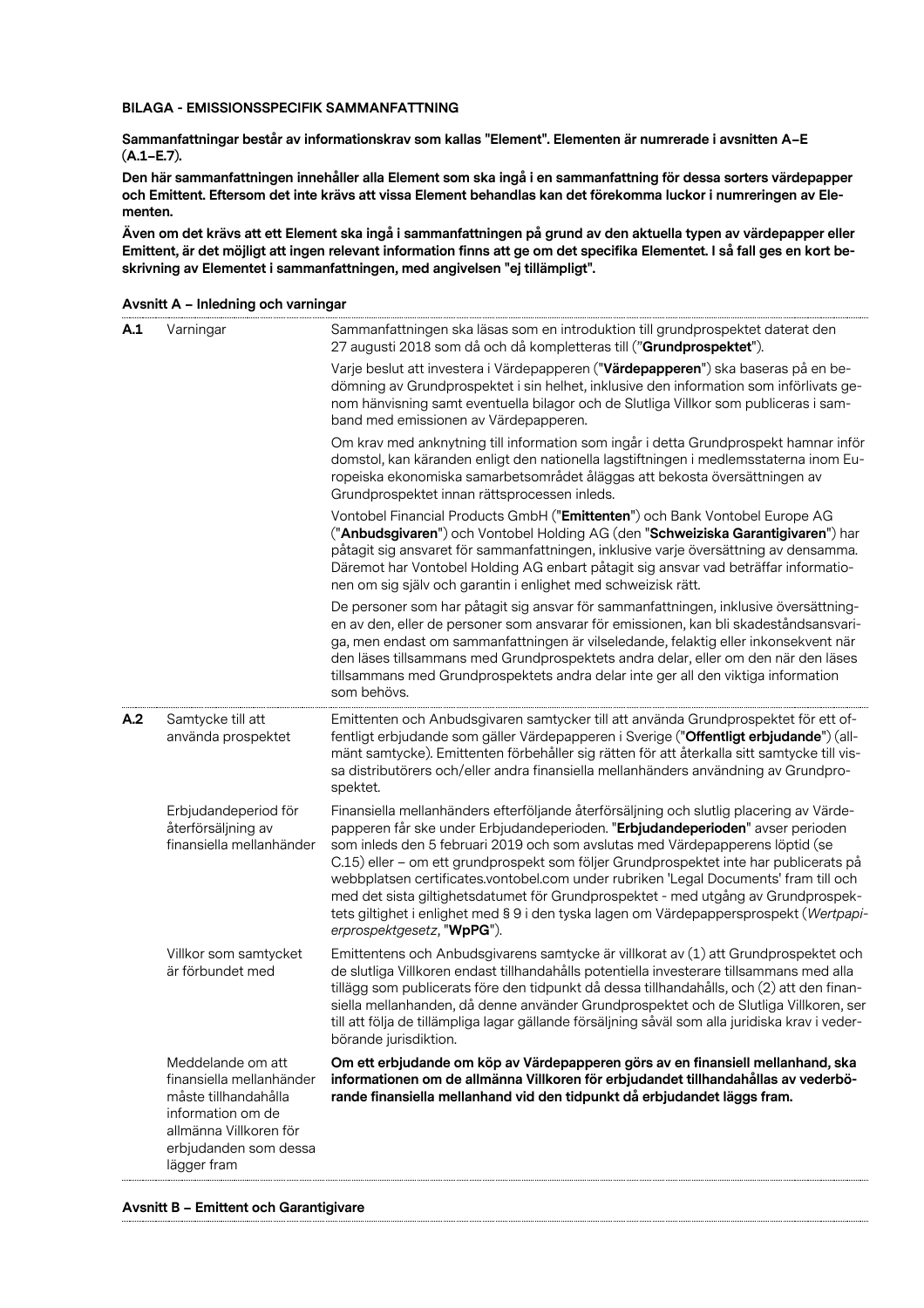| B.1         | Registrerat namn och<br>handelsbeteck-ning                                                      | Emittentens registrerade namn och handelsbeteckning är Vontobel Financial Products<br>GmbH.                                                                                                                                                                                                                                                                                                                                                                                                                                                                                                                                                           |                                    |                                                                     |  |
|-------------|-------------------------------------------------------------------------------------------------|-------------------------------------------------------------------------------------------------------------------------------------------------------------------------------------------------------------------------------------------------------------------------------------------------------------------------------------------------------------------------------------------------------------------------------------------------------------------------------------------------------------------------------------------------------------------------------------------------------------------------------------------------------|------------------------------------|---------------------------------------------------------------------|--|
| <b>B.2</b>  | Säte, bolagsform,<br>tillämplig lagstift-ning<br>och inkorporering                              | Emittentens säte är i Frankfurt am Main, Tyskland. Företagets regi-strerade adress är:<br>Bockenheimer Landstraße 24, 60323 Frankfurt am Main, Tyskland.<br>Emittenten är ett aktiebolag med begränsad ansvarighet (Gesellschaft mit beschränk-<br>ter Haftung) som är inkorporerat i Tyskland enligt tysk lag och registrerat i handelsre-<br>gistret hos den lokala domstolens (Amtsgericht) i Frankfurt am Main med registernum-<br>mer HRB 58515.                                                                                                                                                                                                 |                                    |                                                                     |  |
| B.4b        | Kända trender                                                                                   | Emittentens näringsverksamhet påverkas särskilt av den ekonomiska utvecklingen,<br>särskilt i Tyskland och Europa, samt av de övergripande förhållandena på de finansiella<br>marknaderna. Dessutom påverkar den politiska miljön även Emittentens verksamhet.<br>Därutöver kan möjliga regeländringar ha ett negativt inflytande på efterfrågan eller på<br>Emittentens kostnadssida.                                                                                                                                                                                                                                                                |                                    |                                                                     |  |
| <b>B.5</b>  | Koncernstruktur och<br>Emittentens ställning<br>inom koncernen                                  | Emittenten har inga dotterbolag. Alla aktier i Emittenten ägs av Vontobel Holding AG<br>som är moderbolag i Vontobelkoncernen ("Vontobelkoncernen").<br>Den schweiziska Vontobelkoncernen grundades år 1924 och har sitt säte i Zürich.<br>Koncernen bedriver internationell privat bankverksamhet. Vontobelkoncernen till-han-<br>dahåller globala finansiella tjänster baserade på den schweiziska private ban-king-tra-<br>ditionen. De affärsenheter som Vontobelkoncernen fokuserar på är (i) privat bankverk-<br>samhet (Private Banking), (ii) kapitalförvaltning (Asset Management) och (iii) investe-<br>ringstjänster (Investment Banking). |                                    |                                                                     |  |
| <b>B.9</b>  | Resultatprognos el-ler -<br>uppskattningar                                                      | – Ej tillämpligt –<br>Varken resultatprognos eller -uppskattningar ingår.                                                                                                                                                                                                                                                                                                                                                                                                                                                                                                                                                                             |                                    |                                                                     |  |
| <b>B.10</b> | Anmärkningar i re-<br>visionsberättelsen vad<br>beträffar histo-risk<br>finansiell in-formation | - Ej tillämpligt -<br>Det finns inga sådana anmärkningar.                                                                                                                                                                                                                                                                                                                                                                                                                                                                                                                                                                                             |                                    |                                                                     |  |
| <b>B.12</b> | Utvald central hi-storisk<br>finansiell information                                             | Den följande utvalda finansiella informationen har hämtats från Emittentens reviderade<br>årsredovisningar för räkenskapsåren 2016 och 2017, vilka har upprättats enligt kraven<br>i den tyska handelslagen (Handelsgesetzbuch) och den tyska aktiebolagslagen (Ge-<br>setz betreffend die Gesellschaften mit beschränkter Haftung).                                                                                                                                                                                                                                                                                                                  |                                    |                                                                     |  |
|             |                                                                                                 | Balansräkning                                                                                                                                                                                                                                                                                                                                                                                                                                                                                                                                                                                                                                         | (EUR)                              | 31 DECEMBER 2016 31 DECEMBER 2017<br>(EUR)                          |  |
|             |                                                                                                 | Fordringar från koncernbolag (om-sätt-<br>ningstillgångar)                                                                                                                                                                                                                                                                                                                                                                                                                                                                                                                                                                                            | 1 351 901 297                      | 1775 739 225                                                        |  |
|             |                                                                                                 | Banktillgodohavanden (omsätt-ningstill-<br>gångar)                                                                                                                                                                                                                                                                                                                                                                                                                                                                                                                                                                                                    | 2 634 324                          | 2 794 745                                                           |  |
|             |                                                                                                 | Emissionsskulder (skulder)                                                                                                                                                                                                                                                                                                                                                                                                                                                                                                                                                                                                                            | 1 351 709 919                      | 1 775 673 062                                                       |  |
|             |                                                                                                 | Kapitalreserver (eget kapital)                                                                                                                                                                                                                                                                                                                                                                                                                                                                                                                                                                                                                        | 2 000 000<br>ital) 20 <sup>1</sup> | 2 000 000                                                           |  |
|             |                                                                                                 | Tillgångar totalt                                                                                                                                                                                                                                                                                                                                                                                                                                                                                                                                                                                                                                     | 1 368 192 787                      | 1792365993                                                          |  |
|             |                                                                                                 | Resultaträkning                                                                                                                                                                                                                                                                                                                                                                                                                                                                                                                                                                                                                                       | <b>1 JANUARI TILL</b><br>(EUR)     | <b>1 JANUARI TILL</b><br>31 DECEMBER 2016 31 DECEMBER 2017<br>(EUR) |  |
|             |                                                                                                 | Realiserade och orealiserade vinster och<br>förluster från emissionsverksamheten                                                                                                                                                                                                                                                                                                                                                                                                                                                                                                                                                                      | 66 703 677                         | $-169920453$                                                        |  |
|             |                                                                                                 | Realiserade och orealiserade vinster och<br>förluster från säkringstransaktioner                                                                                                                                                                                                                                                                                                                                                                                                                                                                                                                                                                      | -62 150 137                        | 175 348 590                                                         |  |
|             |                                                                                                 | Övriga rörelsekostnader                                                                                                                                                                                                                                                                                                                                                                                                                                                                                                                                                                                                                               | 3 451 117                          | 4 4 1 2 3 4 3                                                       |  |
|             |                                                                                                 | Arets nettoresultat                                                                                                                                                                                                                                                                                                                                                                                                                                                                                                                                                                                                                                   | 331 782                            | 347 332                                                             |  |
|             |                                                                                                 |                                                                                                                                                                                                                                                                                                                                                                                                                                                                                                                                                                                                                                                       |                                    |                                                                     |  |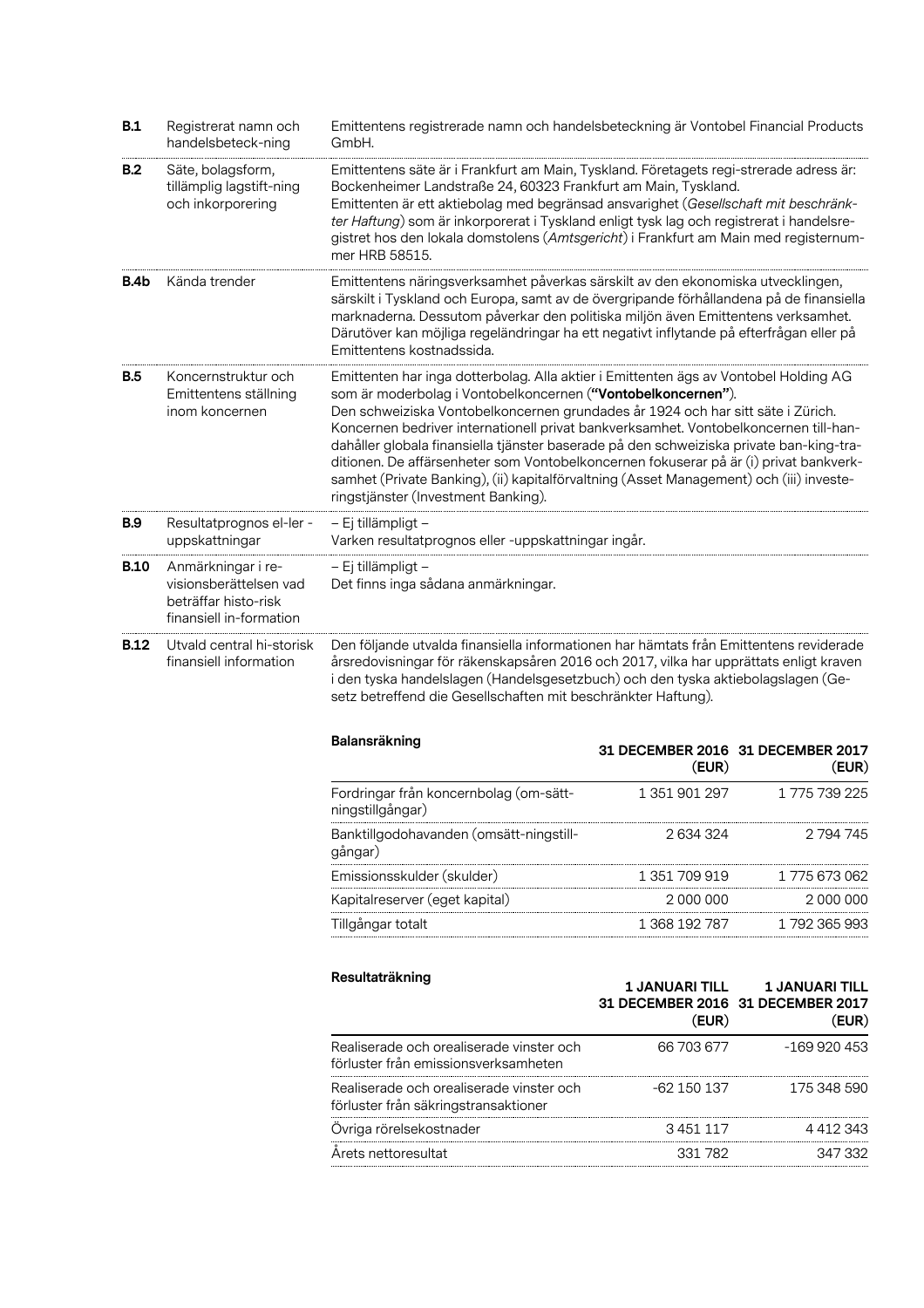|             | Utlåtande om Emit-<br>tentens framtidsut-<br>sikter                                                  | Det har inte förekommit några väsentligt negativa förändringar vad gäller Emittentens<br>framtidsutsikter sedan rapporttillfället för den reviderade årsredovisningen (31 decem-<br>ber 2017).                                                                                                                                                                                                                                                                                                                                                                                                                                                                                                                                                            |
|-------------|------------------------------------------------------------------------------------------------------|-----------------------------------------------------------------------------------------------------------------------------------------------------------------------------------------------------------------------------------------------------------------------------------------------------------------------------------------------------------------------------------------------------------------------------------------------------------------------------------------------------------------------------------------------------------------------------------------------------------------------------------------------------------------------------------------------------------------------------------------------------------|
|             | Utlåtande om för-<br>ändringar i Emittentens<br>ställning                                            | - Ej tillämpligt -<br>Det har inte förekommit några betydande förändringar vad gäller Emittentens finansiel-<br>la ställning eller handelsposition sedan rapporttillfället för den reviderade årsrapporten<br>(31 december 2017).                                                                                                                                                                                                                                                                                                                                                                                                                                                                                                                         |
| <b>B.13</b> | Nyligen inträffade                                                                                   | - Ej tillämpligt -                                                                                                                                                                                                                                                                                                                                                                                                                                                                                                                                                                                                                                                                                                                                        |
|             | händelser som rör<br>Emittenten som är<br>väsentliga för be-<br>dömningen av<br>Emittentens solvens. | Det har inte nyligen förekommit några händelser som rör Emittenten som är väsentliga<br>för bedömningen av Emittentens solvens.                                                                                                                                                                                                                                                                                                                                                                                                                                                                                                                                                                                                                           |
| B.14        | Koncernstruktur och<br>Emittentens ställning<br>inom koncernen/                                      | Vad beträffar den organisatoriska strukturen, se B.5 ovan.                                                                                                                                                                                                                                                                                                                                                                                                                                                                                                                                                                                                                                                                                                |
|             | Emittentens bero-                                                                                    | – Ej tillämpligt –                                                                                                                                                                                                                                                                                                                                                                                                                                                                                                                                                                                                                                                                                                                                        |
|             | endeförhållande till<br>andra enheter inom<br>koncernen                                              | Emittenten har inga dotterbolag. Eftersom alla Emittentens aktier ägs av Vontobel Hol-<br>ding AG, Vontobelkoncernens moderbolag, är Emittenten emellertid beroende av Von-<br>tobel Holding AG.                                                                                                                                                                                                                                                                                                                                                                                                                                                                                                                                                          |
| <b>B.15</b> | Beskrivning av<br>Emittentens huvud-<br>sakliga verksamhet                                           | Emittentens huvudsakliga verksamhet är att emittera Värdepapper och derivatinstru-<br>ment samt att genomföra finansiella transaktioner och tillhörande transaktioner för fi-<br>nansiella transaktioner. Verksamhet som kräver tillstånd enligt den tyska bankverksam-<br>hetslagen (Gesetz über das Kreditwesen) innefattas ej. Dessutom kan Emittenten be-<br>driva all sådan affärsverksamhet som direkt eller indirekt har samband med dess hu-<br>vudsakliga syfte, samt bedriva all sådan verksamhet som direkt eller indirekt kan syfta<br>till att tjäna Emittentens huvudsakliga syfte. Emittenten kan även bilda, förvärva eller<br>avyttra dotterbolag eller filialer i Tyskland och andra länder eller förvärva ägande i and-<br>ra företag. |
| <b>B.16</b> | Ägande eller kon-troll<br>vad beträffar Emittenten                                                   | Alla aktier i Emittenten ägs av Vontobel Holding AG som är moderbolag i Vontobelkon-<br>cernen. Det finns varken något kontrollavtal eller något avtal om resultatöverföring mel-<br>Ian Emittenten och Vontobel Holding AG.                                                                                                                                                                                                                                                                                                                                                                                                                                                                                                                              |
|             |                                                                                                      | Majoritetsaktieägarna i Vontobel Holding AG (Vontobel Foundation, Vontrust AG, Ad-<br>vontes AG, Pellegrinus Holding AG och en utvidgad pool) är deltagare i ett utvidgat<br>poolingavtal. Per den 31 december 2017 är 50,7% av samtliga emitterade aktier i Von-<br>tobel Holding AG bundna av poolingavtalet.                                                                                                                                                                                                                                                                                                                                                                                                                                           |
| <b>B.18</b> | Beskrivning av Ga-<br>rantins natur och<br>omfattning                                                | Garantigivaren ("Garantigivaren") garanterar att Emittenten betalar alla betalningar i<br>enlighet med de allmänna villkoren ("Allmänna Villkoren") för de Värdepapper som<br>emitteras i enlighet med Grundprospektet.                                                                                                                                                                                                                                                                                                                                                                                                                                                                                                                                   |
|             |                                                                                                      | Garantin utgör en oberoende, icke säkerställd och icke efterställd förpliktelse för Ga-<br>rantigivaren.                                                                                                                                                                                                                                                                                                                                                                                                                                                                                                                                                                                                                                                  |
|             |                                                                                                      | Efter en första begäran från respektive värdepappersinnehavare ("Värdepappersinne-<br>havarna") och dennes skriftliga intyg över att Emittenten inte har betalat ett belopp i<br>samband med Värdepapperen vid förfallotidpunkten, betalar Garantigivaren omedel-<br>bart alla belopp som krävs för att uppfylla syftet med Garantin.                                                                                                                                                                                                                                                                                                                                                                                                                     |
|             |                                                                                                      | Syftet med Garantin är att se till att Värdepappersinnehavarna erhåller betalning av alla<br>utestående betalningar på inlösendagen, på det sätt som anges i de Allmänna Villko-<br>ren, under alla faktiska och juridiska omständigheter och oavsett motivering, försvar el-<br>ler invändningar vad beträffar skälet till att Emittenten inte gjort betalningarna, samt<br>oavsett hur effektiva och verkställbara Emittentens förpliktelser är under Värdepappe-<br>ren.                                                                                                                                                                                                                                                                               |
|             |                                                                                                      | Garantin utgör en självständig Garanti i enlighet med schweizisk lag. Alla rättigheter<br>och skyldigheter som uppstår på grund av Garantin omfattas i alla avseenden av<br>schweizisk lag. Domstolarna i kantonen Zürich har exklusiv behörighet över alla åtgär-<br>der och rättstvister som rör Garantin. Domstolarna i Zürich 1 är behöriga i detta hänse-<br>ende.                                                                                                                                                                                                                                                                                                                                                                                   |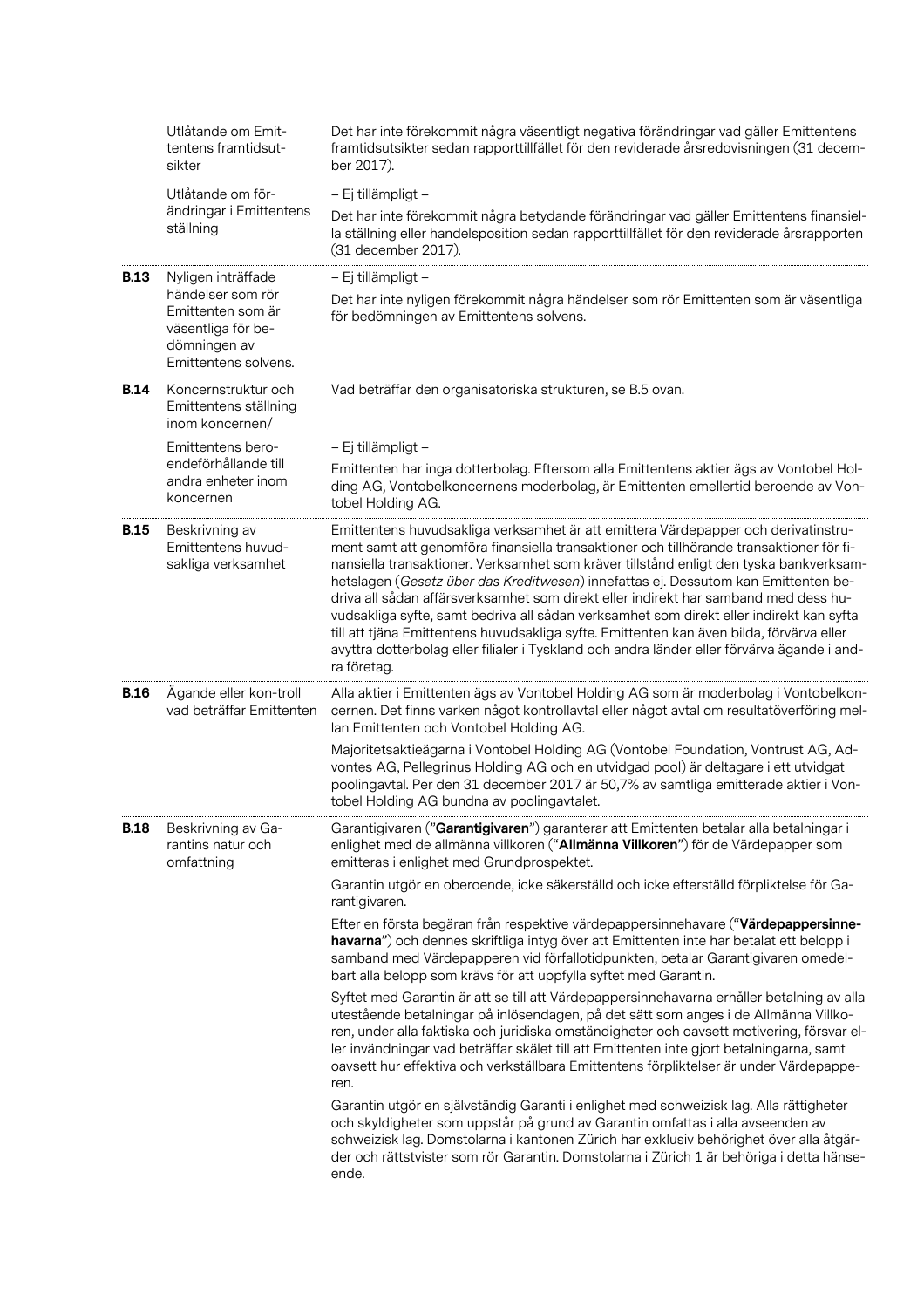| <b>B.19</b><br>med<br><b>B.1</b> | Garantigivarens re-<br>gistrerade namn och<br>handelsbeteck-ning                             | Den Schweiziska Garantigivarens registrerade namn och handelsbe-teckning är Von-<br>tobel Holding AG.                                                                                                                                                                                                                                                                                                                                                                                                                                                                                                                                                                                  |
|----------------------------------|----------------------------------------------------------------------------------------------|----------------------------------------------------------------------------------------------------------------------------------------------------------------------------------------------------------------------------------------------------------------------------------------------------------------------------------------------------------------------------------------------------------------------------------------------------------------------------------------------------------------------------------------------------------------------------------------------------------------------------------------------------------------------------------------|
| <b>B.19</b><br>med<br>B.2        | Garantigivarens säte,<br>bolagsform, tillämplig                                              | Den Schweiziska Garantigivarens säte är i Zürich. Företagets registrerade adress är:<br>Gotthardsstrasse 43, 8002 Zürich, Schweiz.                                                                                                                                                                                                                                                                                                                                                                                                                                                                                                                                                     |
|                                  | lagstift-ning och<br>inkorporering                                                           | Den Schweiziska Garantigivaren är ett aktiebolag (Aktiengesellschaft) enligt schwei-<br>zisk lag och är noterat på SIX Swiss Exchange AG. Företaget är inkorporerat i Schweiz.<br>Den Schweiziska Garantigivaren är registrerad i handelsregistret i kantonen Zürich un-<br>der registernummer CH-020.3.928.014-4.                                                                                                                                                                                                                                                                                                                                                                     |
| <b>B.19</b><br>med<br>B.4b       | Kända trender                                                                                | Vontobel Holding AG:s framtidsutsikter påverkas av Vontobelkoncernens företags på-<br>gående affärsverksamheter, förändringar i miljön (marknader, regleringar), samt av<br>marknads-, likviditets-, kredit och operativa risker som normalt sett kan förväntas i<br>samband med lansering av nya aktiviteter (nya produkter och tjänster, nya marknader)<br>samt av risken för företagets anseende. Utöver de olika marknadsfaktorerna, till exem-<br>pel räntesatser, credit spread, valutakurser, aktiepriser, råvarupriser och motsvarande<br>volatilitet, så är centralbankernas aktuella penning- och räntepolitik särskilt värda att<br>nämnas som viktiga påverkande faktorer. |
| <b>B.19</b><br>med<br><b>B.5</b> | Koncernstruktur och<br>Garantigivarens<br>ställning inom kon-<br>cernen                      | Den Schweiziska Garantigivaren är moderbolag i Vontobelkoncernen som består av<br>banker, företag på kapitalmarknaderna och andra schweiziska och utländska företag.<br>Den Schweiziska Garantigivaren innehar alla aktier i Emittenten.                                                                                                                                                                                                                                                                                                                                                                                                                                               |
| <b>B.19</b>                      | Resultatprognos el-ler                                                                       | – Ej tillämpligt –                                                                                                                                                                                                                                                                                                                                                                                                                                                                                                                                                                                                                                                                     |
| med<br><b>B.9</b>                | -uppskattningar för den<br>Garantigivaren                                                    | Varken resultatprognos eller -uppskattningar ingår.                                                                                                                                                                                                                                                                                                                                                                                                                                                                                                                                                                                                                                    |
| <b>B.19</b>                      | Anmärkningar i Ga-                                                                           | – Ej tillämpligt –                                                                                                                                                                                                                                                                                                                                                                                                                                                                                                                                                                                                                                                                     |
| med<br><b>B.10</b>               | rantigivarens revis-<br>ionsberättelse vad<br>beträffar historisk<br>finansiell informat-ion | Det finns inga sådana anmärkningar.                                                                                                                                                                                                                                                                                                                                                                                                                                                                                                                                                                                                                                                    |
| <b>B.19</b><br>med               | Utvald central hi-storisk<br>finansiell information för                                      | Den följande utvalda finansiella informationen har hämtats från den Schweiziska Ga-<br>rantigivarens reviderade koncernredovisning för räkenskapsåren 2016 och 2017, som                                                                                                                                                                                                                                                                                                                                                                                                                                                                                                               |

**B.12** Ga-rantigivaren rantigivarens reviderade koncernredovisning för räkenskapsåren 2016 och 2017, som har upprättats i enlighet med International Financial Reporting Standards (IFRS).

| Resultaträkning                                 |             | 31 DECEMBER 2016 31 DECEMBER 2017<br>(CHF MILJONER) (CHF MILJONER) |
|-------------------------------------------------|-------------|--------------------------------------------------------------------|
| Rörelseintäkter totalt                          | 1 0 8 1 , 1 | 1 060,3                                                            |
| därav                                           |             |                                                                    |
| ränteintäkter netto                             | 67.7        | 68,7                                                               |
| intäkter från avgifter och provisioner          | 648,7       | 692,9                                                              |
| handelsintäkter                                 | 250,0       | 288,8                                                              |
| …övriga intäkter                                | 114,7       | 9,9                                                                |
| Rörelsekostnad                                  | 759.8       | 801.0                                                              |
| därav                                           |             |                                                                    |
| personalkostnad                                 | 484.8       | 532,6                                                              |
| allmänna omkostnader                            | 189,7       | 205,0                                                              |
| avskrivningar                                   | 62,3        | 61,0                                                               |
| värdejusteringar, avsättningar och<br>förluster | 23.0        | 2,4                                                                |
| Koncernens nettoresultat                        | 264,4       | 209,0                                                              |

| Balansräkning | 31 DECEMBER 2016 31 DECEMBER 2017<br>(CHF MILJONER) | (CHF MILJONER) |
|---------------|-----------------------------------------------------|----------------|
|               |                                                     |                |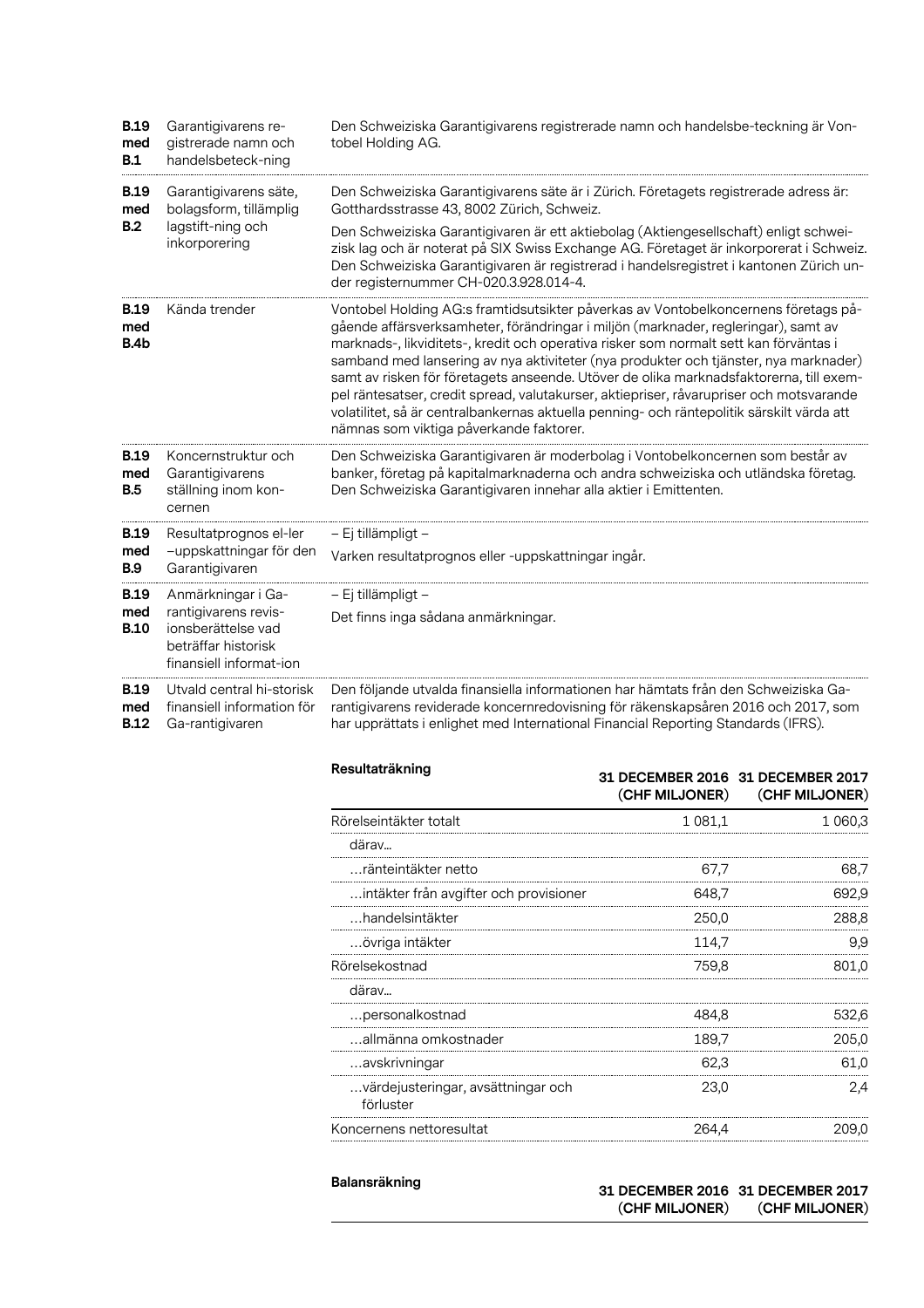| Tillgångar totalt                                            | 19 393.9 | 22 903.7 |
|--------------------------------------------------------------|----------|----------|
| Eget kapital (exklusive icke-kontrolleran-<br>de in-tressen) | 1.514.1  | 1 620.5  |
| Till kunder                                                  | 9058.5   |          |

| Kapitaltäckningskvoter BIS <sup>1)</sup>                      | 31 DECEMBER 2016 31 DECEMBER 2017 |      |
|---------------------------------------------------------------|-----------------------------------|------|
| Kapitaltäckningskvot för kärnpri-märkapi-<br>tal $(\%)$ %2)2) | 19.0                              | L8.4 |
| Kapitaltäckningskvot för primärka-pital<br>$(96)$ $963)3$     | 19.0                              | L8.4 |
| Kapitaltäckningskvoter totalt (%) %                           | 19.0                              |      |

#### **Riskförhållande**4)

| Genomsnittligt Value-at-Risk (marknads- |  |
|-----------------------------------------|--|
| risk) (miljoner CHF)                    |  |

**31 DECEMBER 2016 31 DECEMBER 2017**

1) Banken för internationell betalningsutjämning (Bank for International Settle-ments - BIS) är världens äldsta internationella organisation inom finansierings-området. Banken hanterar en del av de internationella valutareserverna och anses därför de facto vara banken för världens centralbanker. BIS är baserad i Basel (Schweiz). Den publicerar kapitaltäckningskrav och liknande andelar för eget kapital.

2) För närvarande har Vontobelkoncernen endast primärkapital (Common Equity Tier 1).

3) Primärkapital kallas även för kärnkapital. Det är en del av bankens kapital och består främst av inbetalat kapital (aktiekapital) och balanserade vinstmedel (in-komstreserver, skuldreserv, fond för allmänna risker i bankrörelsen).

4) Genomsnittlig Value-at-Risk 12 månader för positioner inom avdelningen för fi-nansiella produkter inom affärsenheten investeringstjänster. Historisk simulering av Value-at-Risk, konfidensnivå på 99 %, 1 dags innehavsperiod, 4-årig historisk observationsperiod.

Den följande utvalda finansiella informationen har hämtats från den oreviderade delårsrapporten över finansiell information för perioden som avslutades den 30 juni 2018, som har upprättats i enlighet med International Financial Reporting Standards (IFRS).

| Resultaträkning                                   | 6-MÅNADERSPERIODEN 6-MÅNADERSPERIODEN<br><b>SOM AVSLUTADES30</b><br><b>SOM AVSLUTADES30</b><br><b>JUNI 2017</b><br><b>JUNI 2018</b><br>(CHF MILJONER)<br>(CHF MILJONER) |       |
|---------------------------------------------------|-------------------------------------------------------------------------------------------------------------------------------------------------------------------------|-------|
| Rörelseintäkter totalt                            | 517,5                                                                                                                                                                   | 583,3 |
| därav                                             |                                                                                                                                                                         |       |
| …ränteintäkter netto                              | 34.7                                                                                                                                                                    | 37,2  |
| intäkter från avgifter och<br>provisioner         | 333,6                                                                                                                                                                   | 378.5 |
| …handelsintäkter                                  | 143.5                                                                                                                                                                   | 166,3 |
| …övriga intäkter                                  | 5,7                                                                                                                                                                     | 1,3   |
| Rörelsekostnad                                    | 395,0                                                                                                                                                                   | 422.4 |
| därav                                             |                                                                                                                                                                         |       |
| personalkostnad                                   | 262,1                                                                                                                                                                   | 276,6 |
| allmänna omkostnader                              | 101.8                                                                                                                                                                   | 111,3 |
| avskrivningar                                     | 29,7                                                                                                                                                                    | 32,1  |
| värdejusteringar, avsättning-<br>ar och förluster | 1.4                                                                                                                                                                     | 2,4   |
| Koncernens nettoresultat                          | 101.5                                                                                                                                                                   | 132.7 |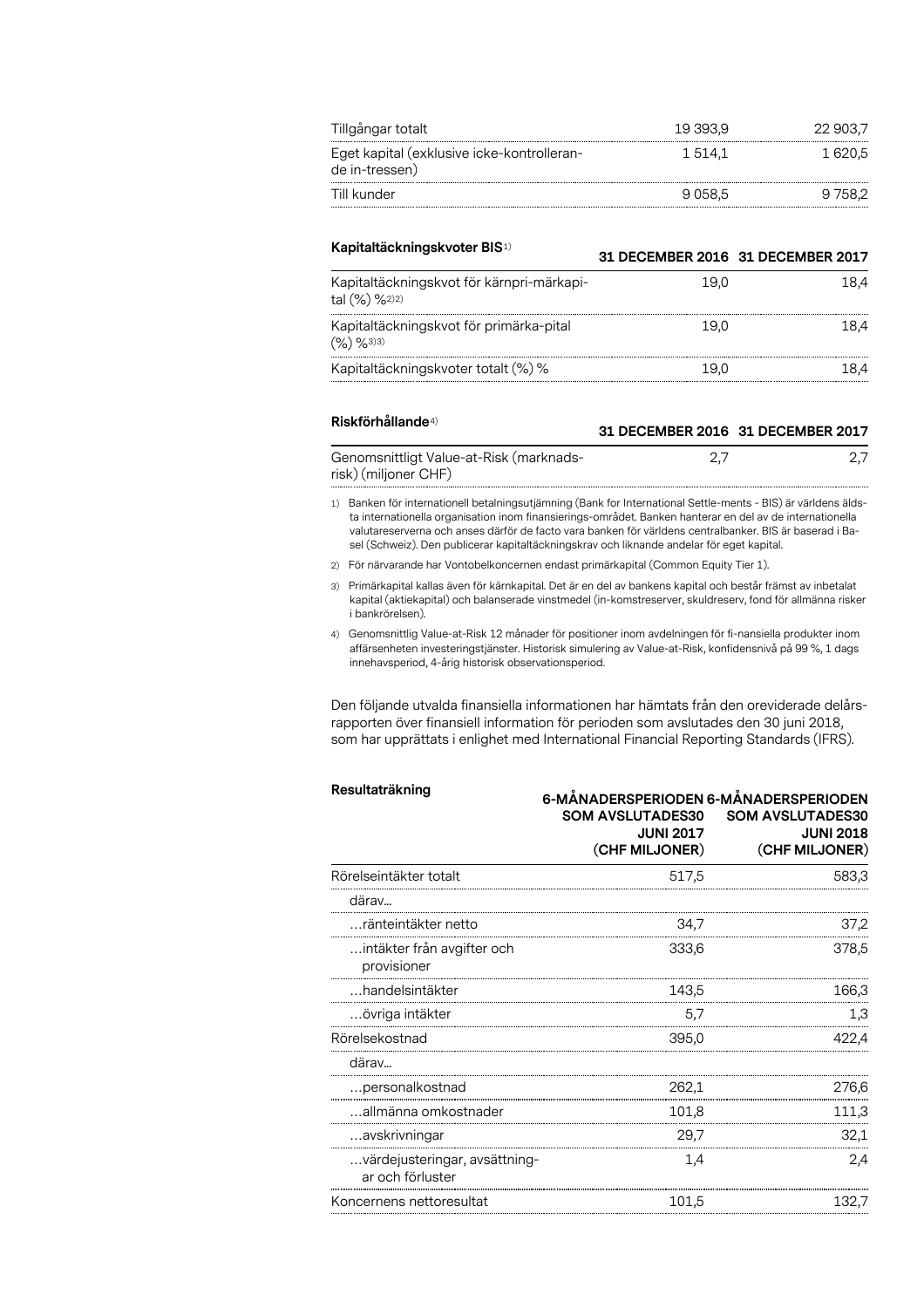|                                                                                                                                                                                                                                                                               | Balansräkning                                                                                                                                                                                                                                                                                                                                                                                                                      | 30 JUNI 2017<br>(CHF MILJONER) | 30 JUNI 2018<br>(CHF MILJONER) |
|-------------------------------------------------------------------------------------------------------------------------------------------------------------------------------------------------------------------------------------------------------------------------------|------------------------------------------------------------------------------------------------------------------------------------------------------------------------------------------------------------------------------------------------------------------------------------------------------------------------------------------------------------------------------------------------------------------------------------|--------------------------------|--------------------------------|
|                                                                                                                                                                                                                                                                               | Tillgångar totalt                                                                                                                                                                                                                                                                                                                                                                                                                  | 21 166,1                       | 23 981,9                       |
|                                                                                                                                                                                                                                                                               | Eget kapital (exklusive icke-kontrolleran-<br>de in-tressen)                                                                                                                                                                                                                                                                                                                                                                       | 1 515,7                        | 1678,8                         |
|                                                                                                                                                                                                                                                                               | Till kunder                                                                                                                                                                                                                                                                                                                                                                                                                        | 9 638,0                        | 9789,3                         |
|                                                                                                                                                                                                                                                                               | Kapitaltäckningskvoter BIS <sup>1)</sup>                                                                                                                                                                                                                                                                                                                                                                                           | <b>30 JUNI 2017</b>            | 30 JUNI 2018                   |
|                                                                                                                                                                                                                                                                               | Kapitaltäckningskvot för kärnprimärkapi-<br>tal (%) <sup>2)</sup>                                                                                                                                                                                                                                                                                                                                                                  | 19,3                           | 19,1                           |
|                                                                                                                                                                                                                                                                               | Kapitaltäckningskvot för primärkapital<br>$(\%)$ 3)                                                                                                                                                                                                                                                                                                                                                                                | 19,3                           | 26,4                           |
|                                                                                                                                                                                                                                                                               | Riskförhållande <sup>4)</sup>                                                                                                                                                                                                                                                                                                                                                                                                      | 30 JUNI 2017                   | 30 JUNI 2018                   |
|                                                                                                                                                                                                                                                                               | Genomsnittligt Value-at-Risk (marknads-<br>risk) (miljoner CHF)                                                                                                                                                                                                                                                                                                                                                                    | 2,5                            | 4,6                            |
|                                                                                                                                                                                                                                                                               | 1) Banken för internationell betalningsutjämning (Bank for International Settle-ments - BIS) är världens älds-<br>ta internationella organisation inom finansierings-området. Banken hanterar en del av de internationella<br>valutareserverna och anses därför de facto vara banken för världens centralbanker. BIS är baserad i Ba-<br>sel (Schweiz). Den publicerar kapitaltäckningskrav och liknande andelar för eget kapital. |                                |                                |
|                                                                                                                                                                                                                                                                               | För närvarande har Vontobelkoncernen endast primärkapital (Common Equity Tier 1).<br>2)                                                                                                                                                                                                                                                                                                                                            |                                |                                |
|                                                                                                                                                                                                                                                                               | Primärkapital kallas även för kärnkapital. Det är en del av bankens kapital och består främst av inbetalat<br>3)<br>kapital (aktiekapital) och balanserade vinstmedel (in-komstreserver, skuldreserv, fond för allmänna risker<br>i bankrörelsen).                                                                                                                                                                                 |                                |                                |
|                                                                                                                                                                                                                                                                               | Genomsnittlig Value-at-Risk (6 månader) för positioner inom avdelningen för fi-nansiella produkter inom<br>4)<br>affärsenheten investeringstjänster. Historisk simulering av Value-at-Risk, konfidensnivå på 99 %, 1 dags<br>innehavsperiod, 4-årig historisk observationsperiod.                                                                                                                                                  |                                |                                |
| Utlåtande om Ga-<br>rantigivarens fram-<br>tidsutsikter                                                                                                                                                                                                                       | Det har inte förekommit några väsentligt negativa förändringar vad gäller den Schwei-<br>ziska Garantigivarens framtidsutsikter sedan rap-porttillfället för den senaste revidera-<br>de årsredovisningen (31 december 2017).                                                                                                                                                                                                      |                                |                                |
| Utlåtande om för-                                                                                                                                                                                                                                                             | – Ej tillämpligt –                                                                                                                                                                                                                                                                                                                                                                                                                 |                                |                                |
| ändringar i Garanti-<br>Det har inte förekommit några betydande förändringar vad gäller den Schweiziska Ga-<br>givarens ställning<br>rantigivarens finansiella ställning eller handelsposition sedan rapporttillfället för den<br>oreviderade delårsrapporten (30 juni 2018). |                                                                                                                                                                                                                                                                                                                                                                                                                                    |                                |                                |
| Nyligen inträffade                                                                                                                                                                                                                                                            | – Ej tillämpligt –                                                                                                                                                                                                                                                                                                                                                                                                                 |                                |                                |
| händelser som rör<br>Garantigivaren som är<br>väsentliga för<br>bedömningen av<br>Garantigivarens<br>solvens.                                                                                                                                                                 | Det har inte förekommit några nyligen inträffade händelser som rör den Schweiziska<br>Garantigivaren som är väsentliga för bedömningen av den Schweiziska Garantigiva-<br>rens solvens.                                                                                                                                                                                                                                            |                                |                                |
| Koncernstruktur och<br>Garantigivarens<br>ställning inom kon-<br>cernen/                                                                                                                                                                                                      | Den Schweiziska Garantigivaren är moderbolag inom Vontobelkoncernen. Vad beträf-<br>far organisationsstrukturens övriga aspekter, se B.19 med B.5 ovan.                                                                                                                                                                                                                                                                            |                                |                                |
| Garantigivarens be-<br>roendeförhållande till<br>andra enheter inom<br>koncernen                                                                                                                                                                                              | Den Schweiziska Garantigivarens affärsverksamhet påverkas därför särskilt av de ope-<br>rativa Vontobelföretagens situation och verksamhet (konsoliderat).                                                                                                                                                                                                                                                                         |                                |                                |
| Beskrivning av Ga-<br>rantigivarens hu-<br>vudsakliga verk-samhet                                                                                                                                                                                                             | I enlighet med bolagsordningens artikel 2 har Vontobel Holding AG som syfte att in-ve-<br>stera i alla slags företag, i Schweiz och utomlands. Den Schweiziska Garantigiva-ren<br>kan förvärva, belasta och sälja fast egendom i Schweiz och utomlands. Det kan också<br>bedriva annan verksamhet som tjänar till att förverkliga dess affärsidé.                                                                                  |                                |                                |

**B.19 med B.13**

**B.19 med B.14**

**B.19 med B.15**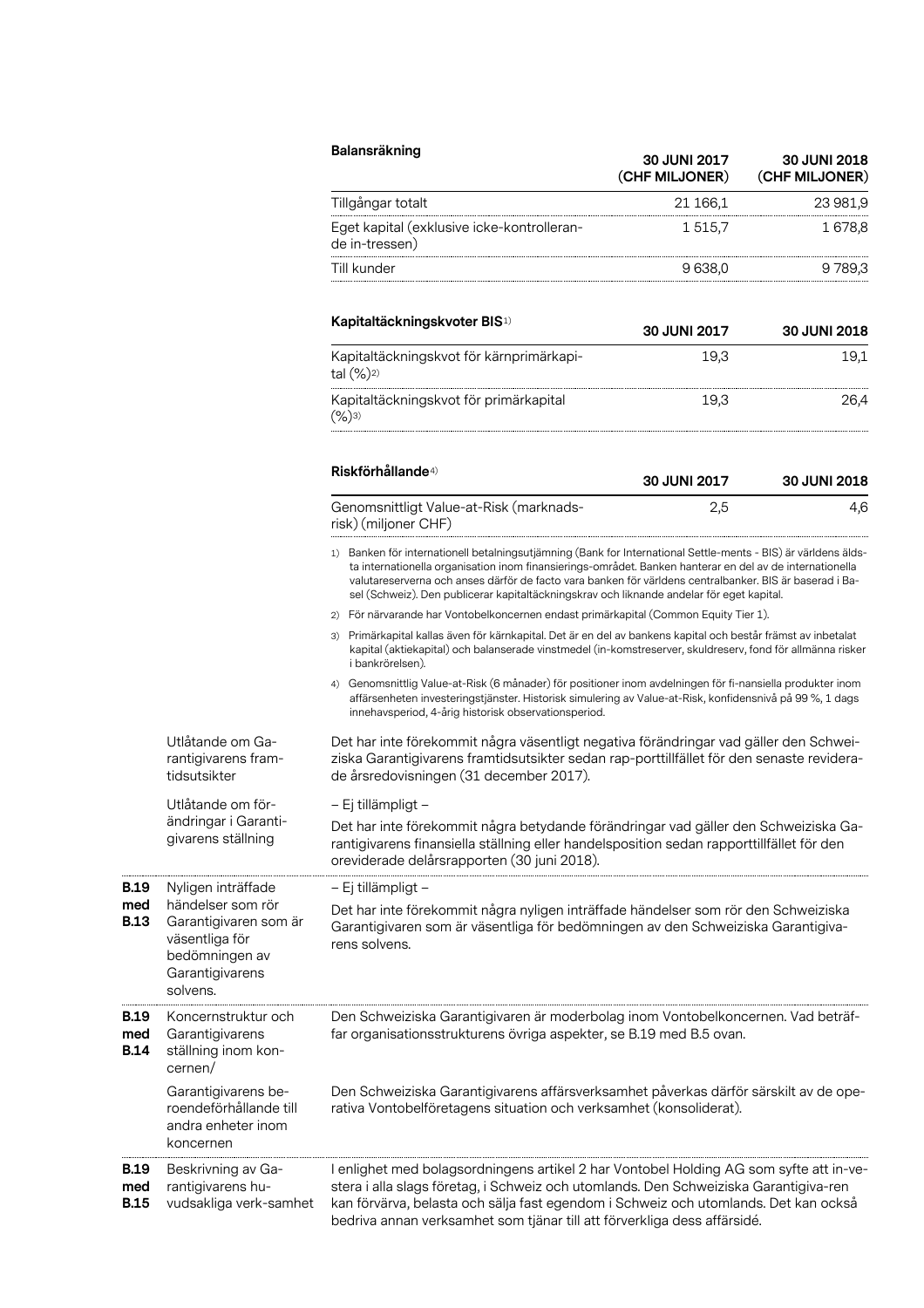|                                   |                                                                                      | Vontobelkoncernen är en schweizisk privat bankkoncern med inter-nationell verksam-<br>het och med högkvarter i Zürich. Koncernen specialiserar sig på tillgångsförvaltning för<br>privata kunder och institutioner samt samarbetspartners och är verksam genom tre af-<br>färsenheter, privat bankverksamhet (Private Banking), investeringstjänster (Investment<br>Banking) och tillgångsförvaltning (Asset Management).                                                                                      |  |  |
|-----------------------------------|--------------------------------------------------------------------------------------|----------------------------------------------------------------------------------------------------------------------------------------------------------------------------------------------------------------------------------------------------------------------------------------------------------------------------------------------------------------------------------------------------------------------------------------------------------------------------------------------------------------|--|--|
| <b>B.19</b><br>med<br><b>B.16</b> | Ägande eller kontroll<br>vad beträffar<br>Garantigivaren                             | Majoritetsaktieägarna i Vontobel Holding AG (Vontobel Foundation, Vontrust AG, Ad-<br>vontes AG, Pellegrinus Holding AG och en utvidgad pool) är deltagare i ett poolingav-<br>tal. Per den 31 december 2017 är 50,7% av samtliga emitterade aktier i Vontobel Hol-<br>ding AG bundna av poolingavtalet.                                                                                                                                                                                                       |  |  |
|                                   | Avsnitt C - Värdepapper                                                              |                                                                                                                                                                                                                                                                                                                                                                                                                                                                                                                |  |  |
| C.1                               | Värdepapperens typ<br>och klass,                                                     | Värdepapperen är överlåtbara.                                                                                                                                                                                                                                                                                                                                                                                                                                                                                  |  |  |
|                                   | identifieringsnummer                                                                 | Värdepapperens form                                                                                                                                                                                                                                                                                                                                                                                                                                                                                            |  |  |
|                                   | för Värdepapperen                                                                    | Värdepapperen kommer vara i dematerialiserad form och manifesteras endast som<br>bokförda enheter i den Centrala Värdepappersförvararens (enligt definitionen nedan)<br>system för registrering av värdepapper och avveckling av värdepapperstransaktioner i<br>enlighet med kapitel 4 i den svenska lagen om finansiella instrument (lag (1998: 1479)<br>om värdepapperscentraler and kontoföring av finansiella instrument) ("LKFI"), vilket in-<br>nebär att det inte förekommer några fysiska Värdepapper. |  |  |
|                                   |                                                                                      | Central Värdepappersförvarare                                                                                                                                                                                                                                                                                                                                                                                                                                                                                  |  |  |
|                                   |                                                                                      | Euroclear Sweden AB, Klarabergsviadukten 63, Box 191, SE-101 23 Stockholm, Sveri-<br>ge                                                                                                                                                                                                                                                                                                                                                                                                                        |  |  |
|                                   |                                                                                      | Identifieringsnummer för Värdepapperen                                                                                                                                                                                                                                                                                                                                                                                                                                                                         |  |  |
|                                   |                                                                                      | ISIN:<br>DE000VS0GR89                                                                                                                                                                                                                                                                                                                                                                                                                                                                                          |  |  |
|                                   |                                                                                      | WKN:<br>VS0GR8                                                                                                                                                                                                                                                                                                                                                                                                                                                                                                 |  |  |
|                                   |                                                                                      | Valor:<br>32079300<br>NGM Symbol:<br><b>BULL SOJA X8 VON</b>                                                                                                                                                                                                                                                                                                                                                                                                                                                   |  |  |
| C.2                               | Emissionsvaluta                                                                      | Valutan för Värdepapperen är SEK ("Avräkningsvaluta").                                                                                                                                                                                                                                                                                                                                                                                                                                                         |  |  |
| C.5                               | Beskrivning av                                                                       | – Ej tillämpligt –                                                                                                                                                                                                                                                                                                                                                                                                                                                                                             |  |  |
|                                   | eventuella<br>inskränkningar i rätten<br>till överlåtelse av<br>värdepapperen        | Varje Värdepapper får fritt överlåtas i enlighet med tillämplig lag och för närvarande<br>gällande regler och förfaranden för clearingsystem genom vars system ett sådant Vär-<br>depapper överförs.                                                                                                                                                                                                                                                                                                           |  |  |
| C.8                               | Beskrivning av rät-                                                                  | Inlösen eller inlösen vid löptidens slut                                                                                                                                                                                                                                                                                                                                                                                                                                                                       |  |  |
|                                   | tigheterna som är<br>anknutna till vär-<br>depapperen, inklu-sive<br>rangordning och | Värdepapperen ger Värdepappersinnehavaren rätt att kräva att Emittenten löser in<br>Värdepapperen då dessa förfaller eller vid inlösen genom att betala ett Kontantbelopp<br>så som beskrivs i C.15.                                                                                                                                                                                                                                                                                                           |  |  |
|                                   | begränsningar av                                                                     | Tillämplig lag                                                                                                                                                                                                                                                                                                                                                                                                                                                                                                 |  |  |
|                                   | rättigheterna                                                                        | Värdepapperens form och innehåll samt Emittentens och Värdepappersinnehavarnas<br>rättigheter och skyldigheter fastställs i enlighet med tysk lag, med undantag för att re-<br>gistrering av Svenska Registrerade Värdepapper styrs av Svensk lag.                                                                                                                                                                                                                                                             |  |  |
|                                   |                                                                                      | Den schweiziska Garantins form och innehåll samt de rättigheter och skyldigheter som<br>den medför, fastställs i enlighet med schweizisk lag.                                                                                                                                                                                                                                                                                                                                                                  |  |  |
|                                   |                                                                                      | Rangordning av Värdepapperen                                                                                                                                                                                                                                                                                                                                                                                                                                                                                   |  |  |
|                                   |                                                                                      | De skyldigheter som följer av Värdepapperen utgör direkta och icke-säkerställda för-<br>pliktelser för Emittenten och rangordnas pari passu i relation till varandra och i relation<br>till Emittentens alla andra icke-säkerställda och icke-efterställda förpliktelser, förutom<br>vad beträffar de förpliktelser som måste prioriteras på grund av tvingande lagenliga<br>krav.                                                                                                                             |  |  |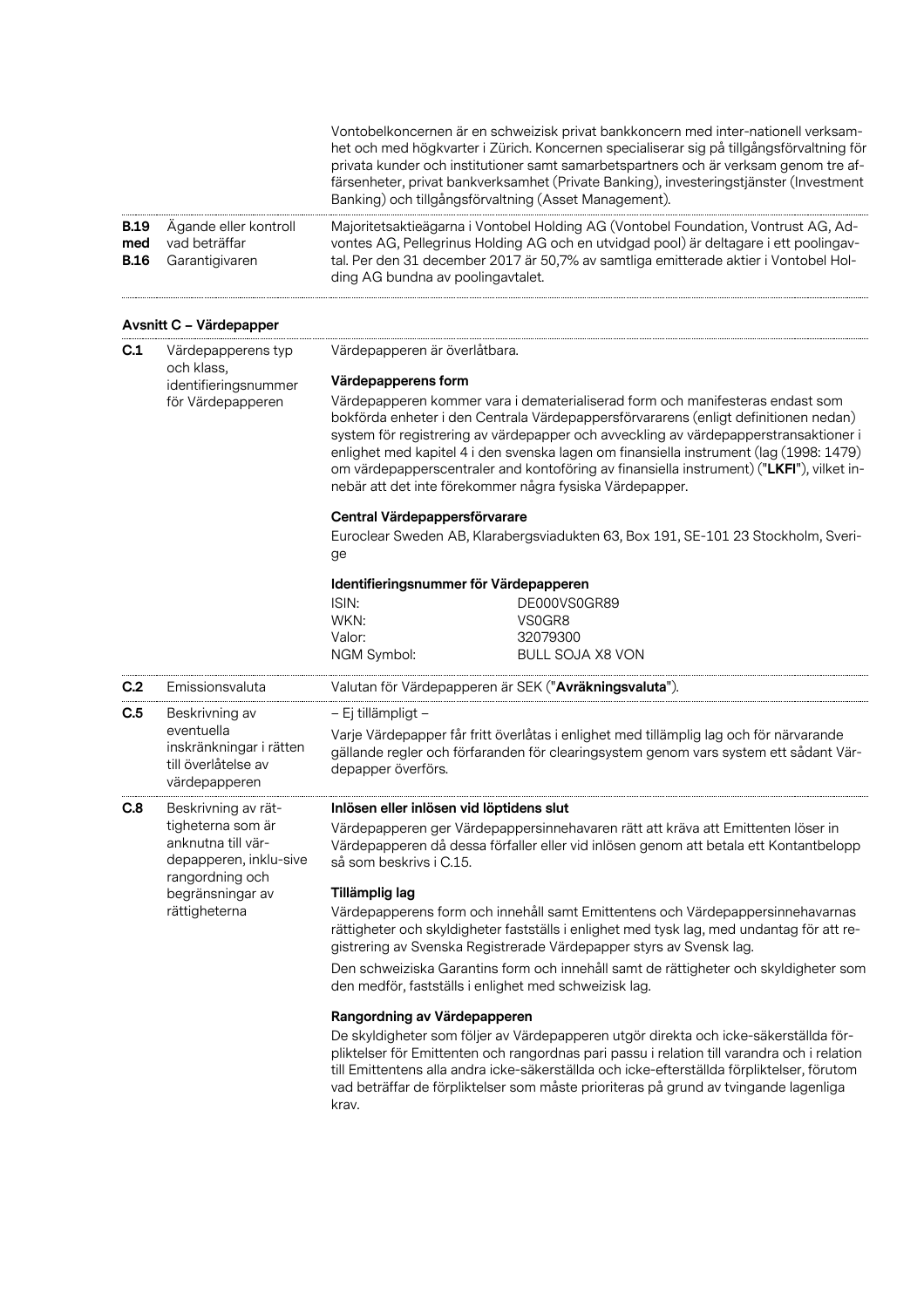|      |                                                                                                       | Begränsningar av rättigheterna<br>Enligt de Allmänna Villkoren kan Emittenten göra justeringar vid förekomsten av defini-<br>erade händelser för att ta hänsyn till relevanta förändringar eller händelser som är knut-<br>na till ifrågavarande Underliggande (enligt definitionen i Element C.20 nedan) eller kan<br>extraordinärt avsluta Värdepapperens löptid. I händelse av extraordinär uppsägning<br>upphör alla investerares rättigheter som beskrivits ovan och det finns risk att det extra-<br>ordinära slutbeloppet kan bli noll (0).<br>I händelse av marknadsstörningar är det möjligt att värderingen av Värdepapperen i re-<br>lation till Underliggande kan försenas och detta kan inverka på Värdepapperens värde<br>och/eller försena betalningen av Kontantbeloppet. I sådana fall kan Emittenten efter<br>sitt eget rimliga gottfinnande fastställa en kurs eller nivå eller ett pris för Underliggande<br>som är relevant för värderingen av Värdepapperen.<br>Emittenten har rätt att ordinärt avsluta alla Värdepappers löptid genom att betala det<br>ordinära slutbeloppet (som beräknas på samma sätt som Kontantbeloppet) och att av- |  |
|------|-------------------------------------------------------------------------------------------------------|--------------------------------------------------------------------------------------------------------------------------------------------------------------------------------------------------------------------------------------------------------------------------------------------------------------------------------------------------------------------------------------------------------------------------------------------------------------------------------------------------------------------------------------------------------------------------------------------------------------------------------------------------------------------------------------------------------------------------------------------------------------------------------------------------------------------------------------------------------------------------------------------------------------------------------------------------------------------------------------------------------------------------------------------------------------------------------------------------------------------------------------------------------------------|--|
|      |                                                                                                       | sluta Värdepapperens giltighet.                                                                                                                                                                                                                                                                                                                                                                                                                                                                                                                                                                                                                                                                                                                                                                                                                                                                                                                                                                                                                                                                                                                                    |  |
| C.11 | Upptagande till handel<br>på en reglerad marknad<br>eller övriga,                                     | – ej tillämpligt –<br>Ingen avsikt föreligger att uppta Värdepapperen till handel på en reglerad marknad el-<br>ler övriga, motsvarande marknader.                                                                                                                                                                                                                                                                                                                                                                                                                                                                                                                                                                                                                                                                                                                                                                                                                                                                                                                                                                                                                 |  |
|      | motsvarande<br>marknader                                                                              | Ansökan kommer att göras för att Värdepapperen bara ska inkluderas i den reglerade<br>icke officiella marknaden på följande börser:                                                                                                                                                                                                                                                                                                                                                                                                                                                                                                                                                                                                                                                                                                                                                                                                                                                                                                                                                                                                                                |  |
|      |                                                                                                       | Börsen:<br>Marknadssegment:<br>Nordic Growth Market<br>Nordic MTF Sweden                                                                                                                                                                                                                                                                                                                                                                                                                                                                                                                                                                                                                                                                                                                                                                                                                                                                                                                                                                                                                                                                                           |  |
|      |                                                                                                       | Datumet då det förväntas att Värdepapperen kommer att inkluderas i handel är<br>6 februari 2019.                                                                                                                                                                                                                                                                                                                                                                                                                                                                                                                                                                                                                                                                                                                                                                                                                                                                                                                                                                                                                                                                   |  |
| C.15 | Beskrivning av hur<br>investeringens värde<br>påverkas av det<br>Underliggande<br>instrumentets värde | På bas av Värdepapperen kan investerarna delta i vederbörande underliggandes ut-<br>veckling utan att direkt behöva köpa vederbörande underliggande ("Faktorindexet")<br>eller det finansiella instrument som detta är länkat till ("Referensinstrumentet"). Varje<br>Konstant Hävstångscertifikat har ett särskilt framtaget Faktorindex som underliggande.<br>Faktorindexet implementerar hävstången (faktorn), dvs. det reflekterar oproportioner-<br>ligt Referensinstruments utveckling på en daglig basis genom att multiplicera föränd-<br>ringen i dess värde med en konstant faktor. Referensinstrumentet är en termin eller<br>räntetermin, mer detaljerad information finns i C.20. På grund av vissa av Värdepappe-<br>rens egenskaper kan man inte jämföra investeringen in Värdepapperen med en direkt<br>investering i underliggande eller Referensinstrumentet.                                                                                                                                                                                                                                                                                    |  |
|      |                                                                                                       | Det huvudsakliga kännetecknet för Konstanta Hävstångscertifikat är att de, efter att<br>man beaktat kvoten, reproducerar underliggandes utveckling, dvs. Faktorindexet, i för-<br>hållandet en-mot-en. Faktorindexet sammanställs, beräknas och publiceras av Bank<br>Vontobel AG, Zürich, ett företag som är i intressegemenskap med Emittenten. Det be-<br>står av en hävstångskomponent och en finansieringskomponent.                                                                                                                                                                                                                                                                                                                                                                                                                                                                                                                                                                                                                                                                                                                                          |  |
|      |                                                                                                       | Hävstångskomponenten följer en investering Referensinstrument, varvid rörelser i pri-<br>set för Referensinstrumentet multipliceras med hävstången ("Faktorn"). Faktorn speci-<br>ficeras i början av ett nytt Faktorindex och förblir alltid oförändrat under hela Faktorin-<br>dexets beräkningsperiod. Faktorindexen reproducerar därmed en teoretisk investering<br>i ett Referensinstrument, men rörelser vad beträffar Referensinstrumentets pris multi-<br>pliceras med Faktorn. Den här hävstångseffekten inverkar oproportionerligt på Fak-<br>torindexet vad beträffar både de positiva och negativa rörelserna i Referensinstrumen-<br>tet.                                                                                                                                                                                                                                                                                                                                                                                                                                                                                                             |  |
|      |                                                                                                       | En investering i terminer involverar inte köpet av referenstillgången som är underlig-<br>gande för terminen, utan består helt enkelt av en motsvarande position i ett termins-<br>kontrakt. Istället måste en betalning göras som säkerhet för den position som ingåtts<br>(marginalbetalning). Finansieringskostnaderna för en sådan marginalbetalning reflekte-<br>ras i finansieringskomponenten. Finansieringskomponenten reflekterar även den in-<br>komst man skulle ha tjänat på en riskfri investering i linje med strategin för hävstångs-<br>komponenten och med relevant räntesats. Dessutom tas en avgift ut av beräkningsa-<br>genten för index för beräkningen och administrationen av Faktorindexet (indexavgift).<br>Om kostnader för marginalbetalningen och indexavgiften överstiger ränteinkomsten<br>baserad på den relevanta räntekursen en viss dag, reducerar finansieringskomponen-<br>ten Faktorindexets värde.                                                                                                                                                                                                                          |  |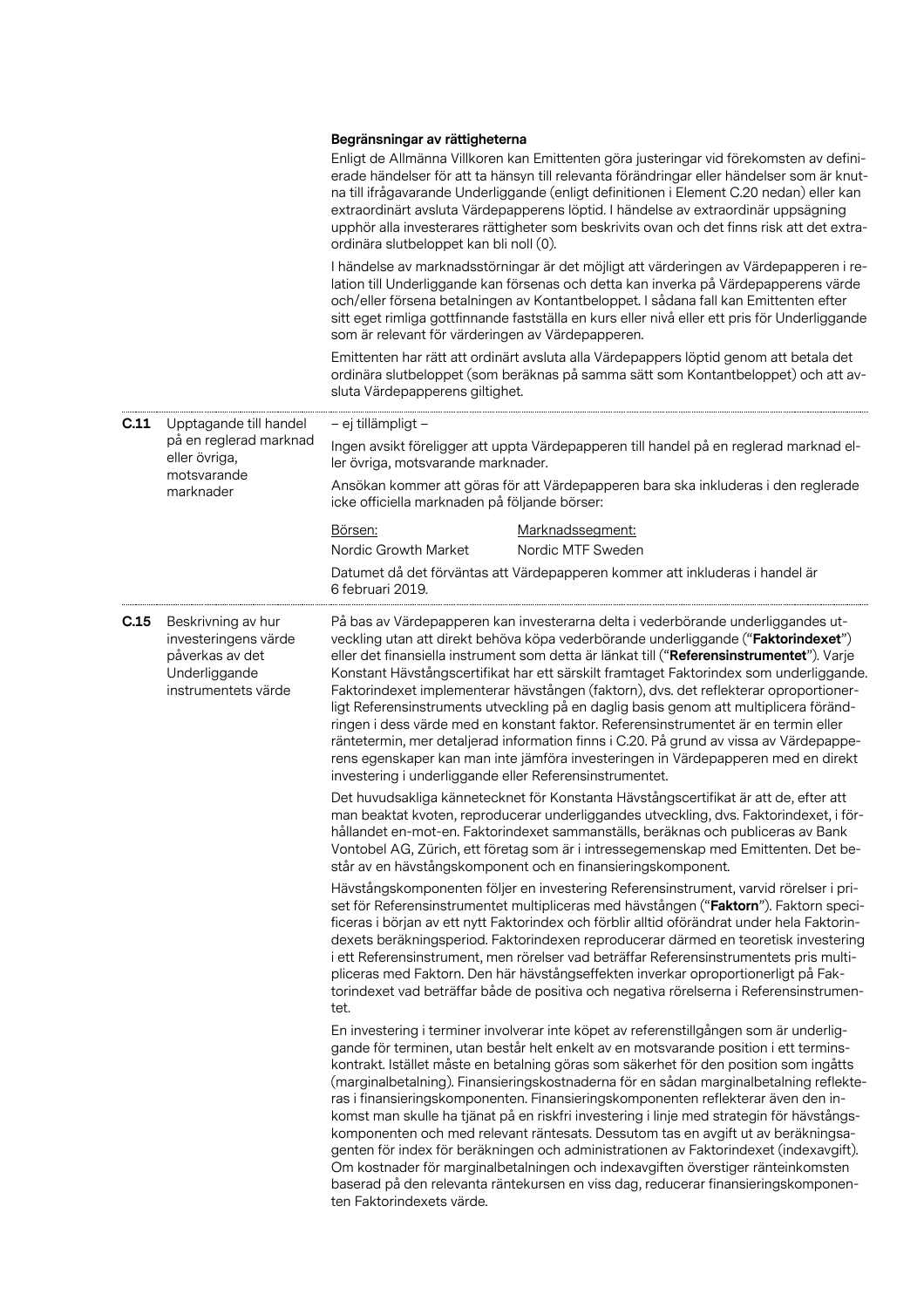|                                                                                              |                                                                                                 | Kontantbeloppet för Konstanta Hävstångscertifikat är beroende av Underliggandes ut-<br>veckling och korresponderar med Referenspriset (såsom definierat i C.19) med beak-<br>tande av Graden.                                                                                                                                                                                                                                                     |                                                                                                                                                                                                                                                                                                                                                                                                                                                  |  |
|----------------------------------------------------------------------------------------------|-------------------------------------------------------------------------------------------------|---------------------------------------------------------------------------------------------------------------------------------------------------------------------------------------------------------------------------------------------------------------------------------------------------------------------------------------------------------------------------------------------------------------------------------------------------|--------------------------------------------------------------------------------------------------------------------------------------------------------------------------------------------------------------------------------------------------------------------------------------------------------------------------------------------------------------------------------------------------------------------------------------------------|--|
|                                                                                              |                                                                                                 | Underliggande:                                                                                                                                                                                                                                                                                                                                                                                                                                    | 8X Long Index linked to Soybean Future<br>(mer information finns i C.20)                                                                                                                                                                                                                                                                                                                                                                         |  |
|                                                                                              |                                                                                                 | Grad:                                                                                                                                                                                                                                                                                                                                                                                                                                             | 0,01<br>Se även den emissionsspecifika informationen under C.16.                                                                                                                                                                                                                                                                                                                                                                                 |  |
|                                                                                              |                                                                                                 |                                                                                                                                                                                                                                                                                                                                                                                                                                                   |                                                                                                                                                                                                                                                                                                                                                                                                                                                  |  |
| C.16                                                                                         | Stängnings- eller<br>förfallodag                                                                | papperen.                                                                                                                                                                                                                                                                                                                                                                                                                                         | Konstanta Hävstångscertifikat har ingen fast löptid och ger därför inte Innehava-ren<br>någon rätt att kräva betalning av Kontantbeloppet på ett visst datum som spe-cifice-<br>ras före emissionen och på bas av ett särskilt pris för Underliggande. Be-räkningen<br>och (påföljande) betalning av Kontantbeloppet äger rum när Värde-pappersinnehava-<br>ren effektivt löser in Värdepapperen eller när Emittenten ordi-närt säger upp Värde- |  |
|                                                                                              |                                                                                                 | Värderingsdag:                                                                                                                                                                                                                                                                                                                                                                                                                                    | (a) i fall av giltig inlösen av Investeraren, den rele-van-<br>ta inlösendagen;<br>(b) i fråga om ordinarie avslut av Emittenten, vid or-di-<br>narie slutdatum.                                                                                                                                                                                                                                                                                 |  |
|                                                                                              |                                                                                                 | Förfallodag:                                                                                                                                                                                                                                                                                                                                                                                                                                      | nionde (9:e) bankdagen efter Värderingsdagen.                                                                                                                                                                                                                                                                                                                                                                                                    |  |
| C.17<br>Beskrivning av<br>avräkningsförfarandet<br>peren motsvarande det överförda beloppet. |                                                                                                 | Beräkningsagenten beräknar de belopp som ska betalas och Emittenten gör dessa till-<br>gängliga för den Centrala Värdepappersförvararen på Förfallodagen, via Betalningsa-<br>genterna för kreditering till vederbörande Värdepappersinnehavare. Överföringen av<br>den Centrala Värdepappersförvararen eller enligt den Centrala Värdepappersförvara-<br>rens instruktioner befriar Emittenten från dess betalningsförpliktelser under Värdepap- |                                                                                                                                                                                                                                                                                                                                                                                                                                                  |  |
|                                                                                              |                                                                                                 | Om en förfallen betalning måste göras på annan än vanlig bankdag kan betalningen<br>förläggas till följande bankdag.                                                                                                                                                                                                                                                                                                                              |                                                                                                                                                                                                                                                                                                                                                                                                                                                  |  |
|                                                                                              |                                                                                                 | Beräkningsagent:                                                                                                                                                                                                                                                                                                                                                                                                                                  | Bank Vontobel AG, Gotthardstrasse 43, 8002 Zürich,<br>Schweiz                                                                                                                                                                                                                                                                                                                                                                                    |  |
|                                                                                              |                                                                                                 | Betalningsagenter:                                                                                                                                                                                                                                                                                                                                                                                                                                | Bank Vontobel AG, Gotthardstrasse 43, 8002 Zürich,<br>Schweiz                                                                                                                                                                                                                                                                                                                                                                                    |  |
|                                                                                              |                                                                                                 |                                                                                                                                                                                                                                                                                                                                                                                                                                                   | Bank Vontobel Europe AG, Alter Hof 5, 80331 Mün-<br>chen, Tyskland, och                                                                                                                                                                                                                                                                                                                                                                          |  |
|                                                                                              |                                                                                                 |                                                                                                                                                                                                                                                                                                                                                                                                                                                   | Svenska Handelsbanken AB (publ), SE-106 70, Stock-<br>holm, Sverige                                                                                                                                                                                                                                                                                                                                                                              |  |
| C.18                                                                                         | Beskrivning av inlösen<br>för derivatinstrument                                                 | Värdepapperen löses in genom betalning av Kontantbeloppet. Ytterligare uppgifter om<br>inlösentidpunkt och hur beloppet beräknas finns under punkterna C.15 till C.17.                                                                                                                                                                                                                                                                            |                                                                                                                                                                                                                                                                                                                                                                                                                                                  |  |
|                                                                                              |                                                                                                 | i enlighet med relevant omräkningskurs.                                                                                                                                                                                                                                                                                                                                                                                                           | Kontantbeloppet omräknas till Värdepapperens avräkningsvaluta på Värderingsdagen,                                                                                                                                                                                                                                                                                                                                                                |  |
| C.19                                                                                         | Lösenpris/sista re-<br>ferenspris för<br>Underliggande                                          | dagen.                                                                                                                                                                                                                                                                                                                                                                                                                                            | Kontantbeloppets storlek är beroende på Underliggandes Referenspris på Värderings-                                                                                                                                                                                                                                                                                                                                                               |  |
|                                                                                              |                                                                                                 | Referenspriset är Underliggandes slutpris på Värderingsdagen, vilket beräknas och<br>publiceras i enlighet med indexbeskrivningen.                                                                                                                                                                                                                                                                                                                |                                                                                                                                                                                                                                                                                                                                                                                                                                                  |  |
| C.20                                                                                         | Beskrivning av<br>Underliggande och var<br>det går att hitta<br>information om<br>Underliggande | för index.                                                                                                                                                                                                                                                                                                                                                                                                                                        | Det underliggande till vilket Värdepapperen är länkade är 8X Long Index linked to Soy-<br>bean Future (det "Underliggande"), vilket skapas och beräknas av beräkningsagenten                                                                                                                                                                                                                                                                     |  |
|                                                                                              |                                                                                                 | 8X Long Index linked to Soybean Future                                                                                                                                                                                                                                                                                                                                                                                                            |                                                                                                                                                                                                                                                                                                                                                                                                                                                  |  |
|                                                                                              |                                                                                                 | ISIN:<br>Referensinstrument:                                                                                                                                                                                                                                                                                                                                                                                                                      | CH0317945977<br>Soybean Future                                                                                                                                                                                                                                                                                                                                                                                                                   |  |
|                                                                                              |                                                                                                 | Referensagenten:                                                                                                                                                                                                                                                                                                                                                                                                                                  | Bank Vontobel AG Gotthardstrasse 43, 8002 Zürich,<br>Schweiz                                                                                                                                                                                                                                                                                                                                                                                     |  |
|                                                                                              |                                                                                                 | går att få på internet på den webbplats som anges ovan.                                                                                                                                                                                                                                                                                                                                                                                           | Information om Underliggandes historiska och framtida prestation och dess volatilitet                                                                                                                                                                                                                                                                                                                                                            |  |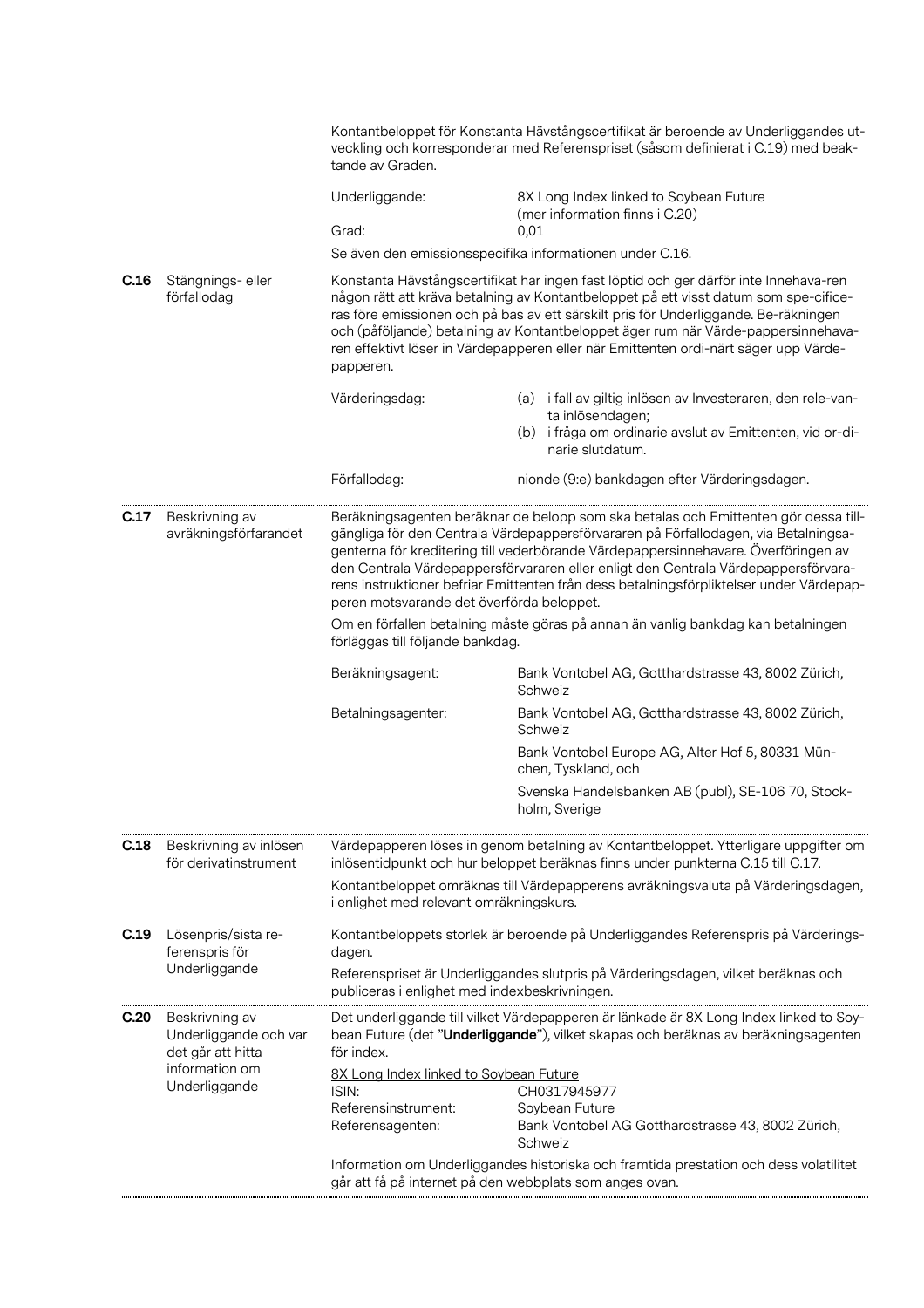## **Avsnitt D – Risker**

. . . . . . . . . . . . . . . .

| D.2<br>Central information om<br>de centrala risker som<br>är specifika för<br>Emittenten och<br>Garantigivaren | Insolvensrisk för Emittenten                                                                                                                                                                                                                                                                                                                                                        |                                                                                                                                                                                                                                                                                                                                                                                                                                                                                                                                                                                                                                |
|-----------------------------------------------------------------------------------------------------------------|-------------------------------------------------------------------------------------------------------------------------------------------------------------------------------------------------------------------------------------------------------------------------------------------------------------------------------------------------------------------------------------|--------------------------------------------------------------------------------------------------------------------------------------------------------------------------------------------------------------------------------------------------------------------------------------------------------------------------------------------------------------------------------------------------------------------------------------------------------------------------------------------------------------------------------------------------------------------------------------------------------------------------------|
|                                                                                                                 | Investerarna är utsatta för Emittentens insolvensrisk vilket kan medföra att Emittenten<br>är illikvid. Därför föreligger en allmän risk för att Emittenten inte kan uppfylla alla eller<br>vissa av sina förplik-telser i anknytning till Värdepapperen. I så fall föreligger fara för<br>ekonomiska förluster, inklusive möjlig totalförlust, oavsett Under-liggandes utveckling. |                                                                                                                                                                                                                                                                                                                                                                                                                                                                                                                                                                                                                                |
|                                                                                                                 | Värdepapperen omfattas inte av insättarskydd. Dessutom är Emittenten inte medlem<br>av någon fond för insättarskydd eller liknande skyddssystem som ersätter Värdepap-<br>persinnehavarens krav helt eller delvis om Emittenten blir insolvent.                                                                                                                                     |                                                                                                                                                                                                                                                                                                                                                                                                                                                                                                                                                                                                                                |
|                                                                                                                 |                                                                                                                                                                                                                                                                                                                                                                                     | Därför bör investerarna beakta Emittentens kreditvärdighet då de fattar investerings-<br>beslut. Emittentens ansvarspliktiga aktiekapital är endast 50 000 EUR. Därför utsätter<br>ett köp av Värdepapperen investeraren för en betydligt högre risk än då det rör sig om<br>en Emittent med högre kapitalresursnivå.                                                                                                                                                                                                                                                                                                          |
|                                                                                                                 |                                                                                                                                                                                                                                                                                                                                                                                     | Emittenten gör endast OTC-säkringstransaktioner (säkringstransakt-ioner som för-<br>handlas individuellt mellan två parter) med andra företag inom Vontobelkoncernen. På<br>grund av denna bristande diversifiering är Emittenten utsatt för en klusterrisk i händel-<br>se av att någon av motparterna blir insolvent, vilket inte skulle vara fallet med en mer<br>diversifierad grupp kontraktspartners. Likviditetsbrist eller insolvens för de företag som<br>är anknutna till Emittenten kan därför direkt medföra att Emittenten blir illikvid.                                                                         |
|                                                                                                                 |                                                                                                                                                                                                                                                                                                                                                                                     | <b>Emittentens marknadsrisk</b>                                                                                                                                                                                                                                                                                                                                                                                                                                                                                                                                                                                                |
|                                                                                                                 |                                                                                                                                                                                                                                                                                                                                                                                     | Ett svårt makroekonomiskt läge kan leda till en mindre emissionsstorlek och negativt<br>inverka på Emittentens rörelseresultat. I detta sammanhang är Värdepapperens all-<br>männa utveckling på marknaden särskilt beroende av kapitalmarknadernas utveckling,<br>vilket i sin tur påverkas av det allmänna läget inom världsekonomin samt ifrågavarande<br>länders ekonomiska och politiska ramar (så kallad marknadsrisk).                                                                                                                                                                                                  |
|                                                                                                                 |                                                                                                                                                                                                                                                                                                                                                                                     | Garantigivarens insolvensrisk                                                                                                                                                                                                                                                                                                                                                                                                                                                                                                                                                                                                  |
|                                                                                                                 |                                                                                                                                                                                                                                                                                                                                                                                     | Investeraren bär risken för att Garantigivaren blir insolvent. Därför föreligger en allmän<br>risk för att Garantigivaren inte kan uppfylla alla eller vissa av sina förpliktelser i anknyt-<br>ning till garantiåtagandet. Därför bör investerarna inte bara beakta Emittentens kre-<br>ditvärdighet då de fattar investeringsbeslut, utan även Garantigivarens kreditvärdighet.                                                                                                                                                                                                                                              |
|                                                                                                                 |                                                                                                                                                                                                                                                                                                                                                                                     | Den Schweiziska Garantigivaren är inte medlem av någon fond för insättarskydd eller<br>liknande skyddssystem som ersätter Värdepappersinnehavarens krav helt eller delvis<br>om den Schweiziska Garantigivaren blir insolvent.                                                                                                                                                                                                                                                                                                                                                                                                 |
|                                                                                                                 |                                                                                                                                                                                                                                                                                                                                                                                     | Risker hänförliga till potentiell omorganisation och betalnings-procedurer                                                                                                                                                                                                                                                                                                                                                                                                                                                                                                                                                     |
|                                                                                                                 |                                                                                                                                                                                                                                                                                                                                                                                     | Tyska och Schweiziska lagar och förordningar ger den respektive behöriga myndighe-<br>ten omfattande behörigheter och diskretionära behörigheter i fall rörande omorganisa-<br>tion och betalningsprocedurer för banker och moderbolag i finansiella koncerner som<br>bildats under respektive nationell lagstiftning, såsom Vontobel Holding AG, Zurich,<br>Switzerland (den Schweiziska Garantigivaren) och Bank Vontobel Europe AG, Munich,<br>Germany (den Tyska Garantigivaren).                                                                                                                                          |
|                                                                                                                 |                                                                                                                                                                                                                                                                                                                                                                                     | I de fall där sådana procedurer initieras kan detta ha en negativ inverkan på marknads-<br>priset på Värdepapperen och kan resultera i utebliven eller endast delvis betalning av<br>de belopp som har förfallit under Garantin.                                                                                                                                                                                                                                                                                                                                                                                               |
|                                                                                                                 |                                                                                                                                                                                                                                                                                                                                                                                     | Verksamhetsrisker som rör Garantigivaren                                                                                                                                                                                                                                                                                                                                                                                                                                                                                                                                                                                       |
|                                                                                                                 |                                                                                                                                                                                                                                                                                                                                                                                     | Garantigivarens verksamhet påverkas av de rådande omständigheterna på marknaden<br>och av hur dessa påverkar Vontobels verksamma (koncern)bolag. De faktorer som in-<br>verkar på Garantigivarens verksamhet kan förorsakas av allmänna marknadsrisker som<br>uppstår på grund av ogynnsamma rörelser i marknadspriserna, till exempel räntesat-<br>ser, valutakurser, aktiepriser, råvarupriser och relaterad volatilitet, och kan inverka ne-<br>gativt på värderingen av det underliggande och/eller derivata finansiella produkter.<br>Garantigivarens ekonomiska ställning kan även påverkas av flaskhalsar vad beträffar |
|                                                                                                                 |                                                                                                                                                                                                                                                                                                                                                                                     | likviditeten som till exempel kan orsakas av kassautflöden när låneåtaganden utnyttjas<br>eller när det inte går att förnya insättningen, vilket medför att Garantigivaren tillfälligt<br>kan vara oförmögen att uppfylla kortfristiga finansieringsbehov.                                                                                                                                                                                                                                                                                                                                                                     |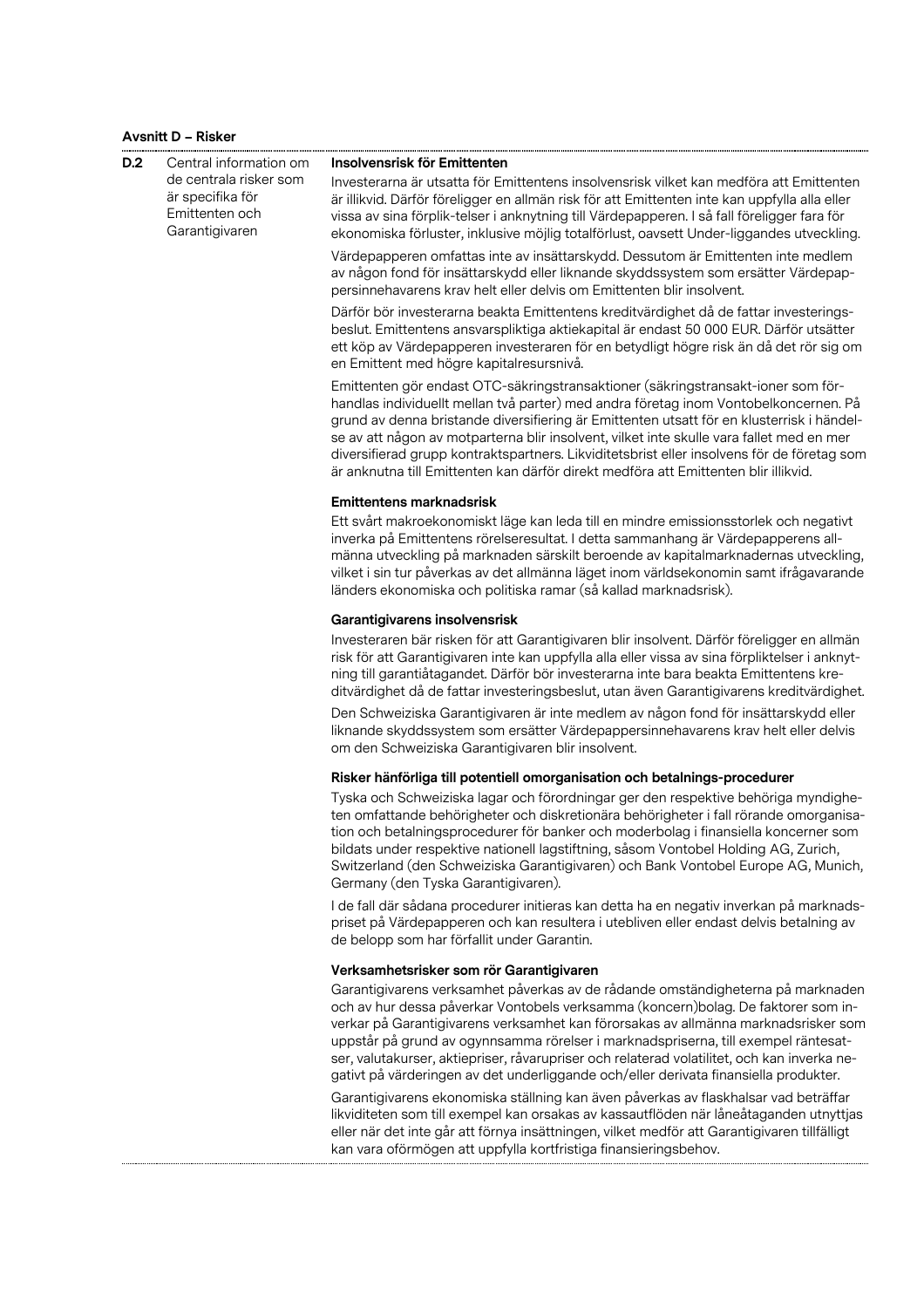**D.3** Central information om

**D.6** de centrala risker som är specifika för Värdepapperen/ Risk för totalför-lust

## **Risk för förlust på grund av beroende av Underliggandes utveckling**

Värdepapperen är finansiella instrument vilkas värde härleds ur värdet för ett annat referensobjekt, det så kallade "Underliggande". Underliggande är ett Faktorindex vars utveckling i sin tur främst är beroende av ett annat finansiellt instrument, Referensinstrumentets, utveckling. I fall där Värdepapperen är länkade till Faktorindex av typen long är det ogynnsamt för investeraren om Referensinstrumentet faller.

Investerarna bör även beakta att Underliggande är utformat så att Referensinstrumentets utveckling innefattas i beräkningen av Underliggande, tillsammans med en **hävstångseffekt**. En förändring i Referensinstrumentet leder till en oproportionerlig förändring i Underliggandes pris och därmed även i Värdepapperens pris. Därför medför dessa Värdepapper en oproportionerlig förlustrisk om Referensinstrumentet och därmed även Underliggande utvecklas i en riktning som är ogynnsam ur investerarens synvinkel. Som en följd av den särskilda metod som används för att beräkna Faktorindexet kan även sidorörelser i Referensinstrumentet leda till betydande fall i Faktorindexets och därmed även i Värdepapprets pris.

Det finns ingen garanti för att Underliggandes eller dess Referensinstruments utveckling kommer att motsvara investerarens förväntningar. Om Underliggandes Referensinstrument går mot en utveckling som är ogynnsam för investeraren föreligger en förlustrisk som kan inkludera totalförlust.

#### **Marknadsprisrisk**

Ett Värdepappers pris beror huvudsakligen på priset för det relevanta Underliggande som Värdepapperet är länkat till och speglar Underliggandes utveckling. Alla de positiva och negativa faktorerna som inverkar på Underliggande (särskilt de som rör vederbörande Referensinstrument och de risker som följer av investering i Referensinstrumentet) reflekteras därför även i princip i Värdepapprets pris.

Värdepapprets pris kan utvecklas negativt. Detta kan vara en följd – enligt vad som beskrivs ovan – av att priset för Underliggande som Värdepappret är länkat till utvecklas i oförmånlig riktning eller av andra faktorer som inverkar på priset (såsom volatiliteten, en försämring vad beträffar Emittentens kreditvärdighet samt den allmänna ekonomins utveckling).

#### **Optionsrisker relaterade till Värdepapperen**

Värdepapperen är derivata finansiella instrument som innehåller en optionsrätt som därför kan ha många drag gemensamt med optioner. Handel med optioner kan innebära en hög risk. En investering i Värdepapperen kan omfattas av mycket kraftiga fluktuationer i värde och under vissa omständigheter kan den inbäddade optionen bli helt värdelös. I ett sådant fall kan investeraren förlora hela beloppet som har investerats i Värdepapperen.

#### **Volatilitetsrisk**

En investering i Värdepapper med Underliggande (som är länkade till Referensinstrument) med hög volatilitet är i grund och botten mer riskabel än en investering i Värdepapper eller Underliggande med låg volatilitet, eftersom den medför större möjlighet för förluster.

#### **Risker relaterade till historisk utveckling**

Underliggande, dess Referensinstrument eller Värdepappers tidigare utveckling är inte en indikation på dess framtida utveckling.

#### **Risker relaterade till lånefinansiering av köpet av Värdepapper**

Eftersom Värdepapperen inte medför någon löpande intäkt (till exempel ränta eller utdelningar) får investeraren inte anta att de kan använda sådan löpande intäkt för att betala ränta på lån som förfaller under Värdepapperens löptid.

#### **Transaktioner som är tänkta att exkludera eller begränsa risk**

Det är möjligt att investerarna inte kan säkra tillräckligt mot risker som är anknutna till Värdepapperen.

#### **Inflationsrisk**

Inflationen inverkar negativt på innehavda tillgångars faktiska värde samt på den avkastning som faktiskt genereras.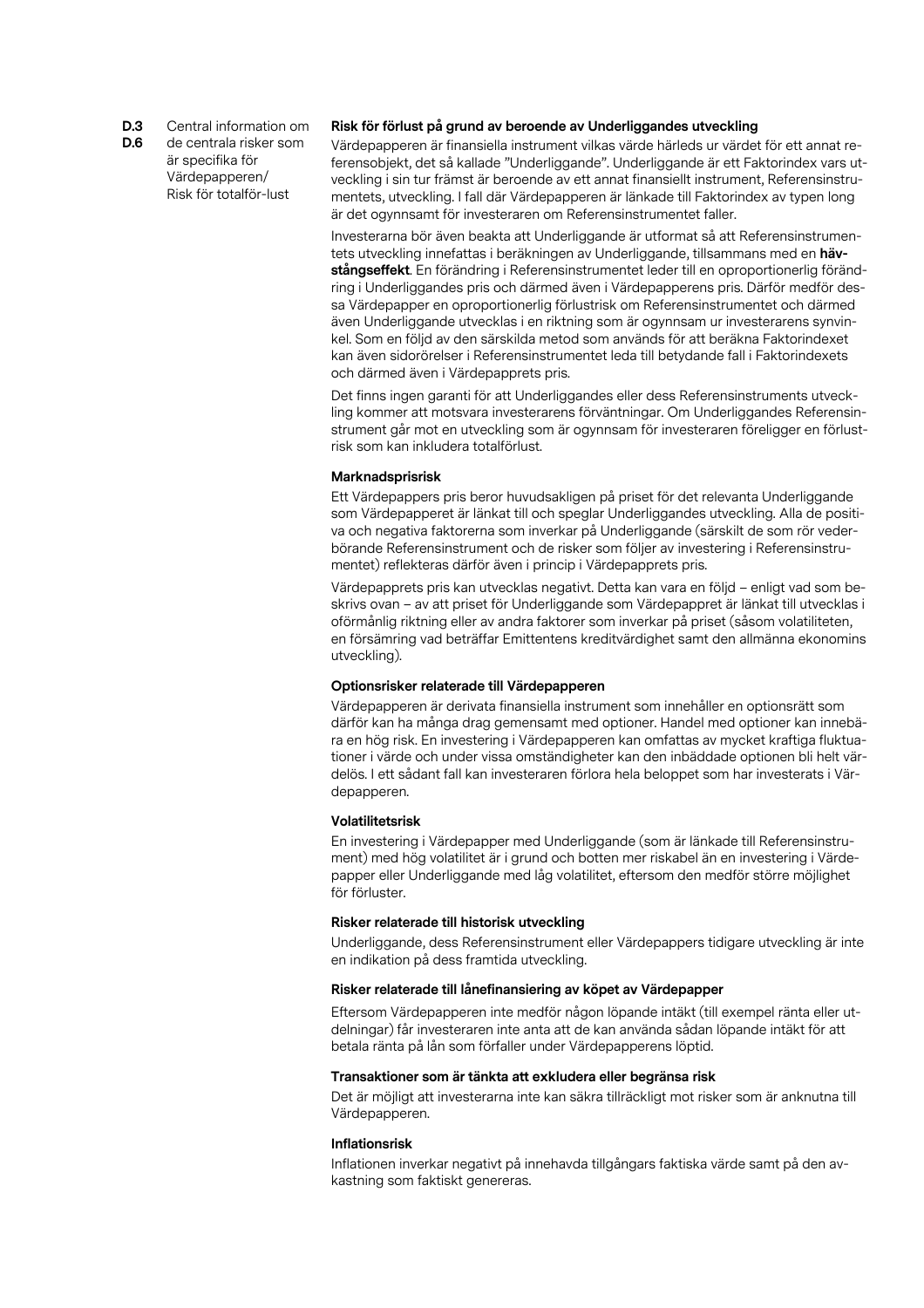#### **Risker på grund av ekonomiska cykler**

Förluster på grund av prisfall kan uppstå på grund av att investerarna inte beaktar den ekonomiska cykliska utvecklingen med motsvarande uppåt- och nedåtgående faser, eller för att de inte beaktar detta på rätt sätt när de fattar investeringsbeslut och därmed investerar, eller innehar och säljer Värdepapper, då den ekonomiska cykeln är inne på en fas som är ogynnsam ur investerarens synvinkel.

#### **Psykologiska marknadsrisker**

Faktorer som är psykologiska till sin natur kan även ha en betydande inverkan på Underliggandes pris och därför Värdepapperens utveckling. Om priset på Underliggande eller på dess Referensinstrument påverkas av en sådan effekt, i motsats till investerarens marknadsförväntningar, kan investeraren lida en förlust.

#### **Risker relaterade till handel med Värdepapperen, likviditetsrisk**

Market Maker (såsom definierats i E.4) åtar sig att under normala marknadsförhållanden ange köp- och säljkurser för Värdepapperen som hänför sig till ett emissionsobjekt.

I händelse av extraordinära marknadsförhållanden eller extremt instabila marknader kommer Market Maker inte att ange några köp- och säljkurser. Även under normala marknadsförhållanden påtar sig emellertid inte Market Maker något juridiskt ansvar gentemot Värdepappersinnehavarna att ange sådana priser och/eller att sådana priser som angetts av Market Maker är skäliga.

Således får potentiella investerare inte utgå ifrån att det kommer att vara möjligt att sälja Värdepapperen under deras löptid och måste i vart fall vara beredda att behålla Värdepapperen till nästa Lösendag för att lösa in Värdepapperen i enlighet med de Allmänna Villkoren (genom att sända ett meddelande om inlösen).

#### **Risker relaterade till fastställandet av priset på Värdepapperen och effekten av transaktionskostnader och provisioner**

Emissionspriset (såsom definierat i E.3) och försäljningspriset för Värdepapperen så som de anges på andrahandsmarknaden kan inkludera en premie utöver Värdepapperens ursprungliga aktuariska värde (så kallat skäligt värde) som inte är uppenbart för investeraren. Denna marginal och det matematiska värdet för Värdepapperen bestäms av Emittenten och/eller Market Maker efter deras eget gottfinnande på grundval av interna prissättningsmodeller och ett antal andra faktorer. Dessa faktorer inkluderar bland annat följande parametrar: aktuariskt värde för Värdepapperen, pris och volatilitet på Underliggande, utbud och efterfrågan när det gäller Värdepapperen, kostnader för riskförsäkring, premie för risktagande, kostnader för att strukturera och distribuera Värdepapperen, provisioner, om några, samt li-censavgifter eller förvaltningsavgifter, i förekommande fall.

Av dessa skäl kan de priser som lämnas av Market Maker avvika från det aktuariska värdet för Värdepapperen och/eller priset som kan förväntas från ett kommersiellt perspektiv.

#### **Risk relaterad till beskattningen av Värdepapperen**

Det åligger vederbörande Värdepappersinnehavare att betala skatter, tariffer, avgifter, avdrag eller andra belopp som uppstår i samband med Värdepapperen, alltså inte Emittenten. Eventuella betalningar som Emittenten gör kan omfattas av skatter, tariffer, avgifter, avdrag eller andra betalningar som måste göras, innehållas eller dras av.

## **Risker relaterade till effekten av säkringstransaktioner av företagen i Vontobelkoncernen**

Säkrings- och handelstransaktioner som Emittenten och företagen i Vonto-belkoncernen utför i ett Referensinstrument för ett Faktorindex kan ha en negativ inverkan på Värdepapperens värde.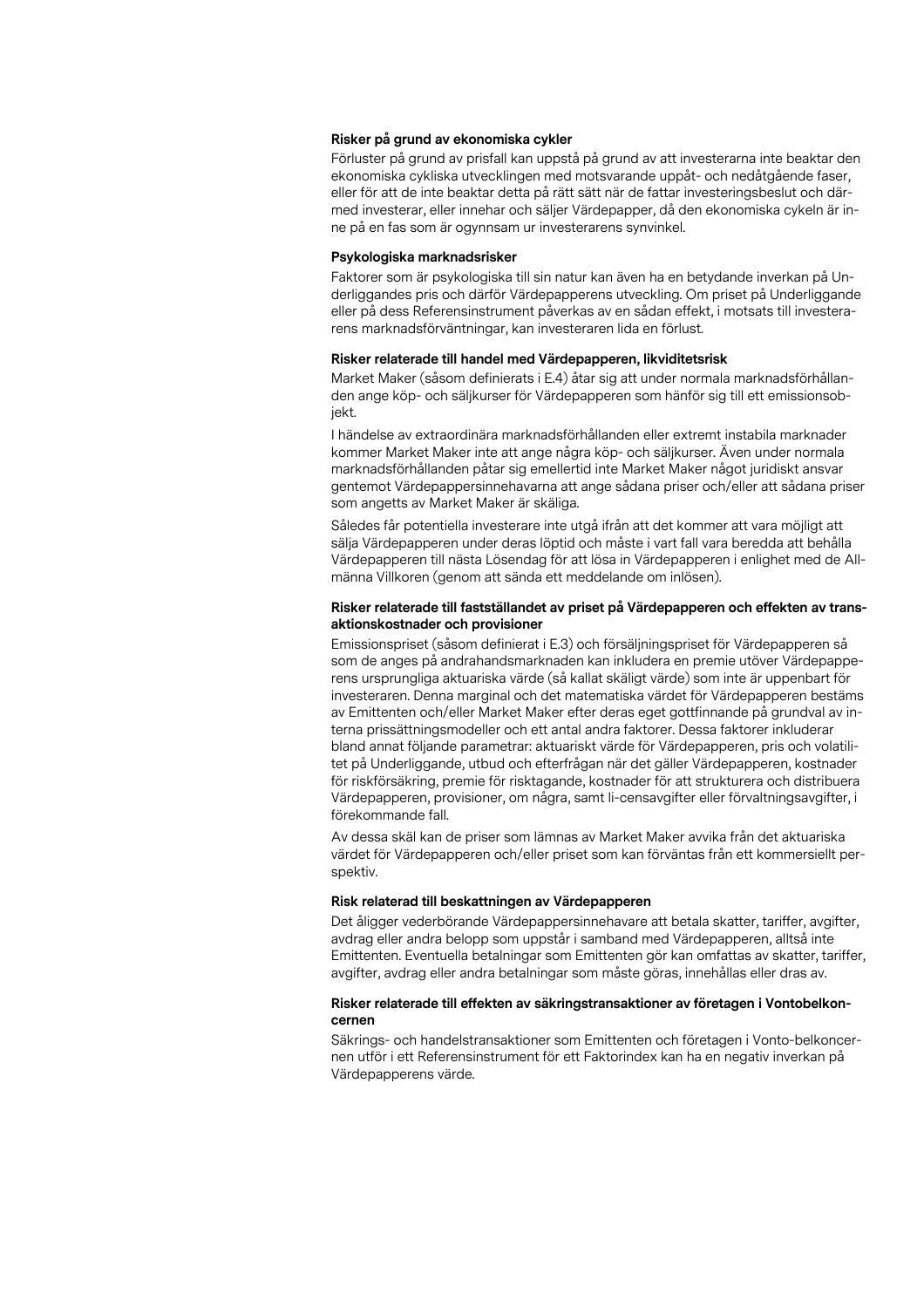## **Risker i samband med justeringar, marknadsstörningar, extraordinärt avslut och avveckling**

Emittenten eller beräkningsagenten för indexet kan göra justeringar för att beakta relevanta ändringar eller händelser som rör Underliggande eller dess Referens-instrument. Det går inte att i detta sammanhang bortse från möjligheten att en ju-stering kan vara ogynnsam för investeraren. Det är även möjligt att Emittenten kan ha rätt att extraordinärt avsluta Värdepapperens löptid. I händelse av ett ex-traordinärt avslut, upphör alla återköpsrättigheter för investerarna och det finns en risk för att det extraordinära avslutsbeloppet blir noll (0). I det minst gynn-samma fallet kan hela det investerade kapitalet gå förlorat.

#### **Risk för att Emittenten avslutar löptiden**

Emittenten har en ordinär rätt att avsluta löptiden och investeraren omfattas därför av risken för att Emittenten avslutar löptiden och löser in Värdepapperen vid en tidpunkt då investeraren annars inte skulle ha sålt eller löst in Värdepapperen. Detta kan medföra att investeraren inte uppnår önskat resultat och kan leda till en förlust, inklusive totalförlust.

I så fall bär Värdepappersinnehavaren risken för att dennes förväntningar vad beträffar en värdeökning för Värdepapperen, inte kan uppfyllas på grund av att dessas löptid har avslutats. I så fall är det möjligt att investerarna inte längre kan återinvestera, eller att de endast kan återinvestera på mindre gynnsamma villkor.

Emittenten har även extraordinär rätt att avsluta löptiden, vilket innefattar samma risker för investeraren som vid ordinär avslutning av löptiden.

#### **Risk i samband med potentiella intressekonflikter**

Det kan förekomma intressekonflikter mellan företagen i Vontobelkoncernen (sär-skilt vad beträffar deras funktion som beräkningsagent för indexet) och tredje par-ter som är till nackdel för investeraren vilket kan påverka värdet på Värdepappe-ren. De huvudsakliga möjliga intressekonflikterna beskrivs under E.4.

#### **Informationsrisk**

Det finns en möjlighet att investerare kan fatta felaktiga beslut på grund av saknad, ofullständig eller felaktig information, vilket kan ligga utanför Emittentens kontroll.

## **Valutarisk**

Möjliga investerare bör vara medvetna om att investeringar i Värdepapper medför valutakursrisker eftersom växlingskursen för Underliggandes Valuta och Värdepapperens Avräkningsvaluta kan röra sig i en riktning som är ogynnsam för investeraren.

Om Avräkningsvalutan för Värdepapperen inte är densamma som valutan där investeraren är bosatt eller valutan där investeraren vill erhålla betalning, är möjliga investerare utsatta för valutarisk.

#### **Risker som rör beräkningen och utformningen av Underliggande**

Förutom den hävstångseffekt som beskrivs ovan är det möjligt att det, beroende på Faktorindexets och det underliggande Referensinstrumentets struktur, tillkommer kostnader (t.ex. lånekostnader för Värdepapper) och avgifter (t.ex. en indexavgift) som även medför att Faktorindexets värde och därmed Underliggandes pris minskar.

#### **Risk för totalförlust**

Värdepapperen är **särskilt riskabla investeringsinstrument**, som kombinerar egenskaper som återfinns i både derivattransaktioner och hävstångsprodukter. Värdepapperen är därför förknippade med oproportionerliga förlustrisker (risk för totalförlust). Om en förlust äger rum kommer den att utgöras av det pris som betalats för Värdepapperen samt upplupna kostnader, till exempel förvaltaravgifter eller mäklar- och/eller börsprovisioner. Det föreligger förlustrisk oberoende av Emittentens och Garantigivarens finansiella ställning.

**Det finns ingen bestämmelse om regelbunden distribution**, räntebetalning **eller ett minsta återbetalningsbelopp. Det är möjligt att förlora en betydande mängd kapital, vilket i vissa fall kan leda till att investerarna förlorar hela investeringen.**